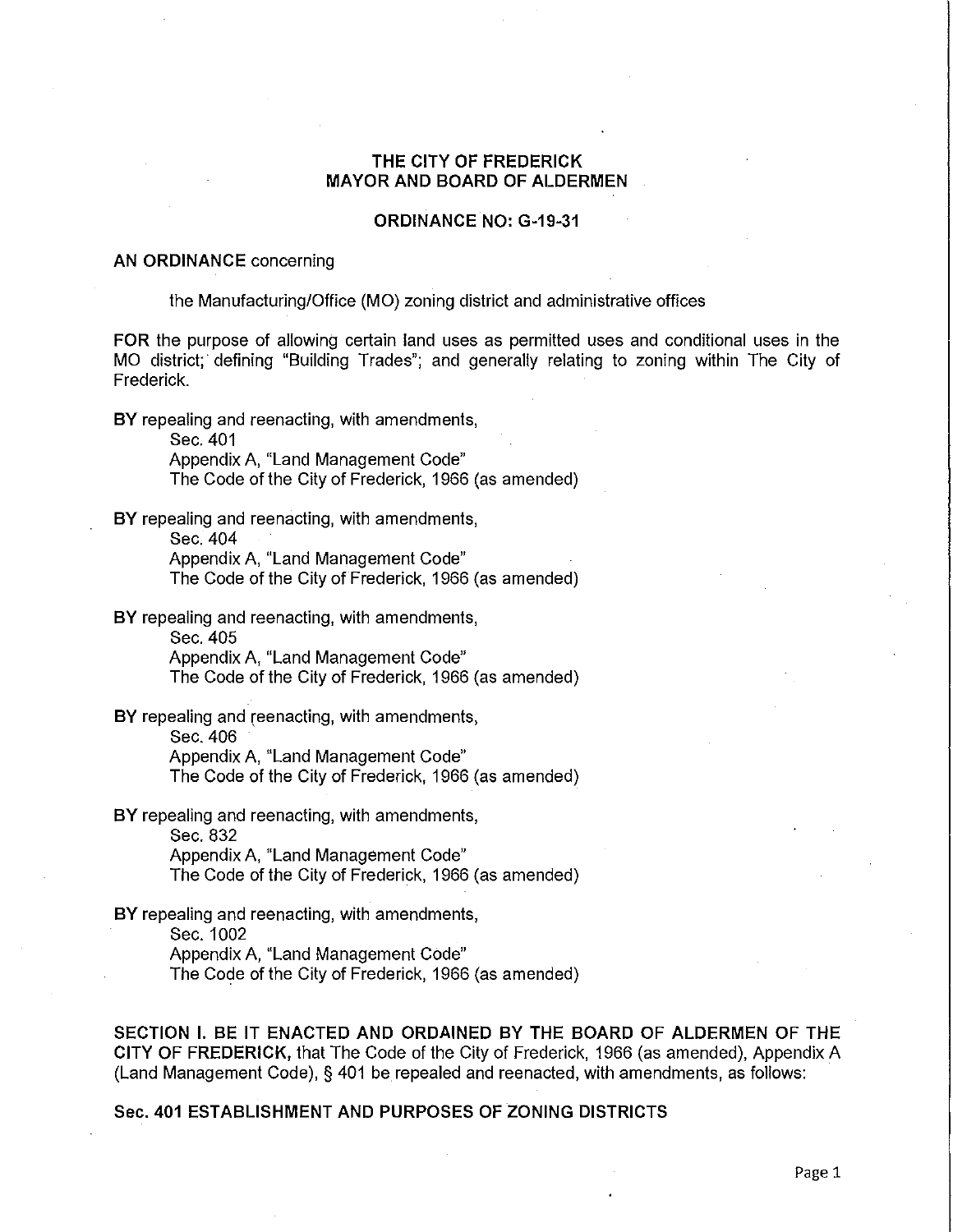For the purposes of this Code, the incorporated territory of the City of Frederick, Maryland is divided into the zoning districts enumerated **in** Table 401-1, Column A Column B of Table 401-1 describes the purpose of each district.

| <b>District Established</b>         | Purpose                                                                                                                                                                                                                                                                                                                                                                                                                                                                                                   |
|-------------------------------------|-----------------------------------------------------------------------------------------------------------------------------------------------------------------------------------------------------------------------------------------------------------------------------------------------------------------------------------------------------------------------------------------------------------------------------------------------------------------------------------------------------------|
| <b>Base Districts</b>               |                                                                                                                                                                                                                                                                                                                                                                                                                                                                                                           |
| RC (Resource<br>Conservation)       | Privately owned land for agricultural, recreation, resource-based, or open<br>space uses.                                                                                                                                                                                                                                                                                                                                                                                                                 |
| R4 (Low Density<br>Residential)     | The R4 District is intended to provide for residences in an urban residential<br>environment with a maximum density of four dwellings per acre. In addition,<br>this district is intended to accommodate a complement of residential support<br>uses normally utilized during the daily activities of residents, to protect these<br>areas from the encroachment of incompatible uses and to guide<br>development within the district to occur in a manner that complies with the<br>Comprehensive Plan.  |
| R6 (Low Density<br>Residential)     | The R6 District is intended to provide for residences in an urban residential<br>environment with a maximum density of six dwellings per acre. In addition,<br>this district is intended to accommodate a complement of residential support<br>uses normally utilized during the daily activities of residents, to protect these<br>areas from the encroachment of incompatible uses and to guide<br>development within the district to occur in a manner that complies with the<br>Comprehensive Plan.   |
| R8 (Medium Density<br>Residential)  | The R8 District is intended to provide for residences in an urban residential<br>environment with a maximum density of eight dwellings per acre. In addition,<br>this district is intended to accommodate a complement of residential support<br>uses normally utilized during the daily activities of residents, to protect these<br>areas from the encroachment of incompatible uses and to guide<br>development within the district to occur in a manner that complies with the<br>Comprehensive Plan. |
| R12 (Medium Density<br>Residential) | The R12 District is intended to provide for residences in an urban residential<br>environment with a maximum density of 12 dwellings per acre, in addition,<br>this district is intended to accommodate a complement of residential support<br>uses normally utilized during the daily activities of residents, to protect these<br>areas from the encroachment of incompatible uses and to guide<br>development within the district to occur in a manner that complies with the<br>Comprehensive Plan.   |
| R16 (High Density<br>Residential)   | The R16 District is intended to provide for residences in an urban residential<br>environment with a maximum density of 16 dwellings per acre. In addition,<br>this district is intended to accommodate a complement of residential support<br>uses normally utilized during the daily activities of residents, to protect these<br>areas from the encroachment of incompatible uses and to guide<br>development within the district to occur in a manner that complies with the<br>Comprehensive Plan.   |
| R20 (High Density<br>Residential).  | The R-20 District is intended to provide for residences in an urban residential<br>environment with a maximum density of 20 dwellings per acre. In addition,<br>this district is intended to accommodate a complement of residential support<br>uses normally utilized during the daily activities of residents, to protect these<br>areas from the encroachment of incompatible uses and to guide<br>development within the district to occur in a manner that complies with the                         |

Table 401-1 Zoning Districts and Purpose Statements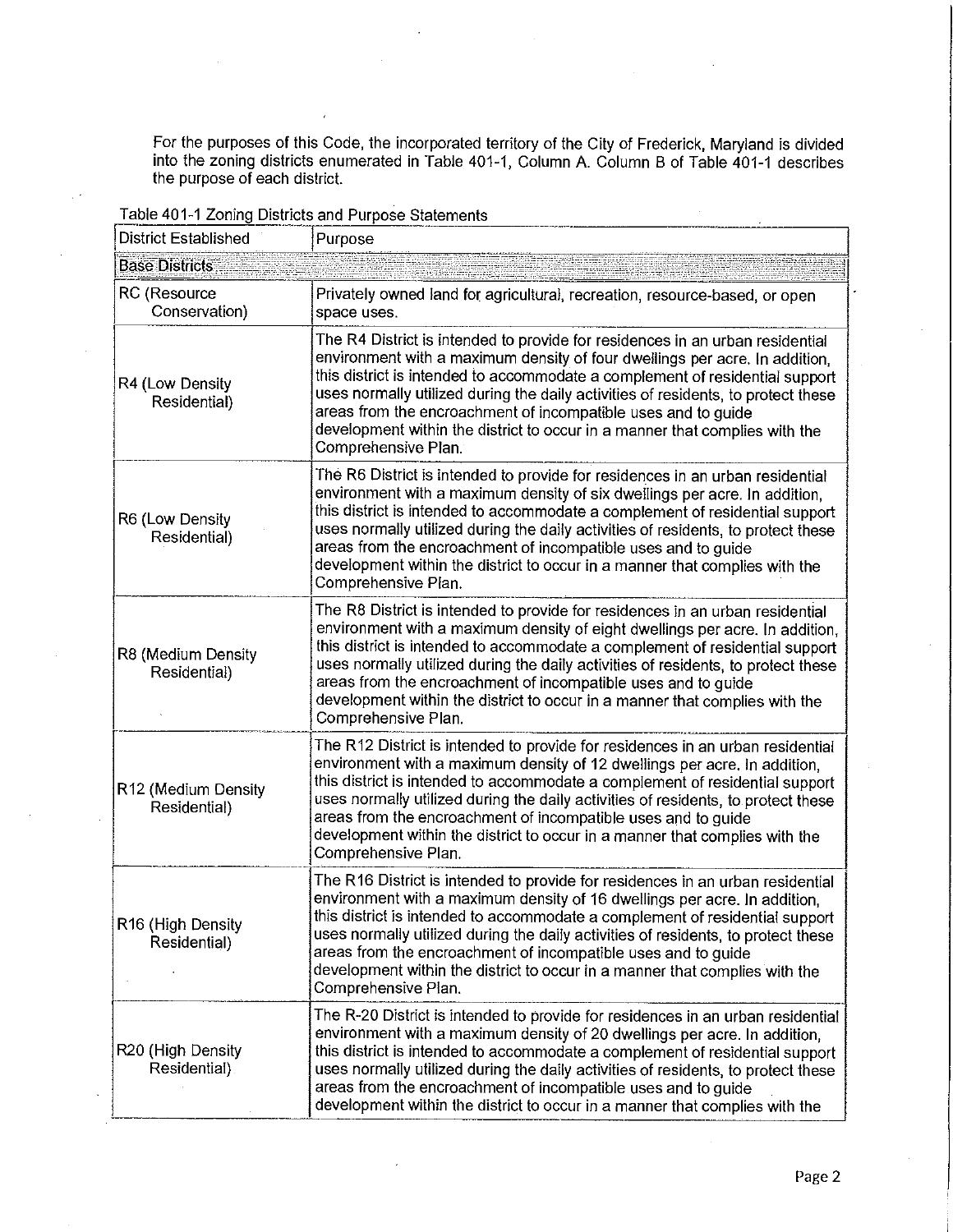|                                             | Comprehensive Plan.                                                                                                                                                                                                                                                                                                                                                                                                                                                                                                                                                                                                                                                                                                                                               |
|---------------------------------------------|-------------------------------------------------------------------------------------------------------------------------------------------------------------------------------------------------------------------------------------------------------------------------------------------------------------------------------------------------------------------------------------------------------------------------------------------------------------------------------------------------------------------------------------------------------------------------------------------------------------------------------------------------------------------------------------------------------------------------------------------------------------------|
| RO (Residential - Office)                   | The RO district is intended to provide for the option of converting dwellings<br>to professional office uses in predominantly low and medium density<br>residential areas where neither commercial zoning nor high density<br>residential zoning are appropriate, and on sites that because of adjacent<br>commercial activity, heavy vehicular traffic or other similar factors negatively<br>impacting the economic feasibility of residential use of the site.                                                                                                                                                                                                                                                                                                 |
| PB (Professional Business)                  | The purpose of this zone is to provide land for high quality office, medical<br>office, and research and development with limited retail, service and<br>residential uses. The intent of this designation is to enhance existing and<br>future office lands by integrating uses that serve the businesses and<br>employees in the office area and may include amenities or services such as<br>meals, banks, personal services, housing, day care, recreation and business<br>support services.                                                                                                                                                                                                                                                                   |
| NC (Neighborhood<br>Commercial)             | The purpose of this district is to provide for limited retail uses, personal<br>services and offices in freestanding parcels or small shopping centers to<br>serve residential neighborhoods. This district shall only be applied at<br>appropriate locations: to supply the daily retail and service needs of such<br>neighborhoods; compatible with surrounding land uses and zoning districts;<br>conform to the goals, objectives, policies and locational criteria of the<br>Comprehensive Plan; where it will not adversely impact the facilities and<br>services of the City, where it will not set a precedent for the introduction of<br>inappropriate uses into an area; and so as not to encourage non-residential<br>strip development along streets. |
| GC (General Commercial)                     | The purpose of this district is to provide for a variety of retail use and<br>services in free-standing parcels or shopping centers to serve the<br>community's general commercial needs. This district shall only be applied at<br>appropriate locations that conveniently meet these needs; conform to the<br>goals, objectives and policies and locational criteria of the Comprehensive<br>Plan; are compatible with the surrounding land uses and zoning districts; do<br>not adversely impact the facilities and services of the City; do not set a<br>precedent for the introduction of inappropriate uses into an area; and do not<br>encourage non-residential strip development along streets.                                                          |
| DR (Downtown<br>Residential)                | The DR district is intended to provide a mix of single-family and multi-family<br>dwellings.                                                                                                                                                                                                                                                                                                                                                                                                                                                                                                                                                                                                                                                                      |
| DBO (Downtown Office<br>Commercial)         | The DBO district is intended for professional and business offices with a<br>limited number of supporting retail commercial activities. High-density<br>residential activities are allowed as well.                                                                                                                                                                                                                                                                                                                                                                                                                                                                                                                                                               |
| DB (Downtown<br>Commercial/Residenti<br>al) | The DB district is intended to encourage the development of the Center<br>City's commercial areas. It allows most office and retail activities as well as<br>high density residential uses. To encourage the implementation of this<br>objective, certain parking requirements are relaxed for development or<br>redevelopment in this district.                                                                                                                                                                                                                                                                                                                                                                                                                  |
| M1 (Light Industrial)                       | The M1 district is intended to provide for offices and those industrial activities<br>which do not require special measures to control odor, dust or noise and<br>which do not involve hazardous materials and whose environmental impacts<br>are contained within the property limits. Residential uses are not appropriate<br>for this zone.                                                                                                                                                                                                                                                                                                                                                                                                                    |
| M2 (Heavy Industrial)                       | The M2 district is intended to permit general or heavy industrial activities not<br>able to meet the criteria applicable in the M1 districts. General retail and<br>residential uses are not appropriate for this zone.                                                                                                                                                                                                                                                                                                                                                                                                                                                                                                                                           |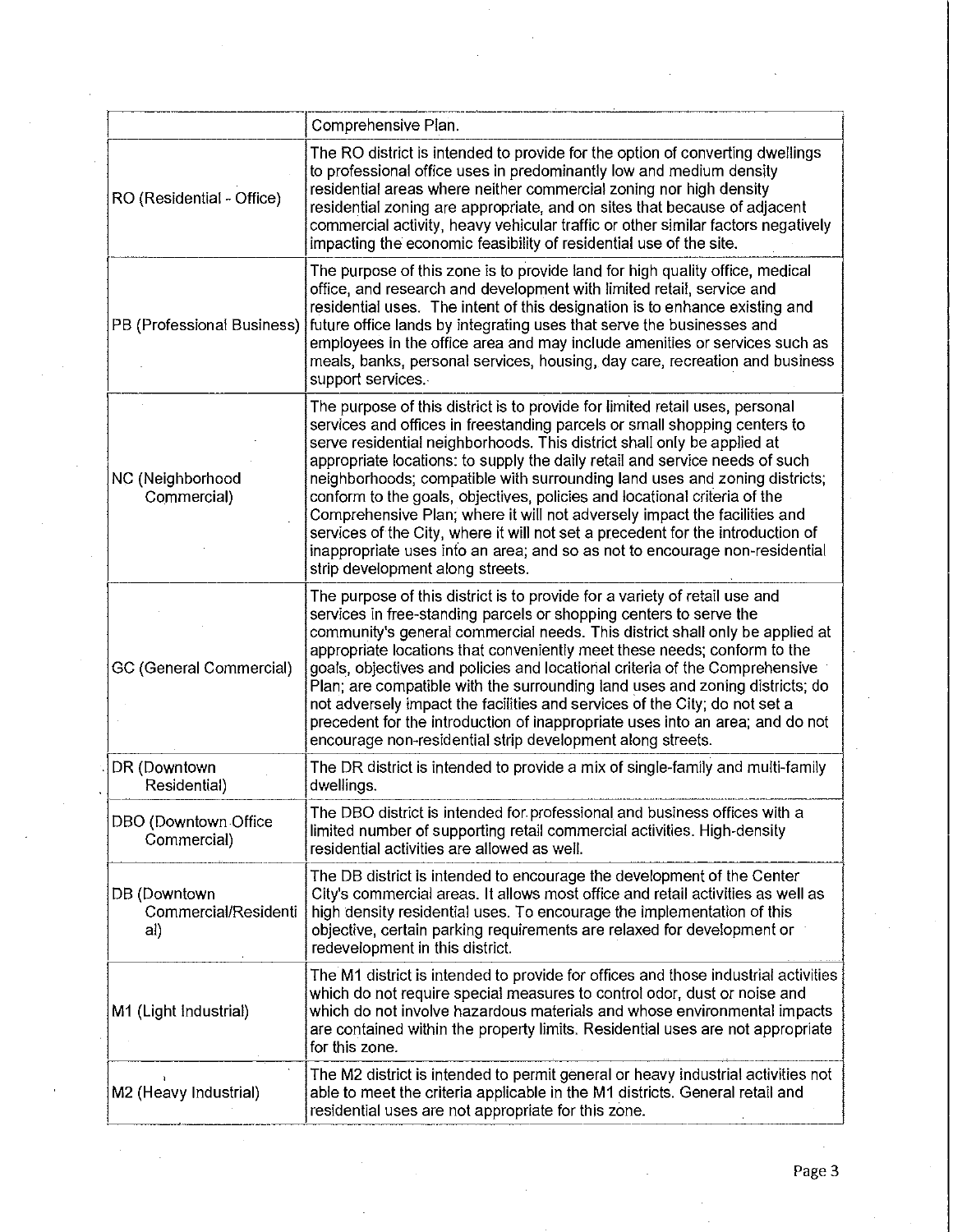| MO (Manufacturing/Office)                   | The M/O district is intended to provide a park-like setting for a community of<br>industries, having no nuisance factors as a means of protecting investments<br>within the district, and reducing the impact of industrial uses on surrounding<br>districts. Though leeway is provided concerning the type of industry<br>permitted within the district the appearance and means of operation shall be<br>scrutinized and compared to the performance standards provided herein.<br>See Section 406.                                                                                                                        |
|---------------------------------------------|------------------------------------------------------------------------------------------------------------------------------------------------------------------------------------------------------------------------------------------------------------------------------------------------------------------------------------------------------------------------------------------------------------------------------------------------------------------------------------------------------------------------------------------------------------------------------------------------------------------------------|
| MU-1 (Mixed Use)                            | Mixed Use district is intended to provide a planned district that allows for the<br>integration of residential and nonresidential uses, provides for mixed<br>dwelling unit types and housing densities, provides for compatible and<br>complimentary retail, office, and employment uses; provides for greater<br>flexibility than single-use districts through a planned review process that<br>insures safe, efficient, convenient, harmonious groupings of structures, uses,<br>facilities, and support uses; and provides for the appropriate relationships of<br>space, inside and outside buildings. See Section 417. |
| <b>Overlay Districts</b>                    |                                                                                                                                                                                                                                                                                                                                                                                                                                                                                                                                                                                                                              |
| AO (Airport Overlay)                        | This proposed zone is designated for lands around the airport to control land<br>uses to address safety issues and to notify contract purchasers of noise and<br>other impacts on lands near the airport. This district implements the Airport<br>Master Plan, See Section 419.                                                                                                                                                                                                                                                                                                                                              |
| CCO (Carroll Creek<br>Overlay)              | purpose of this overlay district is to reinforce the planned high-quality,<br>pedestrian-friendly environment and control signage and visual clutter along<br>the Carroll Creek Corridor, an important focal point and economic<br>development area of downtown Frederick. See Section 420.                                                                                                                                                                                                                                                                                                                                  |
| HPO (Historic Preservation<br>Overlay)      | The purpose of this overlay district, in accordance with the Land Use Article<br>of the Annotated Code of Maryland, is for the City of Frederick to designate<br>boundaries for sites, structures, or districts which are deemed to be of<br>historic, archeological, or architectural significance. This overlay district also<br>codifies the requirements of the Historic Preservation Commission. See<br>Section 423.                                                                                                                                                                                                    |
| HNO (Highway Noise<br>Impact Overlay)       | This overlay district establishes setback, lot and structure design standards<br>for "noise impacted residential uses" from certain highways. See Section<br>422.                                                                                                                                                                                                                                                                                                                                                                                                                                                            |
| <b>WHO (Wellhead Protection</b><br>Overlay) | The purpose of this overlay district is to protect the public health, safety, and<br>welfare through the preservation of the ground water resources of<br>community public water supplies to ensure a future supply of safe and<br>healthful drinking water. The designation of the wellhead protection districts,<br>and careful regulation of development activities within these districts, can<br>reduce the potential for ground and surface water contamination. See<br>Section 743.                                                                                                                                   |
| <b>Floating District</b>                    |                                                                                                                                                                                                                                                                                                                                                                                                                                                                                                                                                                                                                              |
| IST (Institutional)                         | The purpose of this floating district is to provide for public, private or non-<br>profit owned areas when the public is invited or permitted to congregate.<br>This includes hospitals, houses of worship, schools, government offices and<br>facilities, and other similar facilities. See Section 409.                                                                                                                                                                                                                                                                                                                    |
| MXE (Mixed Use<br>Employment Center)        | The purpose of this floating district is to encourage the incorporation into<br>larger industrial/light industrial developments of a compatible mixture of<br>commercial, employment, recreational, civic and/or cultural uses, and limited<br>multi-family residential use in larger developments, which are developed<br>under an overall master plan of the unified planned development. The                                                                                                                                                                                                                              |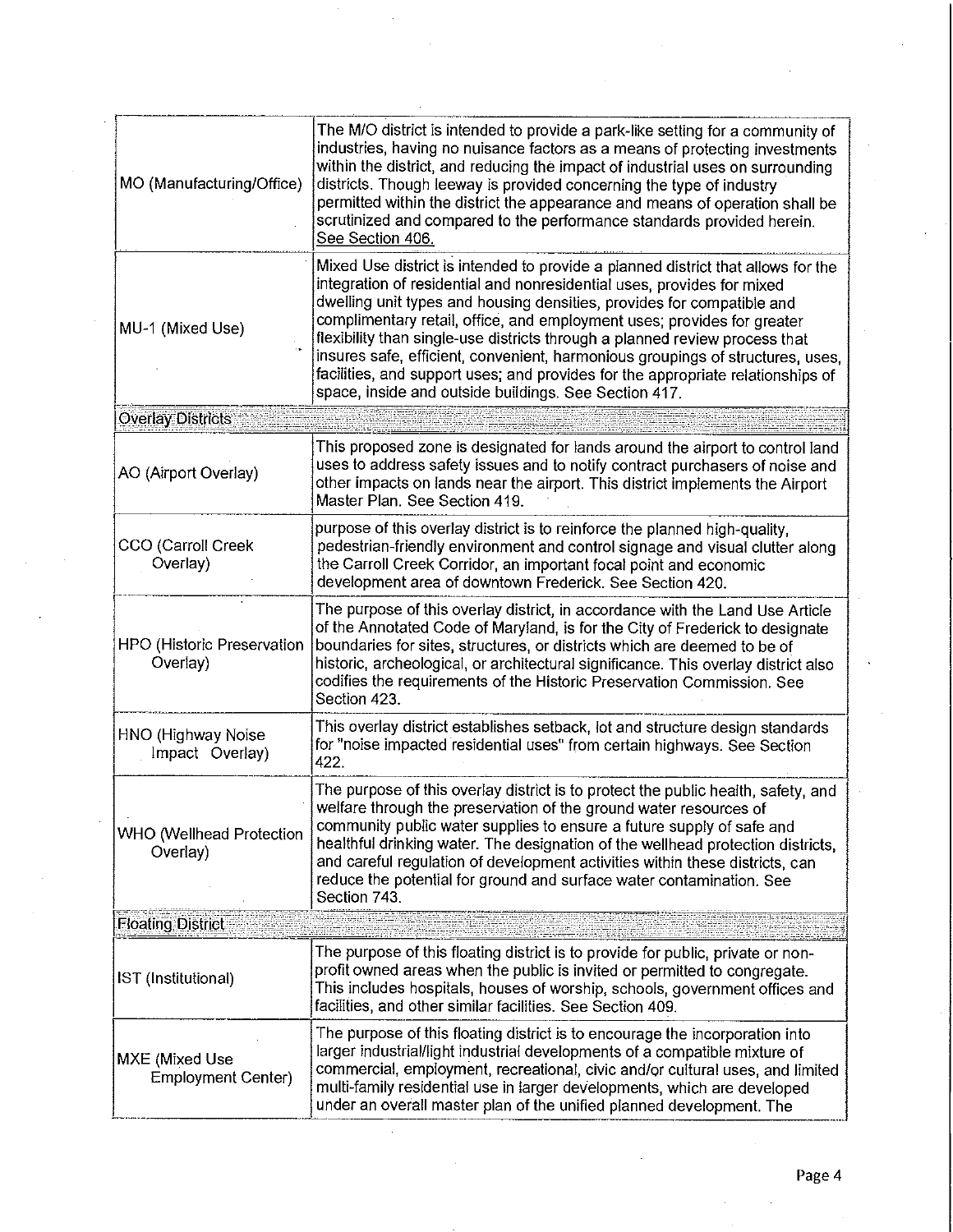|                  | primary objective for a property developed under the Mixed Use<br>Employment Center (MXE) zoning district is to provide for a mixture of uses<br>in an integrated manner while encouraging efficient use of the land, in an<br>environment that ensures the integration and compatibility of the project with<br>existing and proposed surrounding developments, while acting as a focal<br>point for the area of the City in which the MXE is proposed. See Section<br>418. |
|------------------|------------------------------------------------------------------------------------------------------------------------------------------------------------------------------------------------------------------------------------------------------------------------------------------------------------------------------------------------------------------------------------------------------------------------------------------------------------------------------|
| MU-2 (Mixed Use) | This district is a floating zone that permits the development of mixed-use<br>communities pursuant to a Master Plan submitted by the developer. This<br>district is the floating zone version of MU-1. See Section 417.                                                                                                                                                                                                                                                      |
| PRK (Open Space) | The purpose of this floating district is to identify and protect the lands and<br>facilities owned by the City or other level of government for the purpose of<br>recreation or publicly accessible open space.                                                                                                                                                                                                                                                              |

**SECTION II. BE IT FURTHER ENACTED AND ORDAINED BY THE BOARD OF ALDERMEN OF THE CITY OF FREDERICK,** that The Code of the City of Frederick, 1966 (as amended), Appendix A (Land Management Code), § 404, Table 404-1 be repealed and reenacted with amendments, as follows:

## **Sec. 404. USE REGULATIONS**

**(a)** \*\*\*

**(b)** \*\*\*

|                                               |        |              |   |                |              |                          |                                       |                                     |              |                  |              |          | able 404-1 Use Matrix                  |              |              |              |                |        |         |                           |             |                    |                    |                      |
|-----------------------------------------------|--------|--------------|---|----------------|--------------|--------------------------|---------------------------------------|-------------------------------------|--------------|------------------|--------------|----------|----------------------------------------|--------------|--------------|--------------|----------------|--------|---------|---------------------------|-------------|--------------------|--------------------|----------------------|
| Use                                           | R<br>С | R<br>o       | 4 | R   R   R<br>6 | 8            | R<br>1<br>$\overline{c}$ | R<br>$\mathbf{1}$<br>$\boldsymbol{6}$ | $\mathsf{R}$<br>$\overline{2}$<br>0 | $\sf P$<br>В | N<br>$\mathsf C$ | $\mathbf C$  | G M<br>O | M<br>$\mathbf{1}$                      | $M$ D<br>2   | B            | D<br>R       | DB I<br>0      | M<br>U | M<br>XE | <b>IS</b><br>$\mathsf{T}$ | P<br>R<br>K | <b>LBCS</b><br>ion | <b>LBCS</b><br>ure | Funct Struct   NAICS |
|                                               |        |              |   |                |              |                          |                                       |                                     |              |                  |              |          | <b>Residential Uses</b>                |              |              |              |                |        |         |                           |             |                    |                    |                      |
| Accessory<br>Apartments                       |        |              | C | $\overline{C}$ | $\mathsf{C}$ | $\mathsf{C}$             | $\mathbf C$                           | $\mathsf{C}$                        | P            | C                | $\mathsf{C}$ |          | C                                      | $\mathsf{C}$ | $\mathsf{P}$ | $\mathsf{C}$ | $\overline{C}$ | P      | P       | C                         |             |                    |                    |                      |
| Accessory<br>Detached<br><b>Dwelling Unit</b> |        |              | P | P              | P            | P                        | P                                     | P                                   |              |                  |              |          |                                        |              |              | P            |                | P      |         |                           |             |                    |                    |                      |
| <b>Duplex</b>                                 |        |              |   |                | P            | P                        | P                                     | P.                                  |              |                  |              |          |                                        |              | P            | P            | P              | P      |         |                           |             | 1100               | 1202               |                      |
| Multi-Family                                  |        |              |   |                | P            | P                        | P                                     | P                                   | $\mathsf{C}$ |                  |              |          |                                        |              | P            | P            | P.             | P      | P       |                           |             | 1100               | 1200               |                      |
| Multi-Family<br>with Accessory<br>Retail      |        |              |   |                |              |                          | Ċ                                     | C                                   |              |                  |              |          |                                        |              | P            | c            | $\mathsf{C}$   | P      |         |                           |             |                    |                    |                      |
| Single-family                                 | P.     | P            | P | P              | P            | P                        | P                                     | P                                   | A            |                  |              |          |                                        |              | P            | P            | Þ              | P      |         |                           |             | 1100               | 1120               |                      |
| Townhouse                                     |        |              |   |                | P            | P                        | P                                     | P                                   |              |                  |              |          |                                        |              | P            | P            | P              | P      |         |                           |             | 1100               | 1140               |                      |
| Two-family                                    |        |              |   |                | P            | P                        | P                                     | P                                   |              |                  |              |          |                                        |              | P            | P            | P              | P      |         |                           |             | 1100               |                    |                      |
|                                               |        |              |   |                |              |                          |                                       |                                     |              |                  |              |          | <b>Accommodations and Group Living</b> |              |              |              |                |        |         |                           |             |                    |                    |                      |
| Bed and                                       |        | $\mathsf{C}$ | C | C              | C            | C                        | C                                     | C                                   | C I          | -C               |              |          |                                        |              | C            | C            | $\mathsf{C}$   | łМ     |         |                           |             | 1310               |                    | 72119                |

Table 404-1 Use Matrix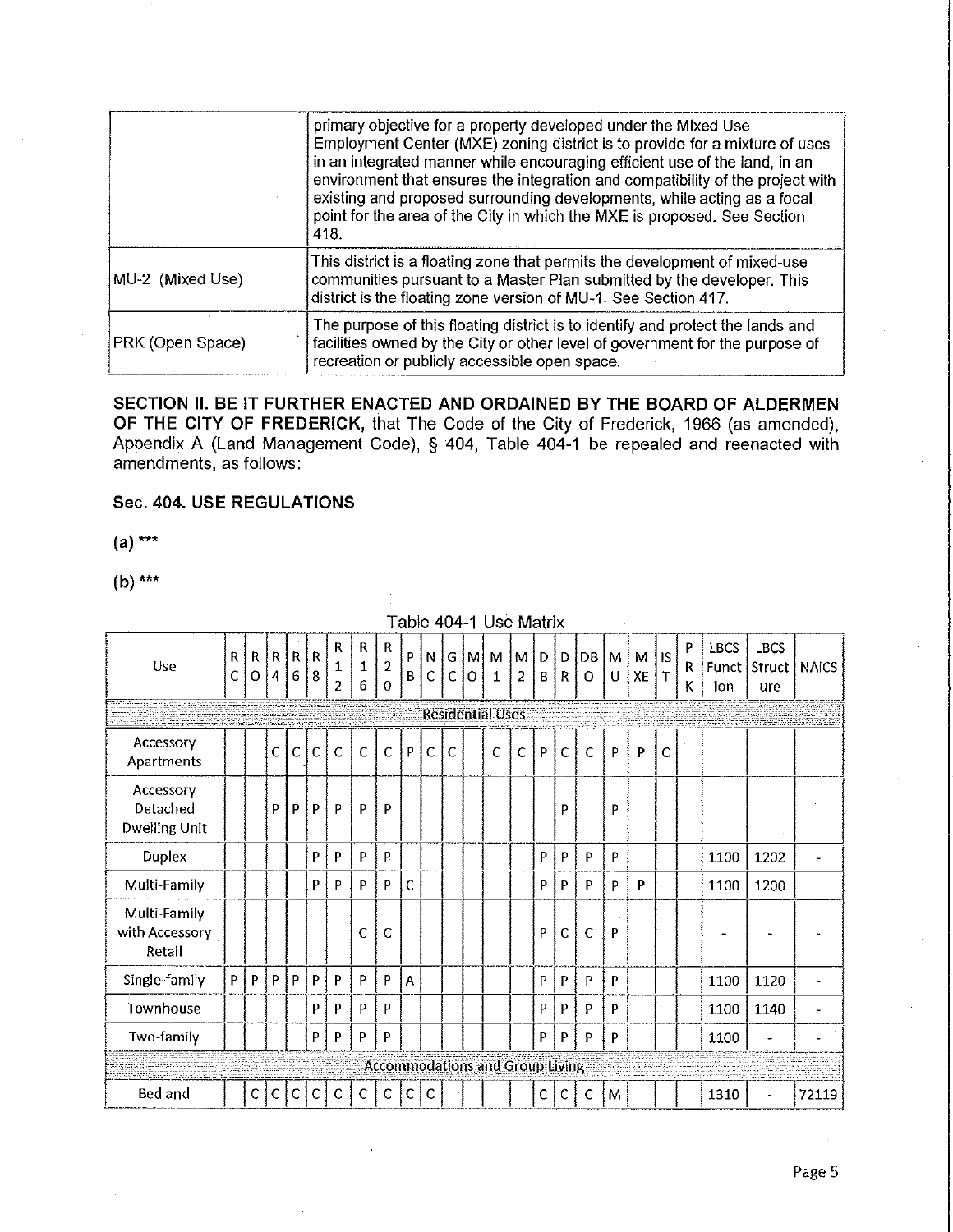| Use                                                                  | ${\sf R}$<br>Ċ | R<br>$\mathbf O$ | R<br>$\overline{4}$ | R<br>$\boldsymbol{6}$ | $\mathsf R$<br>8 | ${\sf R}$<br>1<br>$\overline{2}$ | R<br>$\mathbf{1}$<br>6 | $\mathsf R$<br>2<br>$\mathbf 0$ | P<br>B       | ${\sf N}$<br>$\mathsf{C}$ | G<br>$\mathsf C$          | M <br>$\circ$ | ${\sf M}$<br>$\mathbf{1}$       | M/D<br>$\overline{2}$ | B            | $\mathsf D$<br>$\mathsf{R}$ | DB<br>O      | M<br>U       | M<br>XE                 | <b>IS</b><br>$\mathbf T$ | P<br>R<br>Κ | LBCS<br>ion              | <b>LBCS</b><br>Funct Struct<br>ure | <b>NAICS</b>                                                                                                   |
|----------------------------------------------------------------------|----------------|------------------|---------------------|-----------------------|------------------|----------------------------------|------------------------|---------------------------------|--------------|---------------------------|---------------------------|---------------|---------------------------------|-----------------------|--------------|-----------------------------|--------------|--------------|-------------------------|--------------------------|-------------|--------------------------|------------------------------------|----------------------------------------------------------------------------------------------------------------|
| breakfast inn                                                        |                |                  |                     |                       |                  |                                  |                        |                                 |              |                           |                           |               |                                 |                       |              |                             |              |              |                         |                          |             |                          |                                    | $\mathbf{1}$                                                                                                   |
| Group Home                                                           |                |                  |                     |                       | P                | P                                | P                      | P                               |              |                           |                           |               |                                 |                       | P            | $\mathsf{P}$                | P            | P            |                         | P                        |             | 6520<br>6561             |                                    | 62322<br>0<br>62399<br>0                                                                                       |
| Hotel, Motel,<br>and tourist court                                   |                |                  |                     |                       |                  |                                  |                        |                                 | P            |                           | P                         | $\mathsf{P}$  | P                               | P                     | P            |                             | P            | $\mathsf{P}$ | P                       |                          |             | 1330                     | 1330                               | $\overline{\phantom{a}}$                                                                                       |
| Senior Living &<br>Retirement<br><b>Facilities</b>                   |                |                  |                     |                       | $\mathbf C$      | $\mathsf C$                      | $\mathbf C$            | $\mathsf{C}$                    | $\mathsf{C}$ |                           |                           |               |                                 |                       | $\mathsf C$  | $\mathsf{C}$                |              | M            |                         | P                        |             | 1200<br>1210             |                                    | 62331<br>2                                                                                                     |
| Nursing<br>Home/Domiciliar<br>y Care/Adult<br><b>Living Facility</b> |                | $\mathsf{C}$     | $\mathsf{C}$        | $\mathsf{C}$          | $\mathsf{C}$     | $\mathsf C$                      | $\mathbf c$            | $\mathsf{C}$                    | $\mathsf{C}$ | C                         |                           | $\mathsf{C}$  |                                 |                       | $\mathsf{C}$ | $\mathsf{C}$                |              | M            | $\mathsf{C}$            | P                        |             | 1230<br>1250<br>6520     | $\overline{\phantom{a}}$           | 62311<br>$\mathbf 0$<br>62311<br>$\mathbf 1$<br>62311<br>2<br>62331<br>$\overline{2}$<br>62331<br>$\mathbf{1}$ |
| <b>Rooming House</b>                                                 |                |                  | $\mathsf C$         | $\mathsf{C}$          | $\mathsf{C}$     | $\mathsf C$                      | $\mathsf C$            | $\mathsf{C}$                    |              |                           |                           |               |                                 |                       | P            | $\mathsf C$                 | P            | $\mathsf{C}$ | $\mathsf{C}$            |                          |             | 1320                     |                                    | 72131<br>0                                                                                                     |
|                                                                      |                |                  |                     |                       |                  |                                  |                        |                                 |              |                           |                           |               | <b>General Sales or Service</b> |                       |              |                             |              |              |                         |                          |             |                          |                                    |                                                                                                                |
| <b>Accessory Drive</b><br>Through<br><b>Facilities</b>               |                |                  |                     |                       |                  |                                  |                        |                                 | A            | $\boldsymbol{\mathsf{A}}$ | A   A                     |               | А                               | A                     | $\mathsf{C}$ |                             | $\mathsf{C}$ | A            | $\overline{\mathsf{A}}$ | $\mathsf{C}$             |             |                          |                                    |                                                                                                                |
| Animal Care<br>Services<br>(including<br>grooming &<br>boarding)     |                |                  |                     |                       |                  |                                  |                        |                                 |              |                           | P                         |               | P                               | P                     |              |                             |              |              | P                       |                          |             |                          |                                    |                                                                                                                |
| Animal<br>Grooming<br>(Excluding<br>Boarding)                        |                |                  |                     |                       |                  |                                  |                        |                                 |              | S                         | ${\sf P}$                 |               |                                 |                       | P            |                             |              | P            | P.                      |                          |             | 2720                     | $\ddot{\phantom{1}}$               | 54194<br>0                                                                                                     |
| <b>Antiques</b>                                                      |                |                  |                     |                       |                  |                                  |                        |                                 |              | $\boldsymbol{\mathsf{P}}$ | P                         |               |                                 |                       | P            |                             | P            | P            | P.                      |                          |             | 2145                     | $\overline{a}$                     | $\overline{\phantom{a}}$                                                                                       |
| Apparel                                                              |                |                  |                     |                       |                  |                                  |                        |                                 |              | $\sf S$                   | P                         |               |                                 |                       | P            |                             |              | P            | P                       |                          |             | 2133                     | $\equiv$                           | $\blacksquare$                                                                                                 |
| Arts, crafts, or<br>hobby supplies                                   |                |                  |                     |                       |                  |                                  |                        |                                 |              | P                         | $\mathsf{P}$              |               |                                 |                       | P            |                             | P            | $\mathsf{P}$ | P                       |                          |             | 2134                     | $\blacksquare$                     | 45112<br>,<br>45113                                                                                            |
| Art Gallery,<br>including                                            |                |                  |                     |                       |                  |                                  |                        |                                 | P            | P                         | $\boldsymbol{\mathsf{P}}$ |               |                                 |                       | P            |                             | ${\sf P}$    | P            | P                       |                          |             | $\overline{\phantom{0}}$ | 4410                               | 45392                                                                                                          |

l,

 $\ddot{\phantom{0}}$ 

 $\epsilon$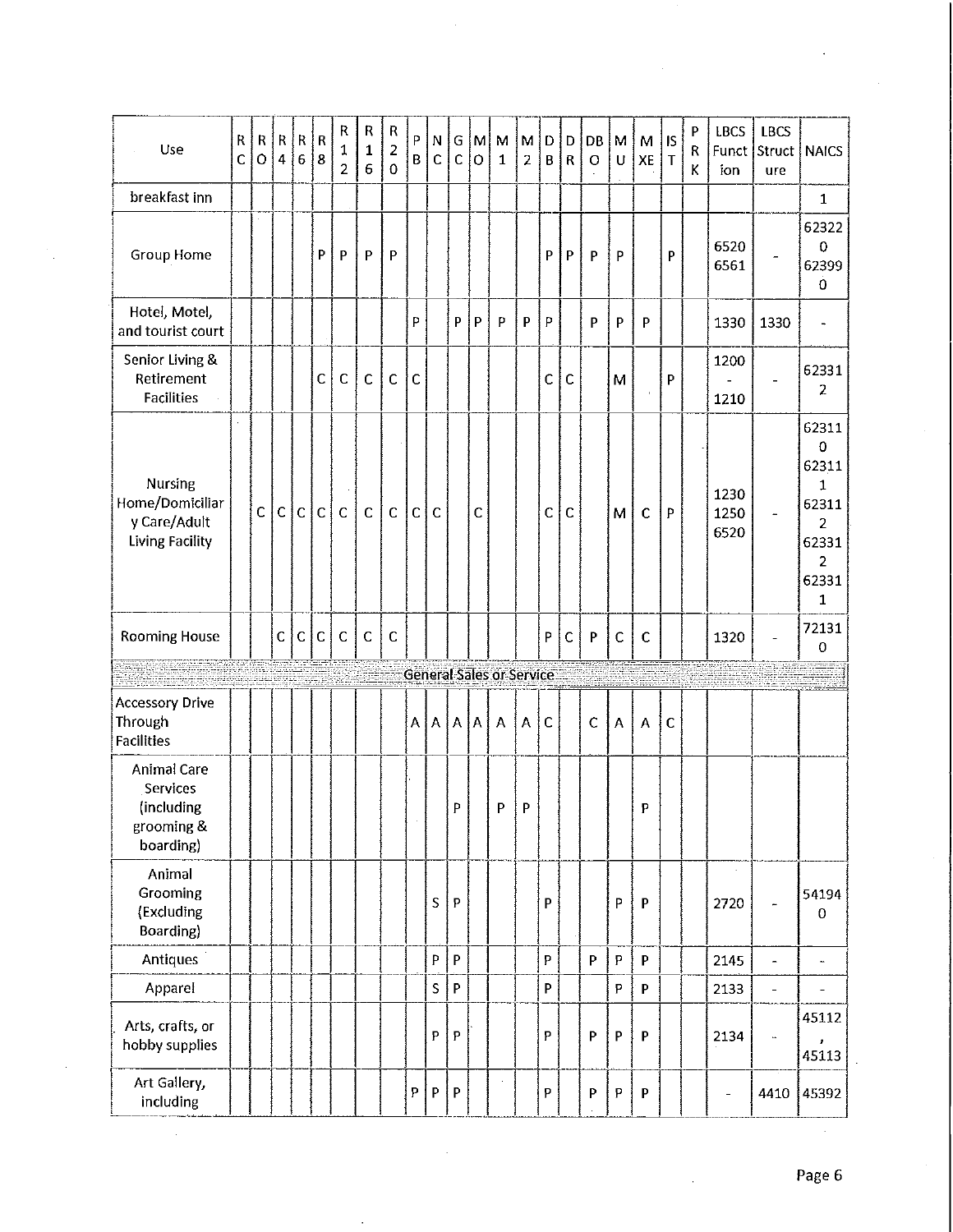| Use                                                                    | R<br>C. | R<br>$\overline{O}$ | R<br>$\overline{\mathbf{4}}$ | ${\sf R}$<br>$\sqrt{6}$ | $\overline{\mathsf{R}}$<br>8 | ${\sf R}$<br>$\mathbf 1$<br>$\overline{2}$ | ${\sf R}$<br>$\mathbf 1$<br>$\boldsymbol{6}$ | ${\sf R}$<br>$\overline{2}$<br>$\boldsymbol{0}$ | P<br>$\mathbf{B}$ | N<br>$\mathsf{C}$ | $\mathfrak{c}_G$ ,<br>$\overline{C}$ | İМİ<br>$\circ$           | M<br>$\mathbf{1}$ | М<br>$\overline{2}$ | D<br>B       | D<br>$\mathsf R$ | DB<br>$\circ$             | M<br>$\mathbf U$ | M<br>XE      | lS.<br>$\mathsf T$ | P<br>R<br>К | LBCS<br>ion            | LBCS<br>Funct Struct<br>ure | <b>NAICS</b>                                |
|------------------------------------------------------------------------|---------|---------------------|------------------------------|-------------------------|------------------------------|--------------------------------------------|----------------------------------------------|-------------------------------------------------|-------------------|-------------------|--------------------------------------|--------------------------|-------------------|---------------------|--------------|------------------|---------------------------|------------------|--------------|--------------------|-------------|------------------------|-----------------------------|---------------------------------------------|
| framing                                                                |         |                     |                              |                         |                              |                                            |                                              |                                                 |                   |                   |                                      |                          |                   |                     |              |                  |                           |                  |              |                    |             |                        |                             |                                             |
| Automobile<br><b>Filling Station</b>                                   |         |                     |                              |                         |                              |                                            |                                              |                                                 |                   | P                 | P                                    | $\mathsf{C}$             | P                 | P                   |              |                  |                           | P                | $\mathsf{P}$ |                    |             | 2116                   | 2270                        | 4471                                        |
| Automobile<br>Parts or<br><b>Accessories</b>                           |         |                     |                              |                         |                              |                                            |                                              |                                                 |                   |                   | P                                    |                          |                   |                     | P            |                  |                           | P                | P.           |                    |             | 2115                   | $\overline{\phantom{0}}$    | 4413                                        |
| <b>Automobile Sales</b><br>& Service Center<br>(dealership)            |         |                     |                              |                         |                              |                                            |                                              |                                                 |                   |                   | P                                    |                          | P                 |                     |              |                  |                           |                  | P            |                    |             | 2111                   | 2280                        | 4411,<br>4413                               |
| <b>Automobile Sales</b><br>Lot (new or<br>used)                        |         |                     |                              |                         |                              |                                            |                                              |                                                 |                   |                   | P                                    |                          | P                 |                     |              |                  |                           |                  | P            |                    |             | 2111                   | $\overline{\phantom{a}}$    | 44111<br>44113                              |
| Bakery, Baked<br>Goods Store                                           |         |                     |                              |                         |                              |                                            |                                              |                                                 | $\mathbf A$       | P                 | P                                    |                          |                   |                     | P            |                  | $\boldsymbol{\mathsf{P}}$ | P                | P            |                    |             | 2151                   | u,                          | 44529<br>1                                  |
| Barber/Cosmetol<br>ogy                                                 |         |                     |                              |                         |                              |                                            |                                              |                                                 | P                 | P                 | P                                    |                          |                   |                     | P            |                  | P                         | P                | P            |                    |             | 2600                   | $\ddot{\phantom{1}}$        | 8121                                        |
| Bicycle (non<br>motorized) Sales<br>and/or Repair                      |         |                     |                              |                         |                              |                                            |                                              |                                                 |                   | P                 | P                                    |                          |                   |                     | P            |                  |                           | P                | P            |                    |             | 2113                   |                             | $\overline{\phantom{a}}$                    |
| Boats & Marine<br>Supplies                                             |         |                     |                              |                         |                              |                                            |                                              |                                                 |                   |                   | P                                    |                          | P                 |                     |              |                  |                           |                  | P            |                    |             | 2114                   | w.                          | 44122                                       |
| Books.<br>Magazines,<br>newspapers, etc.                               |         |                     |                              |                         |                              |                                            |                                              |                                                 | A                 | P                 | P                                    | A                        |                   |                     | P            |                  | A                         | P                | P            |                    |             | 2135                   | $\blacksquare$              | 4512                                        |
| <b>Brewery</b>                                                         |         |                     |                              |                         |                              |                                            |                                              |                                                 |                   |                   | $\mathsf C$                          | $\underline{\mathsf{C}}$ | $\mathsf C$       |                     | $\mathsf{C}$ |                  |                           | $\mathsf C$      | $\mathsf C$  |                    |             |                        |                             |                                             |
| Broadcasting,<br>Recording Studio                                      |         |                     |                              |                         |                              |                                            |                                              |                                                 | P                 |                   | P                                    | P                        | P                 | P                   |              |                  |                           | P                | P            |                    |             | 4220,<br>4223          |                             | 5151,<br>5122                               |
| <b>Building</b><br>Supplies, lumber                                    |         |                     |                              |                         |                              |                                            |                                              |                                                 |                   |                   | P                                    |                          | P                 | P.                  |              |                  |                           |                  | P            |                    |             | 2126,<br>2122,<br>3510 | $\blacksquare$              | 44410<br>44419<br>44419<br>0,<br>42132<br>0 |
| <b>Building</b><br>Tradesmen<br>(office,<br>workshop,<br>storage yard) |         |                     |                              |                         |                              |                                            |                                              |                                                 |                   |                   |                                      |                          |                   |                     |              |                  |                           |                  |              |                    |             |                        |                             |                                             |
| <b>Appliance Repair</b>                                                |         |                     |                              |                         |                              |                                            |                                              |                                                 |                   |                   | P                                    | $\overline{P}$           | P                 | P                   |              |                  |                           |                  | P            |                    |             |                        |                             |                                             |

 $\bar{z}$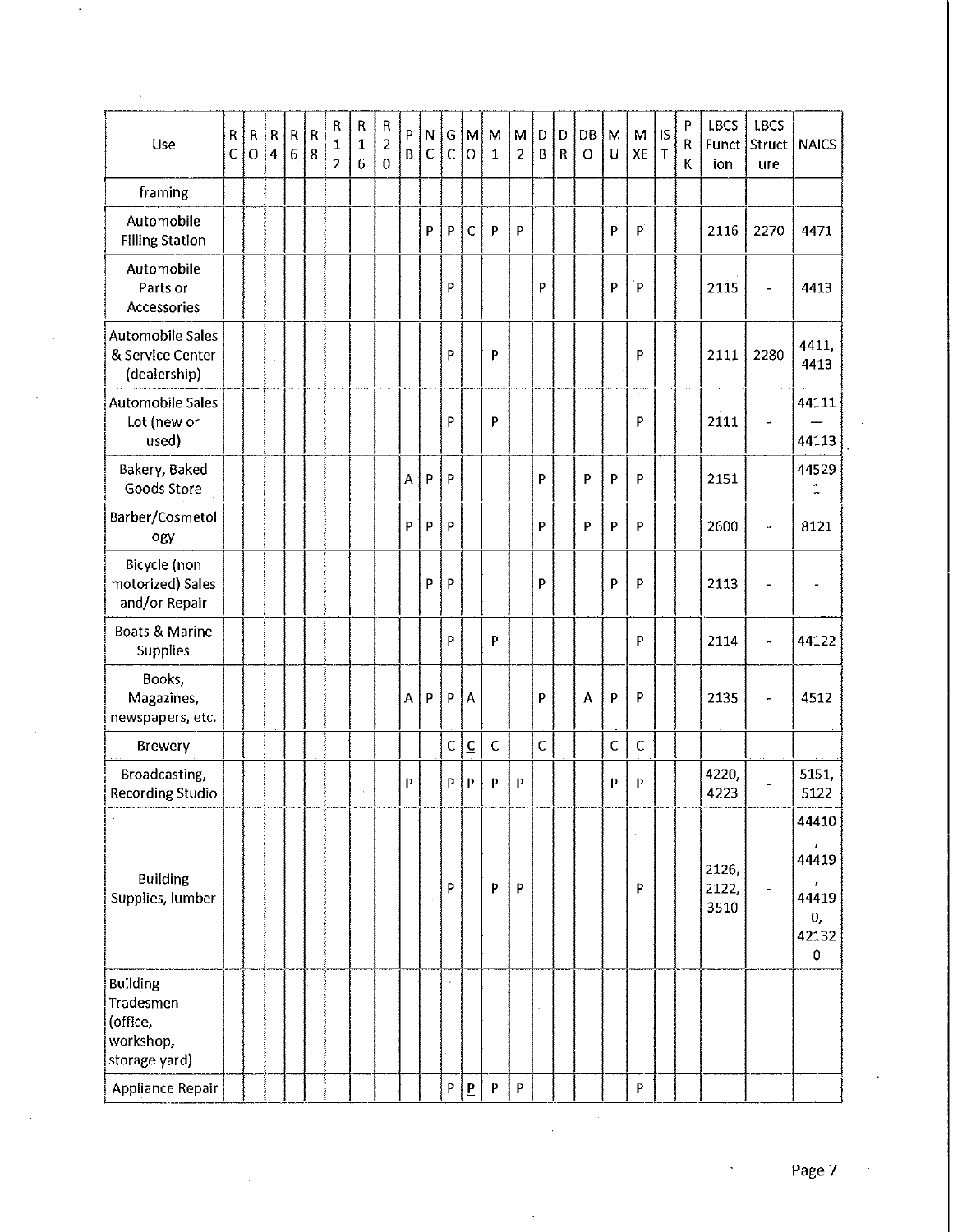| Use                                                                         | ${\sf R}$<br>Ċ | $\sf R$<br>$\overline{O}$ | $\mathsf R$<br>4 | ${\sf R}$<br>6 | $\mathsf R$<br>$\overline{\mathbf{8}}$ | R<br>$\mathbf{1}$<br>$\overline{c}$ | R<br>$\mathbf{1}$<br>6 | R<br>$\overline{2}$<br>$\overline{0}$ | P<br>B       | N<br>C | G<br>C                    | M<br>$\overline{O}$     | M<br>$\mathbf{1}$         | M<br>$\overline{2}$       | D<br>B       | D<br>$\overline{R}$ | DB<br>O            | M<br>$\cup$               | M<br>XE                   | <b>IS</b><br>$\mathsf{T}$ | P<br>R<br>K | LBCS<br>Funct<br>ion | LBCS<br>Struct<br>ure    | <b>NAICS</b>                            |
|-----------------------------------------------------------------------------|----------------|---------------------------|------------------|----------------|----------------------------------------|-------------------------------------|------------------------|---------------------------------------|--------------|--------|---------------------------|-------------------------|---------------------------|---------------------------|--------------|---------------------|--------------------|---------------------------|---------------------------|---------------------------|-------------|----------------------|--------------------------|-----------------------------------------|
| Carpenter,<br>Cabinetmaker                                                  |                |                           |                  |                |                                        |                                     |                        |                                       | C            |        | P                         | $\overline{P}$          | $\mathsf{P}$              | $\boldsymbol{\mathsf{P}}$ |              |                     | M                  |                           | P                         |                           |             |                      |                          | 44419<br>0                              |
| Electrician                                                                 |                |                           |                  |                |                                        |                                     |                        |                                       | C            |        | $\boldsymbol{\mathsf{P}}$ | $\overline{P}$          | $\mathsf{P}$              | $\boldsymbol{\mathsf{P}}$ |              |                     | M                  |                           | $\boldsymbol{\mathsf{P}}$ |                           |             | 7330                 | $\overline{\phantom{0}}$ | 23821                                   |
| <b>General Building</b><br>Contractor<br>(without outdoor<br>storage areas) |                |                           |                  |                |                                        |                                     |                        |                                       | C            |        | $\boldsymbol{\mathsf{p}}$ | $\overline{P}$          | P                         | P                         |              |                     | M                  |                           | P                         |                           |             | 7110<br>7450         | .,                       | 23110<br>23599<br>$\mathbf 0$           |
| <b>General Building</b><br>Contractor (with<br>outdoor storage<br>areas)    |                |                           |                  |                |                                        |                                     |                        |                                       |              |        |                           |                         | P                         | P                         |              |                     |                    |                           | P                         |                           |             | 7110<br>7450         |                          | 23110<br>23599<br>$\bf{0}$              |
| Heating, Air<br>Conditioning,<br>Refrigeration                              |                |                           |                  |                |                                        |                                     |                        |                                       |              |        | P                         | $\overline{P}$          | P                         | P                         |              |                     |                    |                           | p                         |                           |             | 2127,<br>7370        |                          | 23822<br>ż<br>44419<br>0,<br>81131<br>0 |
| Locksmith                                                                   |                |                           |                  |                |                                        |                                     |                        |                                       | $\mathsf{C}$ | S      | $\boldsymbol{\mathsf{P}}$ | $\overline{P}$          | P                         | P                         | P            |                     | M                  | P                         | P                         |                           |             | 2100                 |                          | 56162<br>$\overline{2}$                 |
| Plumber                                                                     |                |                           |                  |                |                                        |                                     |                        |                                       |              |        | P                         | $\overline{b}$          | $\mathsf{P}$              | P                         |              |                     |                    |                           | P                         |                           |             | 7370                 |                          | 23822                                   |
| Pipe Fitter,<br>Construction<br>Equipment<br>Fabricator                     |                |                           |                  |                |                                        |                                     |                        |                                       |              |        | P                         |                         | P                         | P                         |              |                     |                    |                           | P                         |                           |             |                      |                          | 32612                                   |
| Roofer                                                                      |                |                           |                  |                |                                        |                                     |                        |                                       |              |        | P                         | $\overline{P}$          | P                         | P                         |              |                     |                    |                           | P                         |                           |             | 7380                 | $\overline{\phantom{a}}$ | 23816                                   |
| Sheet Metal<br>Shop                                                         |                |                           |                  |                |                                        |                                     |                        |                                       |              |        | P                         |                         | P                         | P                         |              |                     |                    |                           | P                         |                           |             | $\ddot{\phantom{1}}$ |                          | 32232<br>2                              |
| Sign Contractor                                                             |                |                           |                  |                |                                        |                                     |                        |                                       | Ċ            |        | P.                        | P                       | P                         | P                         |              |                     | M                  |                           | Þ                         |                           |             | $\ddot{\phantom{0}}$ |                          |                                         |
| Utility<br>Contractor                                                       |                |                           |                  |                |                                        |                                     |                        |                                       |              |        | P                         |                         | P                         | P                         |              |                     |                    |                           | P                         |                           |             | $\blacksquare$       |                          | 23899                                   |
| Window, Glass,<br>Mirror                                                    |                |                           |                  |                |                                        |                                     |                        |                                       | C            |        | P                         | $\overline{P}$          | P                         | P                         |              |                     | M                  |                           | P                         |                           |             |                      |                          | $\overline{\phantom{a}}$                |
| <b>Building</b><br><b>Tradesmen Not</b><br>Otherwise Listed                 |                |                           |                  |                |                                        |                                     |                        |                                       |              |        | P                         | $\overline{P}$          | $\mathsf{P}$              | P                         |              |                     |                    |                           | P                         |                           |             | 7100<br>7450         |                          | 23110<br>23599<br>0                     |
| <b>Business</b><br>Machines/Busine<br>ss Service<br>Centers                 |                |                           |                  |                |                                        |                                     |                        |                                       |              | S      | $\, {\sf P}$              | $\overline{\mathbf{P}}$ | $\boldsymbol{\mathsf{P}}$ | P                         | $\mathsf{P}$ |                     |                    | P                         | P                         |                           |             | 2424                 |                          | 56143                                   |
| Camera sales &                                                              |                |                           |                  |                |                                        |                                     |                        |                                       | A            | P      | $\sf P$                   |                         |                           |                           | P            |                     | $\pmb{\mathsf{A}}$ | $\boldsymbol{\mathsf{P}}$ | $\mathsf P$               |                           |             | 2132                 | $\blacksquare$           | 44313                                   |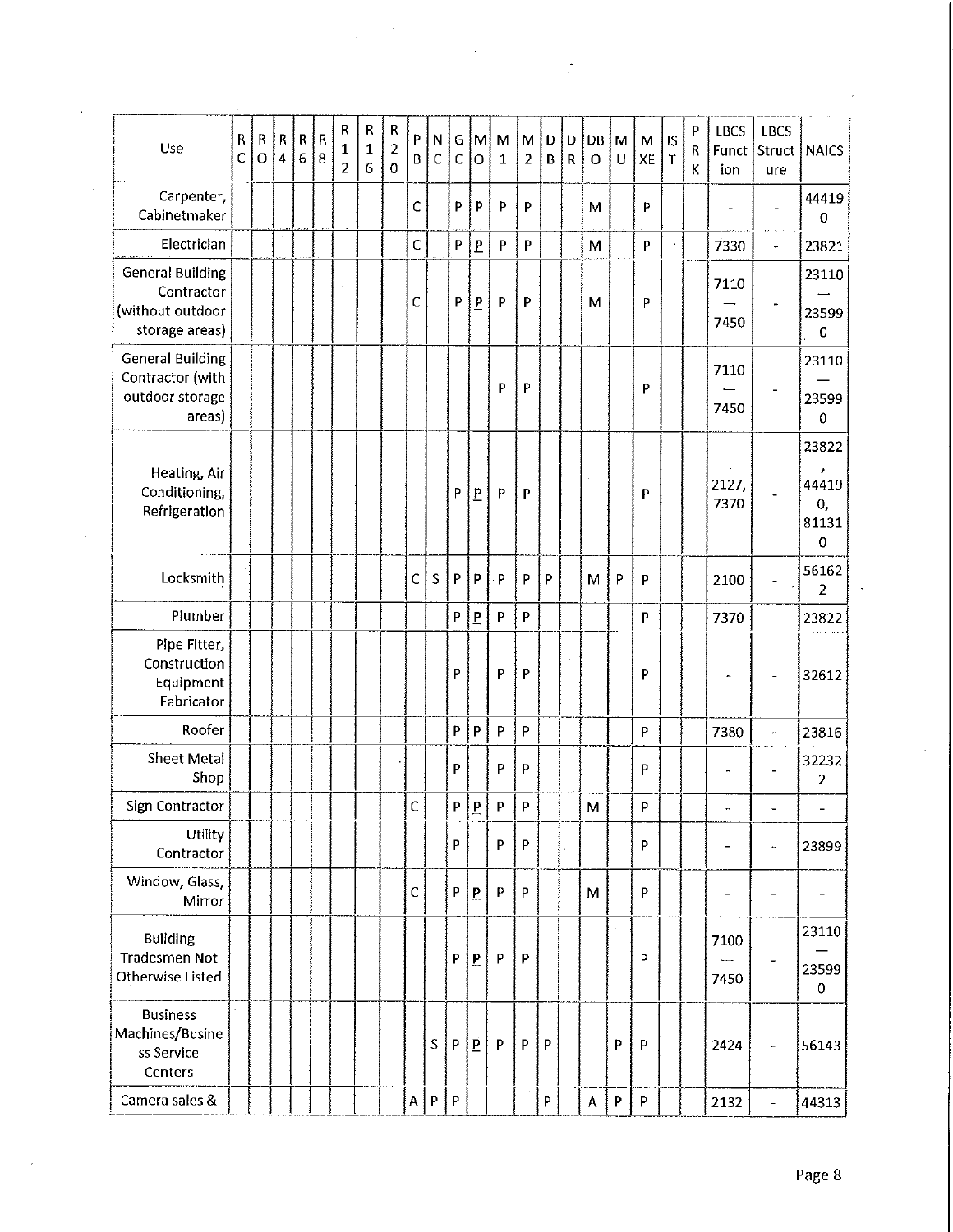| Use                                                                   | $\mathsf{R}$<br>Ċ | ${\sf R}$<br>$\overline{O}$ | ${\sf R}$<br>$\overline{4}$ | R<br>$\overline{6}$ | $\overline{\mathsf{R}}$<br>8 | ${\sf R}$<br>1<br>$\overline{2}$ | ${\sf R}$<br>$\mathbf{1}$<br>$\overline{6}$ | ${\sf R}$<br>$\overline{2}$<br>$\mathbf 0$ | P<br>B       | N<br>$\mathsf{C}$ | G<br>$\mathsf{C}$         | M<br>O         | M<br>1 | M<br>$\overline{2}$ | $\mathsf D$<br>$\overline{B}$ | D<br>$\mathsf R$ | $\mathsf{D}\mathsf{B}$<br>$\circ$ | M<br>U       | M<br>XE                   | İls<br>$\mathsf T$ | $\, {\bf p}$<br>R<br>К | <b>LBCS</b><br>Funct<br>ion | <b>LBCS</b><br> Struct  <br>ure | <b>NAICS</b>            |
|-----------------------------------------------------------------------|-------------------|-----------------------------|-----------------------------|---------------------|------------------------------|----------------------------------|---------------------------------------------|--------------------------------------------|--------------|-------------------|---------------------------|----------------|--------|---------------------|-------------------------------|------------------|-----------------------------------|--------------|---------------------------|--------------------|------------------------|-----------------------------|---------------------------------|-------------------------|
| photo processing<br>(including<br>development &<br>printing services) |                   |                             |                             |                     |                              |                                  |                                             |                                            |              |                   |                           |                |        |                     |                               |                  |                                   |              |                           |                    |                        |                             |                                 |                         |
| Car Wash                                                              |                   |                             |                             |                     |                              |                                  |                                             |                                            |              |                   | P                         |                | P      | P                   |                               |                  |                                   | M            | P                         |                    |                        |                             | 2593                            | 81119<br>2              |
| Cards, stationary                                                     |                   |                             |                             |                     |                              |                                  |                                             |                                            | A            | $\, {\bf p}$      | P                         |                |        |                     | P                             |                  |                                   | P            | P                         |                    |                        | 2135                        | ÷.                              |                         |
| Caterer                                                               |                   |                             |                             |                     |                              |                                  |                                             |                                            |              | $\sf S$           | P                         | $\overline{P}$ |        |                     | P                             |                  |                                   |              | P                         |                    |                        | 2560                        | ÷                               | 72232                   |
| Commercial Use<br>in Historic<br>Structures                           | $\mathsf{C}$      | $\mathsf C$                 | $\mathsf C$                 | $\mathsf{C}$        | $\mathsf{C}$                 | $\mathsf{C}$                     | $\mathsf C$                                 | $\mathsf C$                                | $\mathsf C$  | $\mathsf{C}$      | $\mathsf{C}$              | $\mathsf{C}$   | C      | $\mathsf{C}$        | P                             | $\mathsf{C}$     | $\mathsf{C}$                      | $\mathsf{C}$ | $\mathsf{C}$              | $\mathsf{C}$       | $\mathsf{C}$           |                             | ı.                              |                         |
| Construction<br>Equipment,<br>Sales, Service &<br>Rental              |                   |                             |                             |                     |                              |                                  |                                             |                                            |              |                   | P                         |                | P      | P                   |                               |                  |                                   |              | P                         |                    |                        |                             |                                 | 44419<br>0              |
| Convenience<br>Stores, with gas<br>sales                              |                   |                             |                             |                     |                              |                                  |                                             |                                            |              | $\mathsf{C}$      | P                         |                | P      |                     | C                             |                  |                                   | C            | P                         |                    |                        | 2152                        | 2591                            | 44512<br>0              |
| Convenience<br>Stores, without<br>gas sales                           |                   |                             |                             |                     |                              |                                  |                                             |                                            | A            | P                 | P                         |                |        |                     | P                             |                  |                                   | P            | P                         |                    |                        | 2152                        | 2591                            | 44512<br>0              |
| Dance, Music<br>Instruction                                           |                   |                             |                             |                     |                              |                                  |                                             |                                            |              | P                 | P                         | $\mathbf{P}$   |        |                     | P                             |                  | P                                 | P            | P                         |                    |                        | 6145                        |                                 | 61161<br>0              |
| Delicatessen                                                          |                   |                             |                             |                     |                              |                                  |                                             |                                            | A            | P                 | P                         | A              | A      | P                   | $\overline{P}$                |                  |                                   | P            | P                         |                    |                        | 2151                        |                                 | 72221<br>$\mathbf{1}$   |
| Department<br>stores                                                  |                   |                             |                             |                     |                              |                                  |                                             |                                            |              | S                 | P                         |                |        |                     | P                             |                  |                                   | P            | P                         |                    |                        | 2145                        | 2240                            | 4521                    |
| <b>Discount Store</b>                                                 |                   |                             |                             |                     |                              |                                  |                                             |                                            |              | S                 | ${\sf P}$                 |                |        |                     | P                             |                  |                                   | P            | P                         |                    |                        | ÷,                          | 2250                            | 45211<br>$\overline{2}$ |
| Drugs, cosmetics                                                      |                   |                             |                             |                     |                              |                                  |                                             |                                            | A            | P                 | ${\sf P}$                 |                |        |                     | P                             |                  |                                   | P            | P                         |                    |                        | 2621                        | $\overline{\phantom{0}}$        | 44611<br>0              |
| Dry Cleaning                                                          |                   |                             |                             |                     |                              |                                  |                                             |                                            | $\mathsf{A}$ | $\sf S$           | $\boldsymbol{\mathsf{P}}$ |                |        |                     | P                             |                  |                                   | P            | $\boldsymbol{\mathsf{P}}$ |                    |                        | 2600                        | $\equiv$                        | 81231                   |
| Electrical<br><b>Systems Service</b>                                  |                   |                             |                             |                     |                              |                                  |                                             |                                            |              |                   | P                         | P              | P      | P                   | $\overline{P}$                |                  |                                   | P            | P                         |                    |                        | ۰                           | ÷.                              | 32711<br>3,<br>33319    |
| Eyeglasses,<br>hearing aids                                           |                   |                             |                             |                     |                              |                                  |                                             |                                            | P            | S                 | $\sf P$                   |                |        |                     | P                             |                  | P                                 | P            | P                         |                    |                        | 2163                        | $\overline{\phantom{0}}$        | 44613                   |
| Fabrics, Sewing<br>Supplies &<br>Machines                             |                   |                             |                             |                     |                              |                                  |                                             |                                            |              | S                 | P                         |                |        |                     | $\overline{P}$                |                  |                                   | P            | $\mathsf{P}$              |                    |                        |                             |                                 | 45113                   |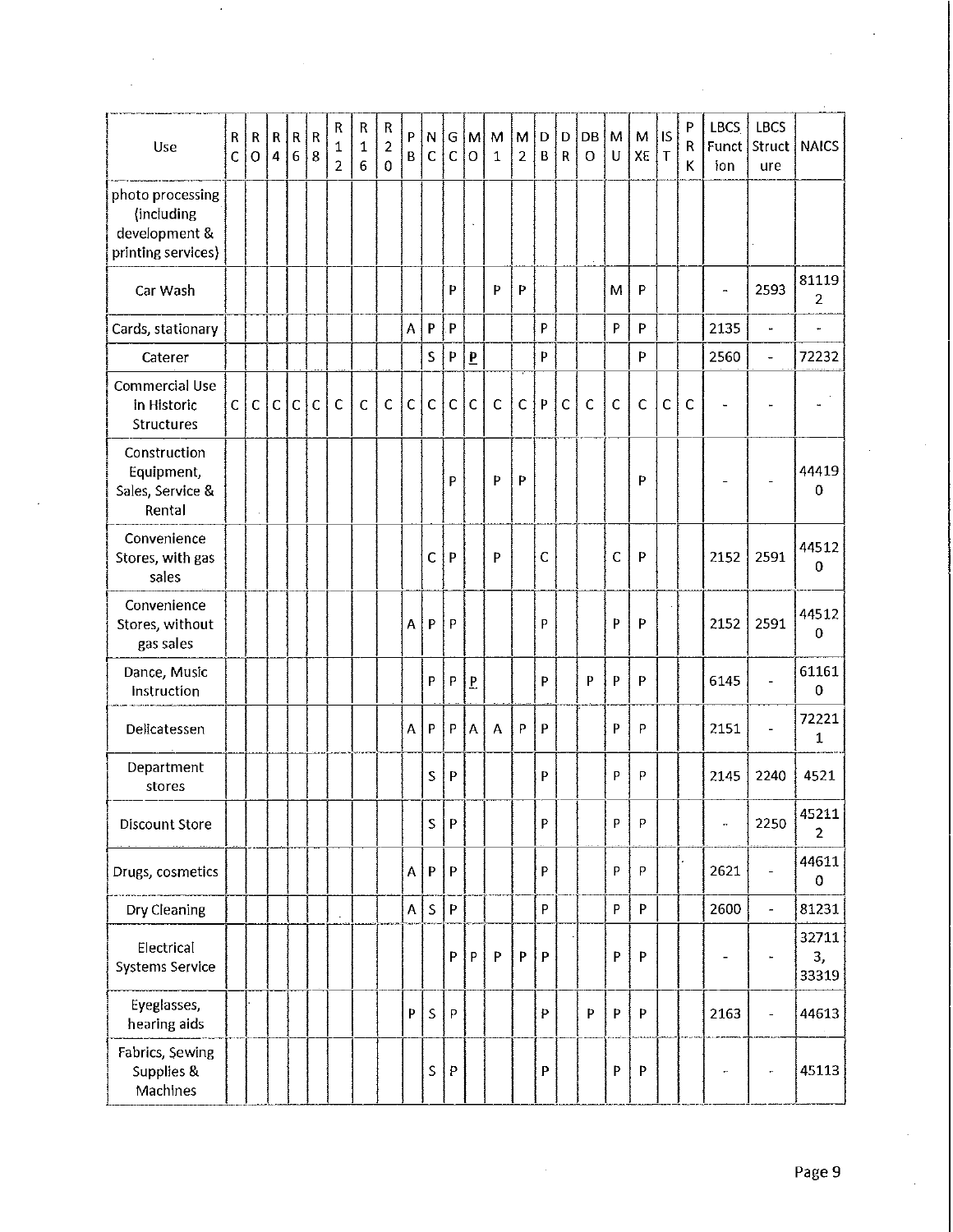| Use                                                                                    | R<br>Ċ | ${\sf R}$<br>$\mathbf O$ | $\mathbf{R}$<br>$\overline{4}$ | $\mathsf{R}$<br>$\boldsymbol{6}$ | $\overline{\mathsf{R}}$<br>8 | ${\sf R}$<br>1<br>$\overline{2}$ | ${\sf R}$<br>$\mathbf 1$<br>$6\phantom{1}$ | ${\sf R}$<br>$\overline{2}$<br>$\mathbf 0$ | P<br>B | N<br>$\mathsf{C}$ | G<br>$\mathsf{C}$         | $\mathsf{M}$<br>$\overline{O}$ | M<br>$\mathbf{1}$ | M<br>$\overline{2}$ | D<br>В       | D<br>$\mathsf{R}$ | DB<br>$\circ$ | M<br>U      | M<br>XE      | $\frac{1}{5}$<br>$\mathsf T$ | P<br>R<br>K | <b>LBCS</b><br>ion | <b>LBCS</b><br>Funct Struct   NAICS<br>ure |                                             |
|----------------------------------------------------------------------------------------|--------|--------------------------|--------------------------------|----------------------------------|------------------------------|----------------------------------|--------------------------------------------|--------------------------------------------|--------|-------------------|---------------------------|--------------------------------|-------------------|---------------------|--------------|-------------------|---------------|-------------|--------------|------------------------------|-------------|--------------------|--------------------------------------------|---------------------------------------------|
| Farm Brewery                                                                           |        |                          |                                |                                  |                              |                                  |                                            |                                            |        |                   | $\mathsf C$               |                                | $\mathsf{C}$      |                     | $\mathbf C$  |                   |               | $\mathbf C$ | $\mathsf{C}$ |                              |             |                    |                                            |                                             |
| Farm Machinery<br>Rental, Sales and<br>Service                                         |        |                          |                                |                                  |                              |                                  |                                            |                                            |        |                   | P                         |                                | P                 | $\mathsf{P}$        |              |                   |               |             | P            |                              |             | 2000               |                                            | 42182<br>$\Omega$                           |
| Farm Supplies &<br>Hardware<br>(including<br>landscape, and<br>garden supply<br>sales) |        |                          |                                |                                  |                              |                                  |                                            |                                            |        |                   | P                         |                                | $\vec{p}$         | P                   |              |                   |               |             | P            |                              |             | 2123               |                                            | 42491<br>44422                              |
| <b>Farmers Markets</b>                                                                 |        |                          |                                |                                  |                              |                                  |                                            |                                            | P      | Þ                 | $\sf P$                   |                                | P                 | $\sf p$             | P            |                   |               | P           | P            |                              |             | $\qquad \qquad -$  | 2260                                       | $\overline{\phantom{a}}$                    |
| <b>Fertilizer Sales</b>                                                                |        |                          |                                |                                  |                              |                                  |                                            |                                            |        |                   |                           |                                | P                 | P                   |              |                   |               |             |              |                              |             | 2000               | L,                                         | 42182<br>0                                  |
| Financial<br>Services (Bank,<br>Savings and<br>Loan, Credit<br>Union office)           |        |                          |                                |                                  |                              |                                  |                                            |                                            | P      | P                 | $\sf p$                   | P                              | P                 | P                   | P            |                   |               | P           | P            |                              |             | 2200<br>2250       | 2100                                       | 521,<br>52211                               |
| Floor covering                                                                         |        |                          |                                |                                  |                              |                                  |                                            |                                            |        | S                 | $\boldsymbol{\mathsf{P}}$ | $\overline{P}$                 |                   |                     | P            |                   |               | P           | P            |                              |             | $\ddot{ }$         | $\overline{a}$                             | 44221                                       |
| Flowers (Florist<br>Shop)                                                              |        |                          |                                |                                  |                              |                                  |                                            |                                            | А      | P                 | P                         |                                |                   |                     | P            |                   |               | P           | P            |                              |             | 2141               | u                                          | 4531                                        |
| Furniture and/or<br>Appliances                                                         |        |                          |                                |                                  |                              |                                  |                                            |                                            |        | S                 | P                         |                                |                   |                     | P            |                   |               | P           | P            |                              |             | 2121,<br>2125      |                                            | 4431,<br>42321<br>,442                      |
| Garden center,<br>including sales of<br>trees, shrubs,<br>garden supplies              |        |                          |                                |                                  |                              |                                  |                                            |                                            |        | P                 | P                         |                                | P                 | P                   | $\mathsf{P}$ |                   |               |             | P            |                              |             | 2123,<br>9140      | 8400                                       | 1114                                        |
| <b>Gun Sales</b>                                                                       |        |                          |                                |                                  |                              |                                  |                                            |                                            |        |                   | P                         |                                |                   |                     |              |                   |               |             | P            |                              |             |                    |                                            |                                             |
| <b>Grocery Stores</b>                                                                  |        |                          |                                |                                  |                              |                                  |                                            |                                            |        | $\sf S$           | P                         |                                |                   |                     | P            |                   |               | P           | P            |                              |             | 2151               |                                            | 44511<br>$\mathbf 0$                        |
| <b>Handicraft Items</b><br>(such as Pottery,<br>Stained Glass,<br>Woodwork)            |        |                          |                                |                                  |                              |                                  |                                            |                                            |        | P                 | P                         |                                |                   |                     | Þ            |                   | p             | P           | P            |                              |             |                    |                                            |                                             |
| Hardware, inside<br>storage                                                            |        |                          |                                |                                  |                              |                                  |                                            |                                            |        | S                 | ${\sf P}$                 |                                |                   |                     | P            |                   |               | P           | P            |                              |             | 2122               | 2592                                       | 44413<br>$\bf{0}$                           |
| Ice Cream Parlor                                                                       |        |                          |                                |                                  |                              |                                  |                                            |                                            |        | P                 | P                         |                                |                   |                     | P            |                   |               | P           | P            |                              | $\epsilon$  | 2530               |                                            | 72221<br>3<br>31132<br>$\mathbf 0$<br>31133 |

 $\bar{z}$ 

 $\hat{\phantom{a}}$ 

 $\sim$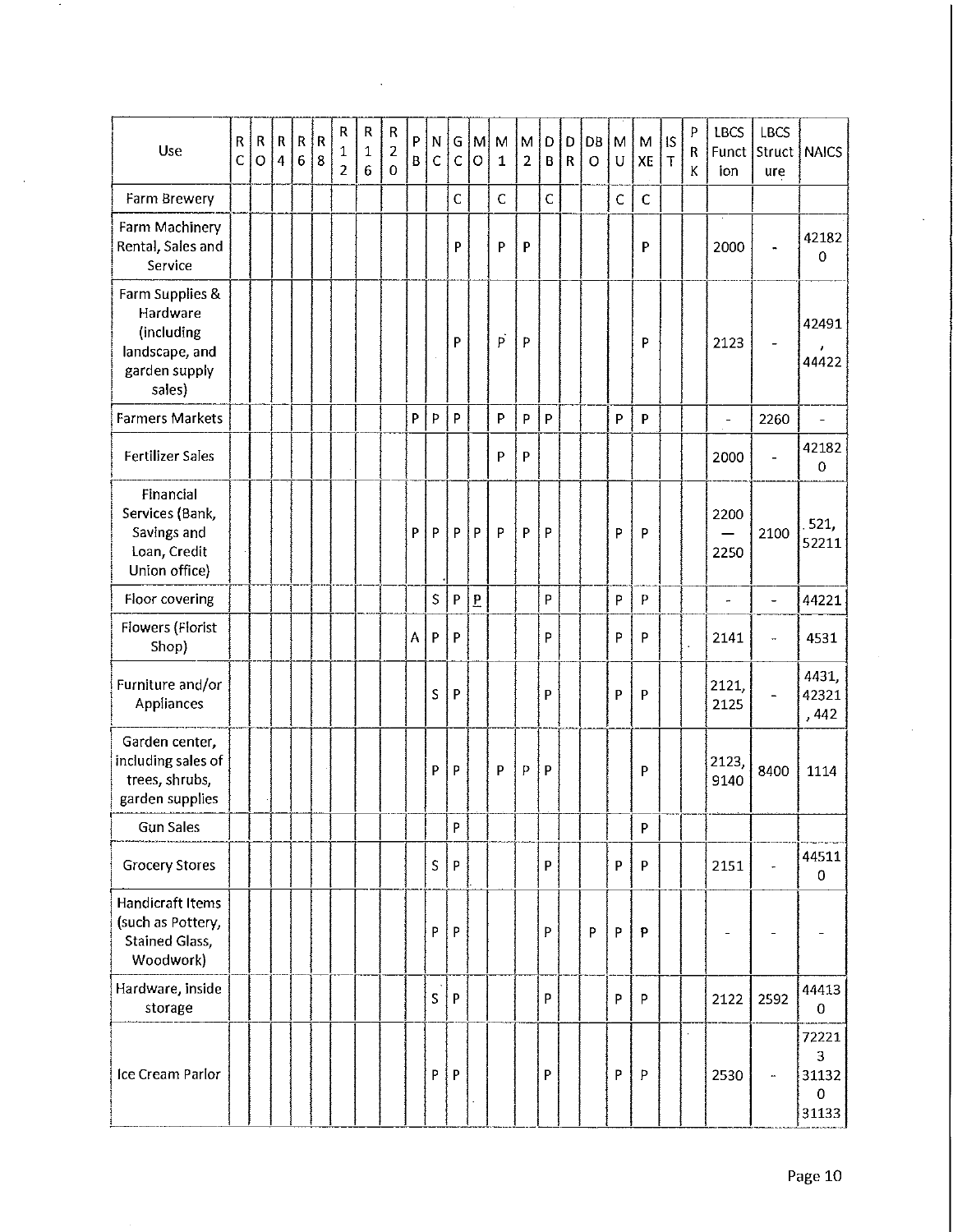| Use                                                                                                                                                              | ${\sf R}$<br>Ċ | ${\sf R}$<br>$\overline{O}$ | ${\sf R}$<br>$\overline{4}$ | ${\sf R}$<br>6 | $\mathsf R$<br>8 | R<br>$\mathbf 1$<br>$\overline{2}$ | ${\sf R}$<br>$\mathbf{1}$<br>6 | R<br>$\overline{c}$<br>$\bf{0}$ | P<br>B | $\boldsymbol{\mathsf{N}}$<br>$\mathsf{C}$ | G<br>$\overline{C}$       | M<br>$\overline{O}$ | M<br>$\mathbf{1}$ | M<br>$\overline{2}$ | D<br>B | D<br>$\mathsf{R}$ | DB<br>$\circ$ | M<br>$\cup$    | M<br>XE     | IS<br>$\mathsf{T}$ | P<br>${\sf R}$<br>К | <b>LBCS</b><br>ion | <b>LBCS</b><br>Funct Struct<br>ure | <b>NAICS</b>                               |
|------------------------------------------------------------------------------------------------------------------------------------------------------------------|----------------|-----------------------------|-----------------------------|----------------|------------------|------------------------------------|--------------------------------|---------------------------------|--------|-------------------------------------------|---------------------------|---------------------|-------------------|---------------------|--------|-------------------|---------------|----------------|-------------|--------------------|---------------------|--------------------|------------------------------------|--------------------------------------------|
|                                                                                                                                                                  |                |                             |                             |                |                  |                                    |                                |                                 |        |                                           |                           |                     |                   |                     |        |                   |               |                |             |                    |                     |                    |                                    | 0<br>31134<br>0                            |
| Industrial<br>equipment,<br>plumbing<br>supplies and<br>other heavy<br>consumer goods<br>not otherwise<br>listed, sales and<br>service, with<br>outdoor storage. |                |                             |                             |                |                  |                                    |                                |                                 |        |                                           | P                         |                     | P                 | P                   |        |                   |               |                | P           |                    |                     | 2120<br>2127       |                                    | 44419<br>0<br>81131<br>0                   |
| Interior<br>Decorator                                                                                                                                            |                | P                           |                             |                |                  |                                    |                                |                                 | P      | P                                         | P                         |                     |                   |                     | P      |                   | P             | P              | P           |                    |                     | 2414               | ÷,                                 | 54141                                      |
| Jewelry                                                                                                                                                          |                |                             |                             |                |                  |                                    |                                |                                 |        | S                                         | $\mathsf{P}$              |                     |                   |                     | P      |                   |               | P              | P           |                    |                     | 2133               | $\overline{\phantom{a}}$           | $\ddot{\phantom{0}}$                       |
| Laundromat                                                                                                                                                       |                |                             |                             |                |                  |                                    |                                |                                 |        | S                                         | $\mathsf{P}$              |                     |                   |                     | P      |                   |               | $\overline{P}$ | P           |                    |                     | 2600               | $\overline{\phantom{a}}$           | 8123                                       |
| Lighting,<br>Electrical<br>Supplies                                                                                                                              |                |                             |                             |                |                  |                                    |                                |                                 |        | S                                         | P                         | $\overline{P}$      |                   |                     | P      |                   |               | $\, {\sf P}$   | P           |                    |                     | 2122               | 2592                               | 44413<br>0                                 |
| Liquor, Beer,<br>Wine                                                                                                                                            |                |                             |                             |                |                  |                                    |                                |                                 |        | P                                         | $\mathsf{P}$              |                     |                   |                     | P      |                   |               | $\mathsf{P}$   | P           |                    |                     | 2155               | 2,155                              | 4453                                       |
| Luggage, Leather<br>Goods                                                                                                                                        |                |                             |                             |                |                  |                                    |                                |                                 |        | S                                         | P                         |                     |                   |                     | P      |                   |               | P              | P           |                    |                     | 2133               | $\ddot{\phantom{a}}$               | 44832                                      |
| Meats, butcher<br>shop                                                                                                                                           |                |                             |                             |                |                  |                                    |                                |                                 |        | S                                         | $\boldsymbol{\mathsf{P}}$ |                     |                   |                     | P      |                   |               | P              | P           |                    |                     |                    | ÷                                  | 44521                                      |
| Medical<br>Cannabis<br>Dispensary                                                                                                                                |                |                             |                             |                |                  |                                    |                                |                                 | P      |                                           | P                         |                     |                   |                     | P      |                   |               | $\mathsf P$    | P           |                    |                     |                    |                                    |                                            |
| <b>Medical Supplies</b>                                                                                                                                          |                |                             |                             |                |                  |                                    |                                |                                 | P      | $\sf S$                                   | $\mathsf{P}$              |                     |                   |                     | P      |                   |               | P              | P           |                    |                     | 2120               | $\overline{\phantom{a}}$           | 42145<br>0<br>53249<br>0                   |
| Mobile Homes,<br>Trailers,<br>Recreational<br>Vehicles                                                                                                           |                |                             |                             |                |                  |                                    |                                |                                 |        |                                           | P                         |                     | P                 |                     |        |                   |               |                | P           |                    |                     | 2112               |                                    | 45393                                      |
| Motorcycles,<br>ATV's, Sales and<br>Repair                                                                                                                       |                |                             |                             |                |                  |                                    |                                |                                 |        |                                           | P                         |                     | P                 |                     |        |                   |               |                | P           |                    |                     | 2112<br>2114       |                                    | 44122<br>$\mathbf 1$<br>89149<br>$\pmb{0}$ |
| Music &                                                                                                                                                          |                |                             |                             |                |                  |                                    |                                |                                 |        | P                                         | $\sf P$                   |                     |                   |                     | P      |                   |               | $\mathsf P$    | $\mathsf P$ |                    |                     | 2135               |                                    | 4512                                       |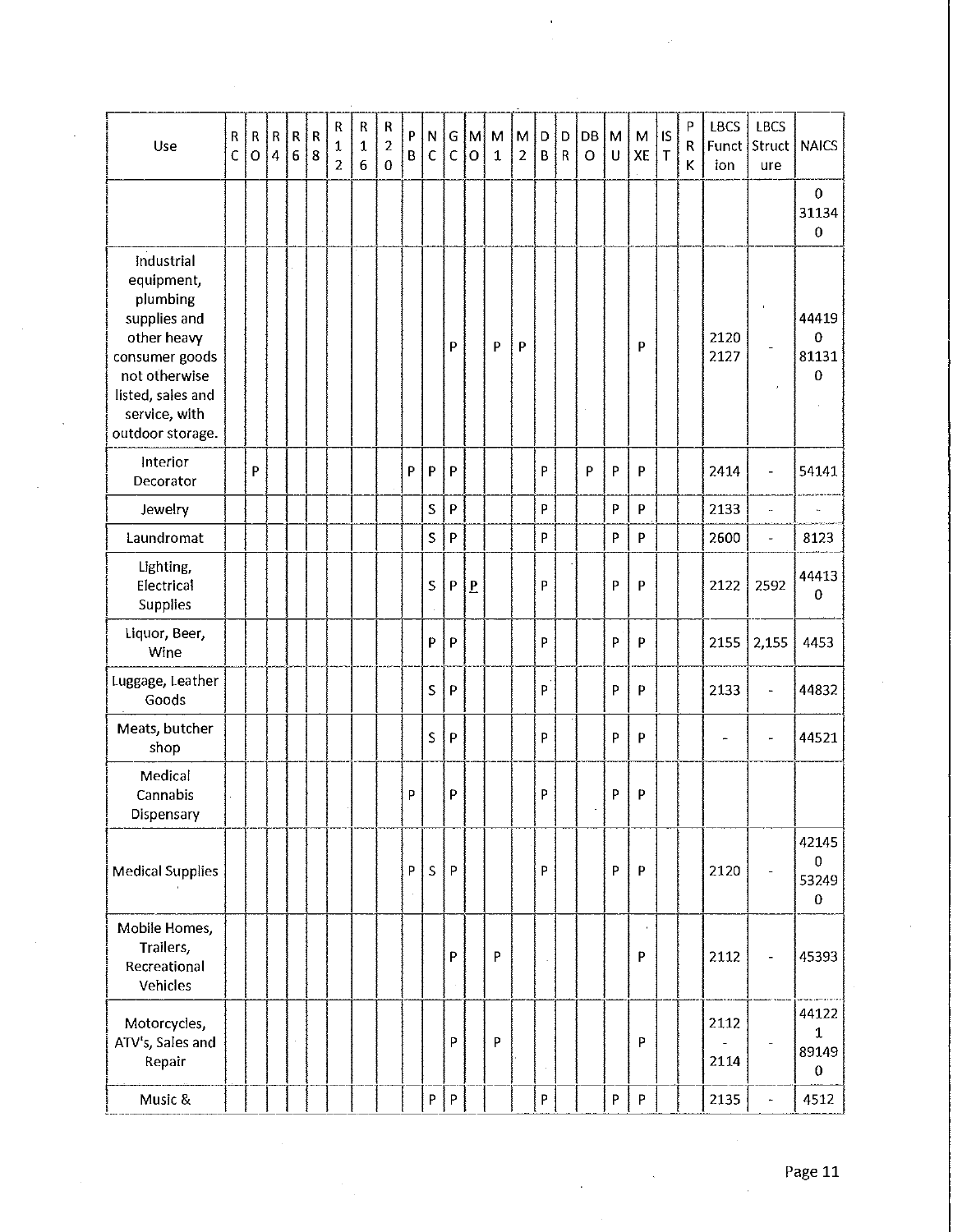| Use                                                                                                                                       | $\mathsf{R}$<br>$\mathsf{C}$ | R<br>$\mathbf 0$ | ${\sf R}$<br>$\overline{\mathbf{4}}$ | R<br>$\sqrt{6}$ | $\overline{\mathsf{R}}$<br> 8 | R<br>1<br>$\overline{\mathbf{c}}$ | R<br>1<br>6 | ${\sf R}$<br>$\overline{\mathbf{c}}$<br>$\mathbf 0$ | P<br>B | N.<br>C | $\mathsf{G}$<br>$\mathsf{C}$ | $\mathsf{M}$<br>$\circ$ | M<br>$\mathbf{1}$ | M<br>$\overline{2}$ | D<br>B                    | D<br>$\mathsf R$ | DB<br>$\mathbf O$ | M<br>U       | M<br>XE                                             | 1S<br>$\mathsf T$ | P<br>R<br>K | <b>LBCS</b><br>ion                           | <b>LBCS</b><br>Funct Struct<br>ure | <b>NAICS</b>         |
|-------------------------------------------------------------------------------------------------------------------------------------------|------------------------------|------------------|--------------------------------------|-----------------|-------------------------------|-----------------------------------|-------------|-----------------------------------------------------|--------|---------|------------------------------|-------------------------|-------------------|---------------------|---------------------------|------------------|-------------------|--------------|-----------------------------------------------------|-------------------|-------------|----------------------------------------------|------------------------------------|----------------------|
| Records, Sales<br>and Repair                                                                                                              |                              |                  |                                      |                 |                               |                                   |             |                                                     |        |         |                              |                         |                   |                     |                           |                  |                   |              |                                                     |                   |             |                                              |                                    |                      |
| Musical<br>Instruments                                                                                                                    |                              |                  |                                      |                 |                               |                                   |             |                                                     |        | S       | P                            |                         |                   |                     | P                         |                  |                   | P            | P                                                   |                   |             | 2134                                         | $\blacksquare$                     | 45114                |
| Novelties,<br>Souvenirs, Gifts                                                                                                            |                              |                  |                                      |                 |                               |                                   |             |                                                     | Α      | P       | $\mathsf{P}$                 |                         |                   |                     | P                         |                  |                   | P            | P                                                   |                   |             | 2135                                         | $\overline{\phantom{0}}$           | 45322                |
| Office Furniture                                                                                                                          |                              |                  |                                      |                 |                               |                                   |             |                                                     |        | S       | P                            | $\overline{P}$          |                   |                     | $\mathsf{P}$              |                  |                   | P            | P                                                   |                   |             | $\overline{\phantom{0}}$                     |                                    | 44211                |
| <b>Office Supplies</b>                                                                                                                    |                              |                  |                                      |                 |                               |                                   |             |                                                     |        | S       | P                            |                         |                   |                     | P                         |                  |                   | P            | P                                                   |                   |             | $\overline{a}$                               |                                    | 4532                 |
| Offices, Business<br>& Professional                                                                                                       |                              | P                |                                      |                 |                               |                                   |             |                                                     | P      | P       | P                            | P                       | $\mathsf{P}$      | P                   | P                         |                  | P                 | P            | P                                                   |                   |             | 2200<br>2455<br>5140<br>5160<br>6800<br>6820 | 2100                               |                      |
| Offices, Regional<br>(Bank, Savings<br>and Loan, Credit<br>Union,<br>Insurance)                                                           |                              |                  |                                      |                 |                               |                                   |             |                                                     | P      |         | $\sf P$                      | P.                      | $\mathsf{P}$      | P                   | P                         |                  |                   | P            | P                                                   |                   |             | 2200<br>2250                                 | 2100                               | 521,<br>52211        |
| Paint, Wallpaper                                                                                                                          |                              |                  |                                      |                 |                               |                                   |             |                                                     |        | S       | P                            | $\overline{P}$          |                   |                     | P                         |                  |                   | P            | P                                                   |                   |             | 2130                                         | 2592                               | 44413<br>$\mathbf 0$ |
| <b>Personal Services</b><br>(e.g., nail salons,<br>barbers, shoe<br>repair, and<br>similar<br>establishments),<br>not otherwise<br>listed |                              |                  |                                      |                 |                               |                                   |             |                                                     | A      | S       | $\mathsf{P}$                 |                         |                   |                     | $\boldsymbol{\mathsf{P}}$ |                  |                   | $\mathsf{P}$ | P                                                   |                   |             | 2600                                         | $\overline{\phantom{0}}$           | 812                  |
| Pet store or pet<br>supply store                                                                                                          |                              |                  |                                      |                 |                               |                                   |             |                                                     |        | S       | P                            |                         |                   |                     | P                         |                  |                   | P            | P                                                   |                   |             | 2710                                         | $\overline{\phantom{a}}$           | 45391<br>0           |
| Photography<br>Studio                                                                                                                     |                              |                  |                                      |                 |                               |                                   |             |                                                     | P      | P       | P                            |                         |                   |                     | P                         |                  | P                 | P            | P                                                   |                   |             | ۰.                                           | $\ddot{\phantom{a}}$               |                      |
| <b>Picture Framing</b>                                                                                                                    |                              |                  |                                      |                 |                               |                                   |             |                                                     |        | S       | $\boldsymbol{\mathsf{P}}$    |                         |                   |                     | P                         |                  |                   | P            | $\mathsf{P}% _{0}\left( \mathsf{P}_{0}\right) ^{T}$ |                   |             | $\blacksquare$                               | $\overline{\phantom{a}}$           | $\frac{1}{2}$        |
| Professional<br>services not<br>otherwise listed                                                                                          |                              |                  |                                      |                 |                               |                                   |             |                                                     | P      |         | P                            | $\overline{\mathbf{P}}$ |                   |                     | P                         |                  |                   | P            | P                                                   |                   |             |                                              |                                    |                      |
| Radio, TV Sales<br>and Repair                                                                                                             |                              |                  |                                      |                 |                               |                                   |             |                                                     |        |         | P                            |                         |                   |                     | P                         |                  |                   | P            | $\mathbf{P}$                                        |                   |             | 2125                                         |                                    | 42362<br>,           |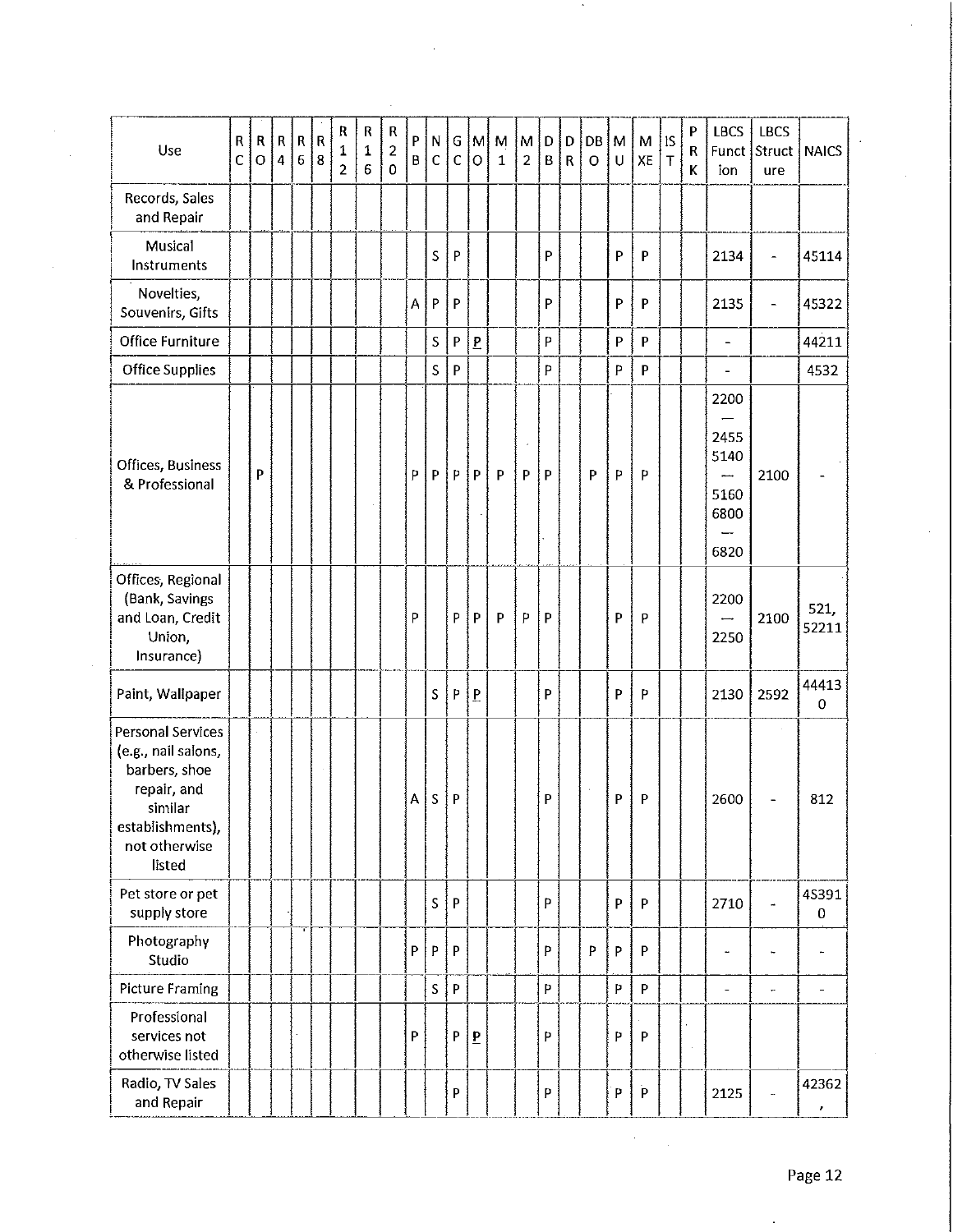| Use                                            | ${\sf R}$<br>$\mathsf C$ | ${\sf R}$<br>$\circ$ | ${\sf R}$<br>$\overline{\mathbf{4}}$ | ${\sf R}$<br>$\sqrt{6}$ | $\mathsf{R}$<br>$\boldsymbol{8}$ | R<br>1<br>$\overline{2}$ | ${\sf R}$<br>$\mathbf 1$<br>$\overline{6}$ | R<br>2<br>$\mathbf 0$ | P<br>$\mathbf{B}$ | ${\sf N}$<br>$\mathsf C$ | G<br>$\mathsf{C}$ | $\mathsf{M}$<br>$\circ$ | M <sub>1</sub><br>$\mathbf{1}$ | M<br>$\overline{2}$ | $\mathsf D$<br>$\sf B$                                                         | $\mathbf D$<br>$\mathsf{R}$ | DB<br>$\circ$ | M<br>$\cup$  | M<br>XE     | IS<br>$\mathsf T$ | P<br>R<br>K | <b>LBCS</b><br>ion                       | <b>LBCS</b><br>Funct Struct<br>ure | <b>NAICS</b>                          |
|------------------------------------------------|--------------------------|----------------------|--------------------------------------|-------------------------|----------------------------------|--------------------------|--------------------------------------------|-----------------------|-------------------|--------------------------|-------------------|-------------------------|--------------------------------|---------------------|--------------------------------------------------------------------------------|-----------------------------|---------------|--------------|-------------|-------------------|-------------|------------------------------------------|------------------------------------|---------------------------------------|
|                                                |                          |                      |                                      |                         |                                  |                          |                                            |                       |                   |                          |                   |                         |                                |                     |                                                                                |                             |               |              |             |                   |             |                                          |                                    | 44311<br>$\overline{2}$               |
| Restaurant,<br>General                         |                          |                      |                                      |                         |                                  |                          |                                            |                       | C                 | $\, {\sf p}$             | $\mathsf{P}$      | $\mathsf{C}$            | P                              | P                   | $\boldsymbol{\mathsf{p}}$                                                      |                             |               | P            | P           |                   |             | 2500<br>$\overline{\phantom{0}}$<br>2520 | 2220                               | 722                                   |
| Restaurant, Fast<br>Food                       |                          |                      |                                      |                         |                                  |                          |                                            |                       |                   | $\sf S$                  | $\mathsf{P}$      |                         | P                              | P                   | $\mathsf C$                                                                    |                             |               | $\mathsf{P}$ | P           |                   |             | 2520                                     | 2220                               | 72221                                 |
| Restaurant with<br>Entertainment               |                          |                      |                                      |                         |                                  |                          |                                            |                       |                   | $\mathsf S$              | C                 |                         |                                |                     | $\mathsf C$                                                                    |                             |               | C            | $\mathsf C$ |                   |             | 2510                                     | 2220                               | $\overline{\phantom{a}}$              |
| Retail Sales not<br>otherwise listed           |                          |                      |                                      |                         |                                  |                          |                                            |                       |                   | S                        | $\mathsf{P}$      |                         |                                |                     | P                                                                              |                             |               | $\mathsf{P}$ | P           |                   |             |                                          |                                    |                                       |
| <b>Shoes</b>                                   |                          |                      |                                      |                         |                                  |                          |                                            |                       |                   | S                        | P                 |                         |                                |                     | P                                                                              |                             |               | P            | P           |                   |             | 2133,<br>2600                            | u,                                 | 4483                                  |
| Shopping Center                                |                          |                      |                                      |                         |                                  |                          |                                            |                       |                   | P                        | P                 |                         |                                |                     | P                                                                              |                             |               | P            | P           |                   |             | 2500                                     | 2510<br>2560                       | $44-$<br>45                           |
| Sporting goods                                 |                          |                      |                                      |                         |                                  |                          |                                            |                       |                   | $\sf S$                  | P                 |                         |                                |                     | P                                                                              |                             |               | P            | P           |                   |             | 2134                                     | $\overline{\phantom{a}}$           | 45111                                 |
| Stone<br>Monuments<br>(excludes<br>engraving)  |                          |                      |                                      |                         |                                  |                          |                                            |                       |                   |                          | P                 |                         | P                              | P                   | $\mathsf C$                                                                    |                             |               |              | P           |                   |             | 4700                                     | ÷,                                 |                                       |
| Stone<br>Monuments<br>(including<br>engraving) |                          |                      |                                      |                         |                                  |                          |                                            |                       |                   |                          | P                 |                         | P                              | ${\sf P}$           |                                                                                |                             |               |              | P           |                   |             | 4700                                     |                                    |                                       |
| Tailoring                                      |                          |                      |                                      |                         |                                  |                          |                                            |                       | $\mathbf{A}$      | А                        | ${\sf P}$         |                         |                                |                     | P                                                                              |                             |               | P            | P           |                   |             | 3130                                     | ۰                                  | 31521<br>1<br>31521<br>$\overline{2}$ |
| Taxidermy                                      |                          |                      |                                      |                         |                                  |                          |                                            |                       |                   |                          |                   |                         | P                              | P                   |                                                                                |                             |               |              | P           |                   |             | $\overline{\phantom{a}}$                 | $\overline{\phantom{a}}$           | $\overline{\phantom{a}}$              |
| Tires, Batteries,<br><b>Mufflers</b>           |                          |                      |                                      |                         |                                  |                          |                                            |                       |                   |                          | P                 |                         | P                              |                     |                                                                                |                             |               |              | P           |                   |             | 2115                                     | $\mathcal{C}^{\bullet}$            | 44132<br>0<br>81119<br>8              |
| Tobacco<br>Products                            |                          |                      |                                      |                         |                                  |                          |                                            |                       |                   | A   A                    | P                 |                         |                                |                     | $\mathsf{P}% _{T}=\mathsf{P}_{T}\!\left( \mathsf{P}_{T}\right) \mathsf{P}_{T}$ |                             | P             | $\mathsf{p}$ | P           |                   |             | 2143                                     | $\blacksquare$                     | 42294<br>0                            |
| Toys                                           |                          |                      |                                      |                         |                                  |                          |                                            |                       |                   | S                        | P                 |                         |                                |                     | P                                                                              |                             |               | P            | P           |                   |             | 2134                                     |                                    | 42392<br>45112                        |
| Truck Sales &<br>Rental (Over 1<br>ton)        |                          |                      |                                      |                         |                                  |                          |                                            |                       |                   |                          | P                 |                         | P                              | P                   |                                                                                |                             |               |              | P           |                   |             | 2112,<br>2332                            | ÷.                                 | 53212                                 |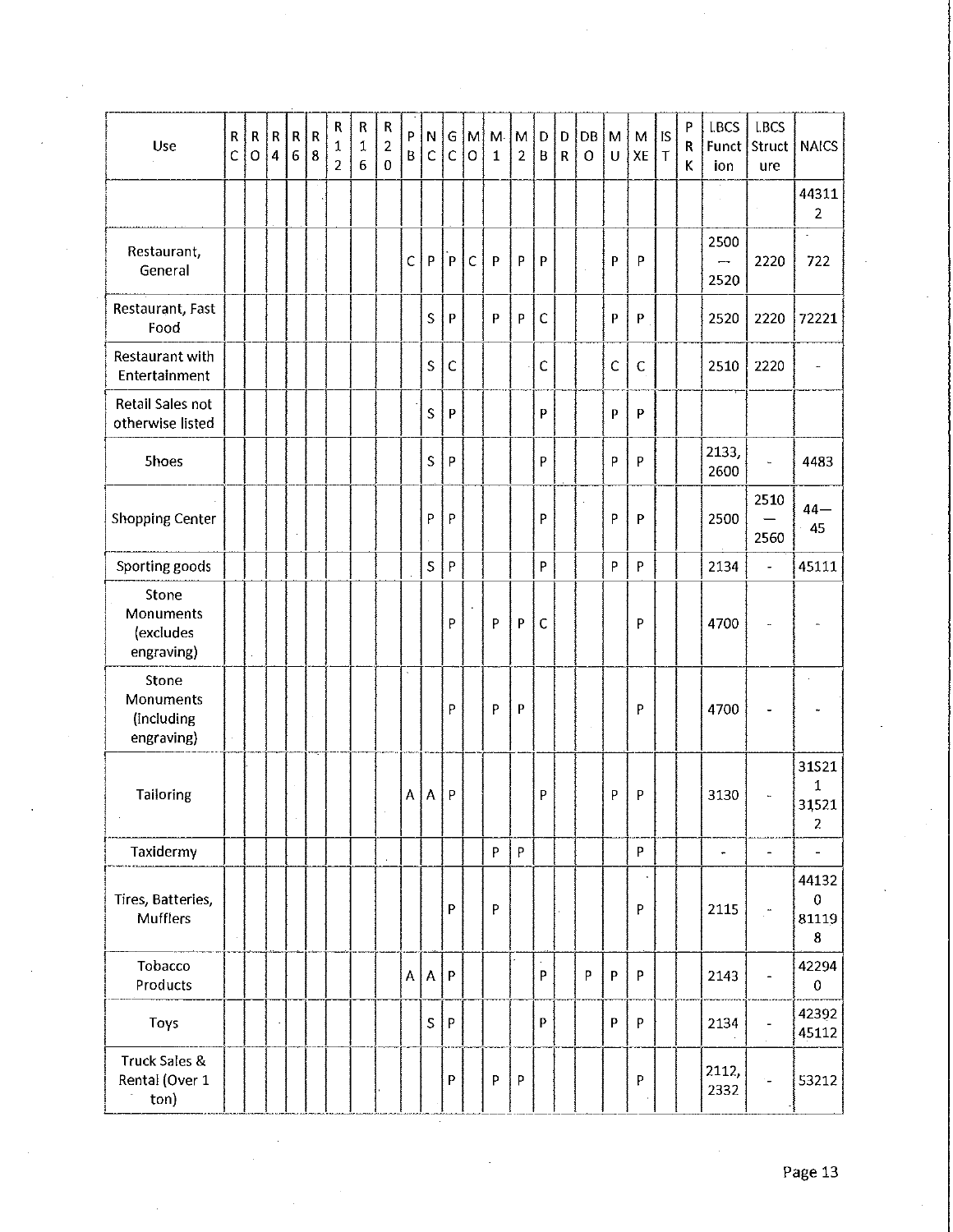| Use                                                               | R<br>$\overline{C}$ | R<br>$\overline{O}$ | $\mathsf{R}$<br>$\overline{4}$ | ${\sf R}$<br>$\boldsymbol{6}$ | $\mathsf{R}$<br>8 | ${\sf R}$<br>1<br>2 | ${\sf R}$<br>$\mathbf 1$<br>$\overline{6}$ | $\mathsf R$<br>$\overline{2}$<br>$\overline{0}$ | P<br>$\sf B$ | N<br>$\mathsf{C}$ | G<br>C       | M<br>$\circ$ | M<br>$\mathbf{1}$                          | M<br>$\overline{2}$ | D<br>$\sf B$ | D<br>$\mathsf R$ | DB<br>$\circ$ | M<br>U       | ${\sf M}$<br>XE | <b>IS</b><br>$\mathsf T$ | ${\sf P}$<br>R<br>K | <b>LBCS</b><br>ion | <b>LBCS</b><br>Funct Struct<br>ure | <b>NAICS</b>                     |
|-------------------------------------------------------------------|---------------------|---------------------|--------------------------------|-------------------------------|-------------------|---------------------|--------------------------------------------|-------------------------------------------------|--------------|-------------------|--------------|--------------|--------------------------------------------|---------------------|--------------|------------------|---------------|--------------|-----------------|--------------------------|---------------------|--------------------|------------------------------------|----------------------------------|
| <b>Truck Wash</b>                                                 |                     |                     |                                |                               |                   |                     |                                            |                                                 |              |                   | P            |              | P                                          | P                   |              |                  |               |              | P               |                          |                     |                    |                                    |                                  |
| Upholstery,<br>Curtain, Drapery<br>Service                        |                     |                     |                                |                               |                   |                     |                                            |                                                 |              | S                 | P            |              | P                                          | P                   | P            |                  |               | P            | P               |                          |                     | 2120,<br>2454      |                                    | 56174<br>,<br>81142<br>$\pmb{0}$ |
| Used<br>Merchandise<br>Auction                                    |                     |                     |                                |                               |                   |                     |                                            |                                                 |              |                   | P            |              | P                                          | P                   | P            |                  | $\bullet$     |              | P               |                          |                     | 2140               | $\overline{a}$                     | 45399<br>8                       |
| Vehicle Services,<br>Auto Repair<br>Shop                          |                     |                     |                                |                               |                   |                     |                                            |                                                 |              |                   | P            |              | P                                          | P                   |              |                  |               |              | P               |                          |                     | 2110               | 2280                               | 81119                            |
| Vehicle Services,<br>Truck (1-ton+)<br>Service and<br>Repair Shop |                     |                     |                                |                               |                   |                     |                                            |                                                 |              |                   | P            |              | P                                          | P                   |              |                  |               |              | P               |                          |                     | 2110               | 2280                               | 81119                            |
| Veterinary<br>Clinic/Hospital<br>without boarding                 |                     | P                   |                                |                               |                   |                     |                                            |                                                 |              |                   | P            | P            | P                                          | P                   | P            |                  |               | P            | P               |                          |                     | 2418               |                                    | 54194<br>$\mathbf 0$             |
| <b>Veterinary Clinic</b><br>w/Boarding                            |                     |                     |                                |                               |                   |                     |                                            |                                                 |              |                   | P            |              | P                                          | P                   |              |                  |               |              | P               |                          |                     |                    |                                    |                                  |
| Video/DVD<br>(Sales or Rental)                                    |                     |                     |                                |                               |                   |                     |                                            |                                                 |              | P                 | P            |              |                                            |                     | P            |                  |               | $\mathsf{P}$ | P               |                          |                     |                    | ÷                                  | 53223                            |
| Warehouse clubs<br>and superstores                                |                     |                     |                                |                               |                   |                     |                                            |                                                 |              |                   | P            |              |                                            |                     |              |                  |               |              | P               |                          |                     | 2124               | 2250                               | 45291<br>0                       |
| Winery                                                            |                     |                     |                                |                               |                   |                     |                                            |                                                 |              |                   | $\mathsf{C}$ |              | $\mathsf{C}$                               | P                   | $\mathsf C$  |                  |               | $\mathsf C$  | $\mathsf C$     |                          |                     |                    |                                    | $\overline{\phantom{a}}$         |
|                                                                   |                     |                     |                                |                               |                   |                     |                                            |                                                 |              |                   |              |              | <b>Industrial &amp; Manufacturing Uses</b> |                     |              |                  |               |              |                 |                          |                     |                    |                                    |                                  |
| Aircraft,<br>Industrial<br>Assembly<br>Production                 |                     |                     |                                |                               |                   |                     |                                            |                                                 |              |                   |              |              | P                                          | P                   |              |                  |               |              | P               |                          |                     | 3370               |                                    | 33641<br>1                       |
| Appliances,<br>Assembly<br>Production                             |                     |                     |                                |                               |                   |                     |                                            |                                                 |              |                   | P            | P.           | P                                          | P                   |              |                  |               |              | P               |                          |                     | 3360               | 2621                               | 33441<br>8                       |
| Automobile,<br>Assembly<br>Production                             |                     |                     |                                |                               |                   |                     |                                            |                                                 |              |                   |              |              | P                                          | P                   |              |                  |               |              | P               |                          |                     | ÷                  | ÷,                                 | 33611                            |
| Brick, Tile, Clay<br>Products<br>Manufacture                      |                     |                     |                                |                               |                   |                     |                                            |                                                 |              |                   |              |              | P                                          | P                   |              |                  |               |              | P               |                          |                     |                    |                                    | 32712<br>1                       |
| Cement<br>Manufacture                                             |                     |                     |                                |                               |                   |                     |                                            |                                                 |              |                   |              |              |                                            | P                   |              |                  |               |              |                 |                          |                     |                    | -                                  | 3272                             |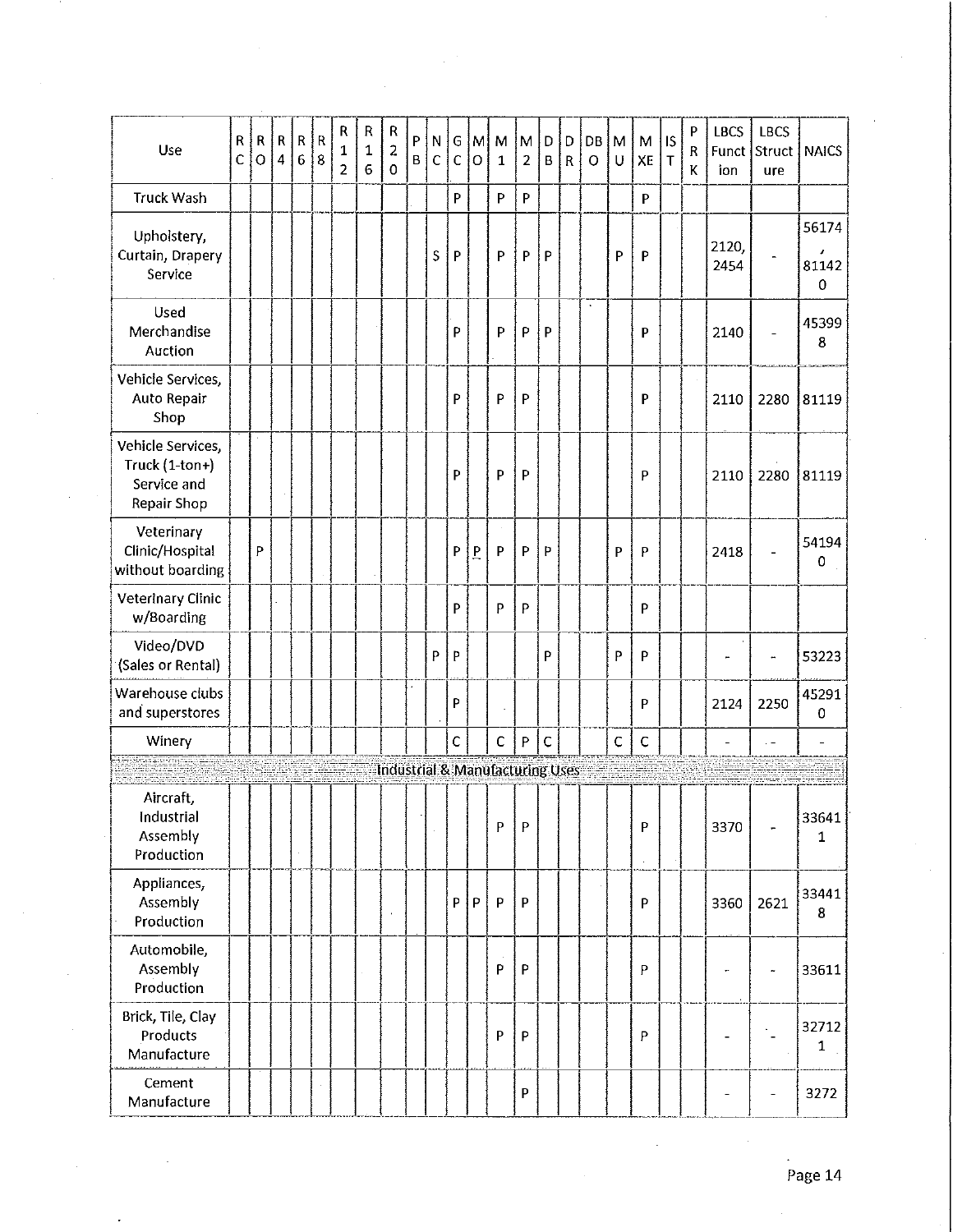| Use                                                                     | ${\sf R}$<br>C | $\mathsf{R}$<br>$\mathbf O$ | $\sf R$<br>$\overline{4}$ | $\mathsf R$<br>$\overline{6}$ | $\mathsf R$<br>8 | R<br>1<br>$\overline{2}$ | ${\sf R}$<br>1<br>6 | ${\sf R}$<br>2<br>$\Omega$ | P<br>B | N<br>$\mathsf{C}$ | G<br>$\mathbf C$ | M <br>$\overline{O}$ | M<br>$\mathbf 1$ | M<br>$\overline{2}$       | D<br>$\mathsf B$ | D<br>$\mathsf R$ | <b>DB</b><br>$\circ$ | M<br>$\cup$ | M<br>XE      | IS<br>l T | P<br>R<br>Κ | <b>LBCS</b><br>Funct<br>J<br>ion | LBCS<br>Struct<br>ure    | <b>NAICS</b>                 |
|-------------------------------------------------------------------------|----------------|-----------------------------|---------------------------|-------------------------------|------------------|--------------------------|---------------------|----------------------------|--------|-------------------|------------------|----------------------|------------------|---------------------------|------------------|------------------|----------------------|-------------|--------------|-----------|-------------|----------------------------------|--------------------------|------------------------------|
| Chemicals &<br>Plastics<br>Manufacturing<br>and Processing              |                |                             |                           |                               |                  |                          |                     |                            |        |                   |                  |                      | C                | $\mathsf C$               |                  |                  |                      |             | $\mathsf{C}$ |           |             | 3320                             |                          | 32511<br>$0 -$<br>32519<br>9 |
| Clothing, Cloth<br>Goods<br>Manufacturing<br>and Processing             |                |                             |                           |                               |                  |                          |                     |                            |        |                   |                  | p                    | $\mathsf{P}$     | P                         |                  |                  |                      | M           | $\mathsf{P}$ |           |             | 3130                             | $\overline{\phantom{0}}$ | 313                          |
| Concrete,<br><b>Asphalt Batching</b>                                    |                |                             |                           |                               |                  |                          |                     |                            |        |                   |                  |                      |                  | p                         |                  |                  |                      |             |              |           |             | 4                                |                          | 32731<br>0                   |
| Construction<br>Equipment,<br>Assembly<br>Production                    |                |                             |                           |                               |                  |                          |                     |                            |        |                   | P                | $\mathsf{P}$         |                  | P                         |                  |                  |                      |             | P            |           |             |                                  |                          | 33312                        |
| <b>Distilled</b><br>Products,<br>Manufacturing<br>and Processing        |                |                             |                           |                               |                  |                          |                     |                            |        |                   |                  | $\overline{P}$       | $\mathsf{P}$     | P                         |                  |                  |                      | M           | P            |           |             |                                  |                          |                              |
| Electronic<br>Components,<br>Manufacturing<br>and Processing            |                |                             |                           |                               |                  |                          |                     |                            |        |                   | P                | P                    | $\mathsf{P}$     | P                         |                  |                  |                      |             | P            |           |             |                                  |                          | 334                          |
| Electronic<br>Equipment,<br>Assembly<br>Production                      |                |                             |                           |                               |                  |                          |                     |                            |        |                   | P                | $\mathsf{P}$         | P                | P                         |                  |                  |                      | M           | P            |           |             | 3360                             | 2621                     | 33441<br>8                   |
| <b>Fabricated Metal</b><br>Products,<br>Manufacturing<br>and Processing |                |                             |                           |                               |                  |                          |                     |                            |        |                   |                  |                      | P                | P                         |                  |                  |                      |             | P            |           |             | 3300                             | 2622                     | 331                          |
| Farm Equipment<br>& Machinery,<br>Assembly<br>Production                |                |                             |                           |                               |                  |                          |                     |                            |        |                   |                  |                      |                  | P                         |                  |                  |                      |             |              |           |             |                                  |                          | 33311<br>$\mathbf 1$         |
| Fertilizer,<br>Manufacturing<br>and Processing                          |                |                             |                           |                               |                  |                          |                     |                            |        |                   |                  |                      |                  | $\mathsf{C}$              |                  |                  |                      |             |              |           |             | ٠                                | ÷                        | 32531                        |
| Food & Beverage<br>Manufacturing                                        |                |                             |                           |                               |                  |                          |                     |                            |        |                   |                  |                      | P                | $\boldsymbol{\mathsf{P}}$ |                  |                  |                      |             | P            |           |             | 3110                             |                          | 311                          |
| Glass, Ceramic<br>Products,<br>Manufacturing<br>and Processing          |                |                             |                           |                               |                  |                          |                     |                            |        |                   |                  | $\mathbf{P}$         | ${\sf P}$        | $\mathsf{P}$              |                  |                  |                      | M           | $\mathsf{P}$ |           |             | 3330                             |                          | 3272                         |

 $\sim$ 

 $\hat{\boldsymbol{\beta}}$ 

 $\hat{\boldsymbol{\beta}}$ 

 $\cdot$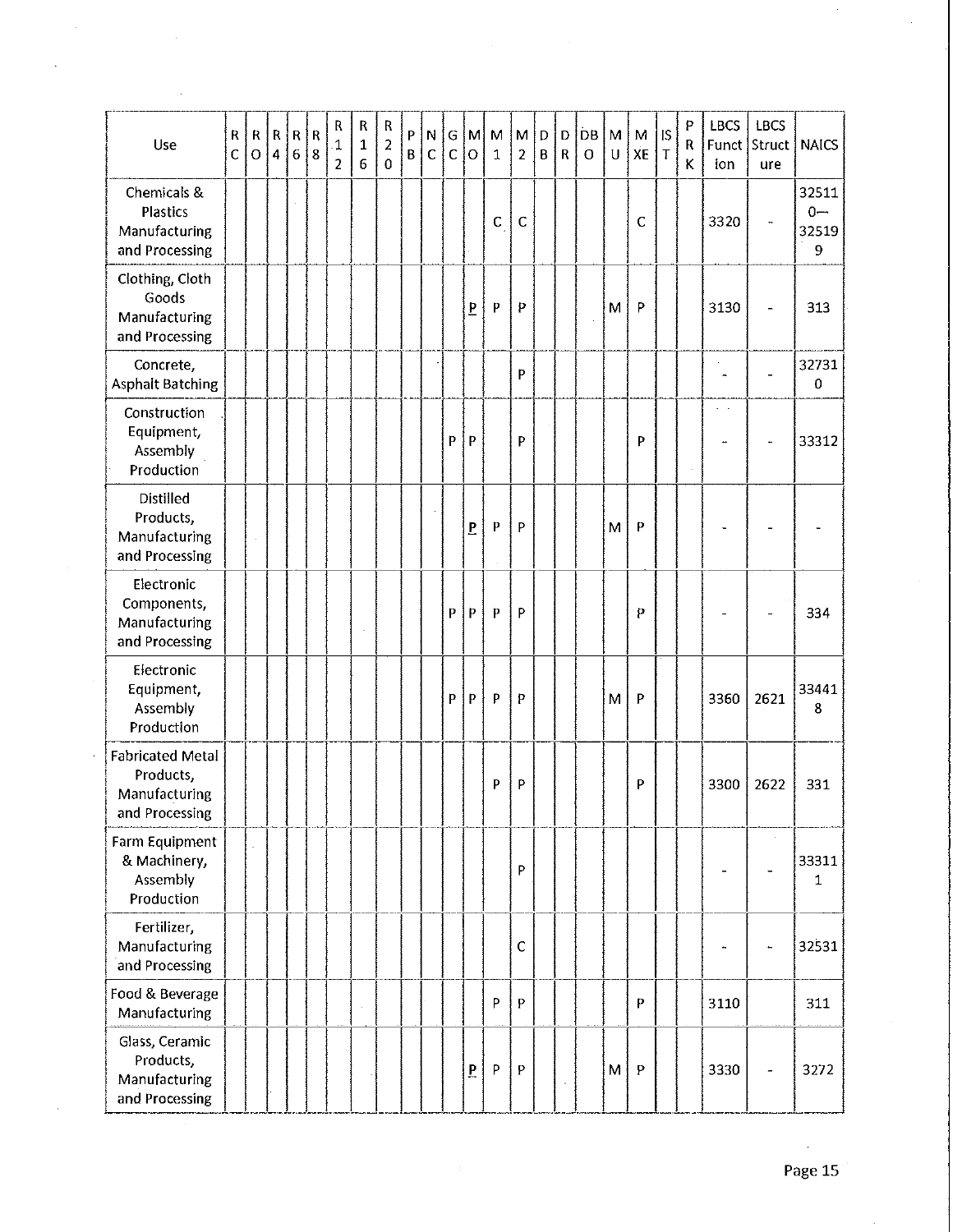| Use                                                                                                                                           | R<br>Ċ | ${\sf R}$<br>$\overline{O}$ | ${\sf R}$<br>$\overline{4}$ | ${\sf R}$<br>$\boldsymbol{6}$ | $\mathsf R$<br>8 | ${\sf R}$<br>1<br>$\overline{c}$ | ${\sf R}$<br>$\mathbf{1}$<br>6 | ${\sf R}$<br>$\overline{a}$<br>$\mathbf 0$ | P<br>B | N<br>$\mathsf{C}$ | G<br>$\mathsf{C}$ | $\mathsf{M}$<br>$\overline{O}$ | M<br>$\mathbf{1}$ | M<br>$\overline{a}$ | D<br>$\sf B$ | D<br>$\mathsf R$ | <b>DB</b><br>$\circ$ | M<br>U | M<br>XE | $\mathsf{IS}$<br>$\dot{T}$ | P<br>R<br>K | <b>LBCS</b><br>ion | LBCS<br>Funct Struct<br>ure  | <b>NAICS</b>          |
|-----------------------------------------------------------------------------------------------------------------------------------------------|--------|-----------------------------|-----------------------------|-------------------------------|------------------|----------------------------------|--------------------------------|--------------------------------------------|--------|-------------------|-------------------|--------------------------------|-------------------|---------------------|--------------|------------------|----------------------|--------|---------|----------------------------|-------------|--------------------|------------------------------|-----------------------|
| <b>Infectious Waste</b><br>Disposal Service                                                                                                   |        |                             |                             |                               |                  |                                  |                                |                                            |        |                   |                   |                                | $\mathsf{C}$      | $\mathsf C$         |              |                  |                      |        |         |                            |             | 4342               | $\qquad \qquad \blacksquare$ | 5622                  |
| Janitorial<br>Services                                                                                                                        |        |                             |                             |                               |                  |                                  |                                |                                            |        |                   | P                 | $\mathbf P$                    | P                 | P                   | P            |                  |                      | P      | P       |                            |             | 2452               | $\ddot{\phantom{1}}$         | 56172                 |
| Manufacturing,<br>Not Otherwise<br>Listed                                                                                                     |        |                             |                             |                               |                  |                                  |                                |                                            |        |                   |                   |                                |                   | P                   |              |                  |                      |        |         |                            |             | 3000<br>3440       |                              | $31 -$<br>33          |
| Medical<br>Laboratory                                                                                                                         |        |                             |                             |                               |                  |                                  |                                |                                            | P      |                   | P                 | $\, {\bf p}$                   | P                 | P                   | $\, {\bf p}$ |                  |                      | M      | P       |                            |             | 6513               | 2615                         | 62151<br>$\mathbf{1}$ |
| Natural<br>Resource, Bulk<br>Plant                                                                                                            |        |                             |                             |                               |                  |                                  |                                |                                            |        |                   |                   |                                |                   | P                   |              |                  |                      |        |         |                            |             |                    | $\blacksquare$               | $\rightarrow$         |
| Newspaper<br>Printing                                                                                                                         |        |                             |                             |                               |                  |                                  |                                |                                            |        |                   | P                 | Þ                              | P                 | P                   | P            |                  |                      | M      | P       |                            |             | 4211               | ÷,                           | 51111                 |
| Laboratories &<br><b>Testing Offices in</b><br>Conjunction with<br>Scientific or<br>Industrial<br>Research &<br>Development                   |        |                             |                             |                               |                  |                                  |                                |                                            | P      |                   | P                 | P                              | $\mathsf{P}$      | P                   | $\mathsf{C}$ |                  |                      | M      | P       |                            |             | 2416<br>3000       |                              | 33911                 |
| Laboratories,<br>Testing,<br>Manufacturing &<br>Processing in<br>Conjunction with<br>Scientific or<br>Industrial<br>Research &<br>Development |        |                             |                             |                               |                  |                                  |                                |                                            |        |                   |                   | P                              | $\mathsf{P}$      | P                   |              |                  |                      | M      | P       |                            |             | 2416<br>3000       |                              | 33911                 |
| Other Industrial<br>Assembly,<br>Production,<br>Manufacturing,<br>or Processing<br>uses not<br>otherwise listed                               |        |                             |                             |                               |                  |                                  |                                |                                            |        |                   |                   |                                |                   | $\mathsf{C}$        |              |                  |                      |        |         |                            |             |                    |                              |                       |
| Paint, Allied<br>Product,<br>Manufacturing<br>and Processing                                                                                  |        |                             |                             |                               |                  |                                  |                                |                                            |        |                   |                   |                                | $\mathsf C$       | $\mathsf P$         |              |                  |                      |        |         |                            |             |                    | $\cdot$                      | 3255                  |
| Paper Product,<br>Manufacturing<br>and Processing                                                                                             |        |                             |                             |                               |                  |                                  |                                |                                            |        |                   |                   |                                | $\mathsf C$       | $\mathsf C$         |              |                  |                      | M      |         |                            |             | 3220               | $\omega = 44$                | 32312<br>1            |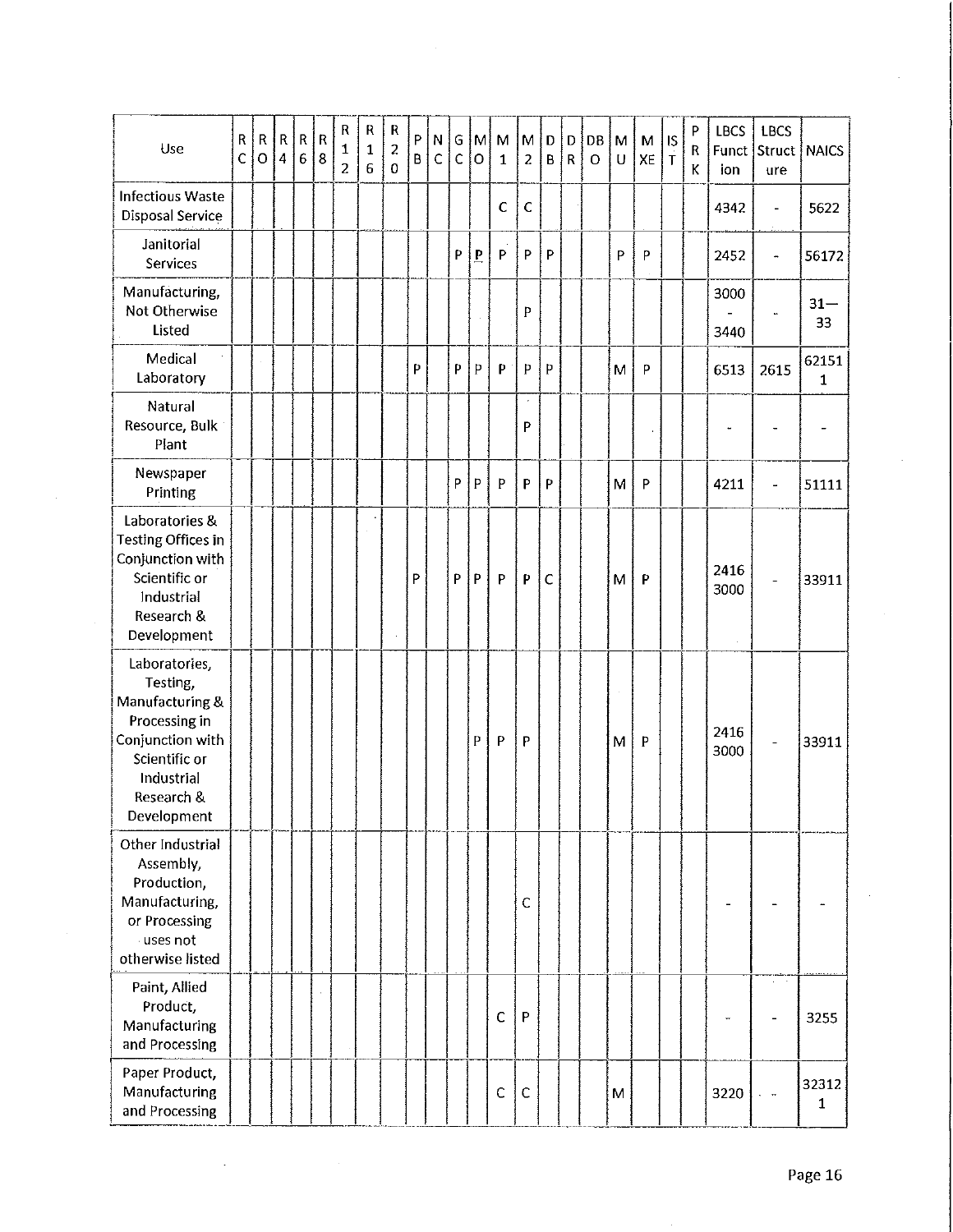| Use                                                                                                   | $\sf R$<br>$\overline{C}$ | $\mathsf R$<br>$\circ$ | ${\sf R}$<br>$\overline{\mathbf{4}}$ | $\overline{\mathsf{R}}$<br>$\overline{6}$ | $\mathsf{R}$<br>8 | R<br>1<br>$\overline{2}$ | R<br>$\mathbf{1}$<br>$6\phantom{.}$ | ${\sf R}$<br>$\mathbf 2$<br>$\bf{0}$ | P<br>B | N<br>$\mathsf{C}$ | G.<br>$\mathsf{C}$ | M<br>$\mathbf O$         | M<br>1      | M<br>$\overline{c}$ | D<br>B | D<br>$\overline{\mathsf{R}}$ | DB<br>$\circ$ | M<br>$\cup$ | M<br>XE | <b>IS</b><br>$\mathsf T$ | P<br>R<br>κ | <b>LBCS</b><br>Funct<br>ion | <b>LBCS</b><br>Struct<br>ure | <b>NAICS</b>                        |
|-------------------------------------------------------------------------------------------------------|---------------------------|------------------------|--------------------------------------|-------------------------------------------|-------------------|--------------------------|-------------------------------------|--------------------------------------|--------|-------------------|--------------------|--------------------------|-------------|---------------------|--------|------------------------------|---------------|-------------|---------|--------------------------|-------------|-----------------------------|------------------------------|-------------------------------------|
| Pharmaceutical,<br>Cosmetic,<br>Manufacturing<br>and Processing                                       |                           |                        |                                      |                                           |                   |                          |                                     |                                      | P      |                   |                    | P                        | P           | P                   |        |                              |               |             | P       |                          |             |                             | $\mathbb{I}$                 | 3254                                |
| Primary Metals,<br>Foundries,<br>Manufacturing<br>and Processing                                      |                           |                        |                                      |                                           |                   |                          |                                     |                                      |        |                   |                    |                          | $\mathsf C$ | $\mathsf{C}$        |        |                              |               |             |         |                          |             | 3340                        | 2622                         | 331                                 |
| Printing, Bulk<br>Photo<br>Processing,<br>Blueprinting<br>Services                                    |                           |                        |                                      |                                           |                   |                          |                                     |                                      |        |                   | P                  | P                        | P           | P                   |        | $\blacksquare$               |               | P           | P       |                          |             | 4210                        | $\overline{a}$               | 32311                               |
| Quarries; sand,<br>gravel or clay<br>extraction<br>(Mineral<br><b>Extraction &amp;</b><br>Processing) |                           |                        |                                      |                                           |                   |                          |                                     |                                      |        |                   |                    |                          |             | $\mathsf{C}$        |        |                              |               |             |         |                          |             | 8000<br>8500                |                              | 212                                 |
| Salvage Yards                                                                                         |                           |                        |                                      |                                           |                   |                          |                                     |                                      |        |                   |                    |                          |             | $\mathsf C$         |        |                              |               |             |         |                          |             | 2120                        |                              | $\overline{\phantom{a}}$            |
| Sawmill                                                                                               |                           |                        |                                      |                                           |                   |                          |                                     |                                      |        |                   |                    |                          |             | P                   |        |                              |               |             |         |                          |             | ۰.                          |                              | 32111<br>3                          |
| Small Scale Craft<br>Distillery/Brewer<br>y/Winery                                                    |                           |                        |                                      |                                           |                   |                          |                                     |                                      |        |                   | P                  | $\overline{P}$           | P           | P                   | P      |                              |               |             | P       |                          |             | 3110                        |                              | 312                                 |
| Solar Energy<br>Products<br>Manufacturing                                                             |                           |                        |                                      |                                           |                   |                          |                                     |                                      |        |                   |                    | P                        | P           | P                   |        |                              |               |             | P       |                          |             | 4314                        | 6460                         | $\overline{\phantom{a}}$            |
| <b>Stone Crushing</b>                                                                                 |                           |                        |                                      |                                           |                   |                          |                                     |                                      |        |                   |                    |                          |             | $\mathsf{C}$        |        |                              |               |             |         |                          |             | 8500                        |                              | 21231<br>2,<br>21231<br>9,<br>21232 |
| Textiles,<br><b>Synthetic Fabrics</b>                                                                 |                           |                        |                                      |                                           |                   |                          |                                     |                                      |        |                   |                    | $\underline{\mathsf{P}}$ | P           | P                   |        |                              |               |             | P       |                          |             | 3130                        | $\frac{1}{2}$                | 313                                 |
| Tools, Industrial<br>Machinery,<br>Mechanical<br>Equipment                                            |                           |                        |                                      |                                           |                   |                          |                                     |                                      |        |                   |                    | P                        | P           | P                   |        |                              |               |             | P       |                          |             |                             | $\alpha \rightarrow \alpha$  | 333                                 |
| Trucks, Trailers<br>and Other<br>Vehicle,<br>Industrial                                               |                           |                        |                                      |                                           |                   |                          |                                     |                                      |        |                   |                    |                          | P           | P                   |        |                              |               |             | P       |                          |             |                             |                              |                                     |

 $\ddot{\phantom{0}}$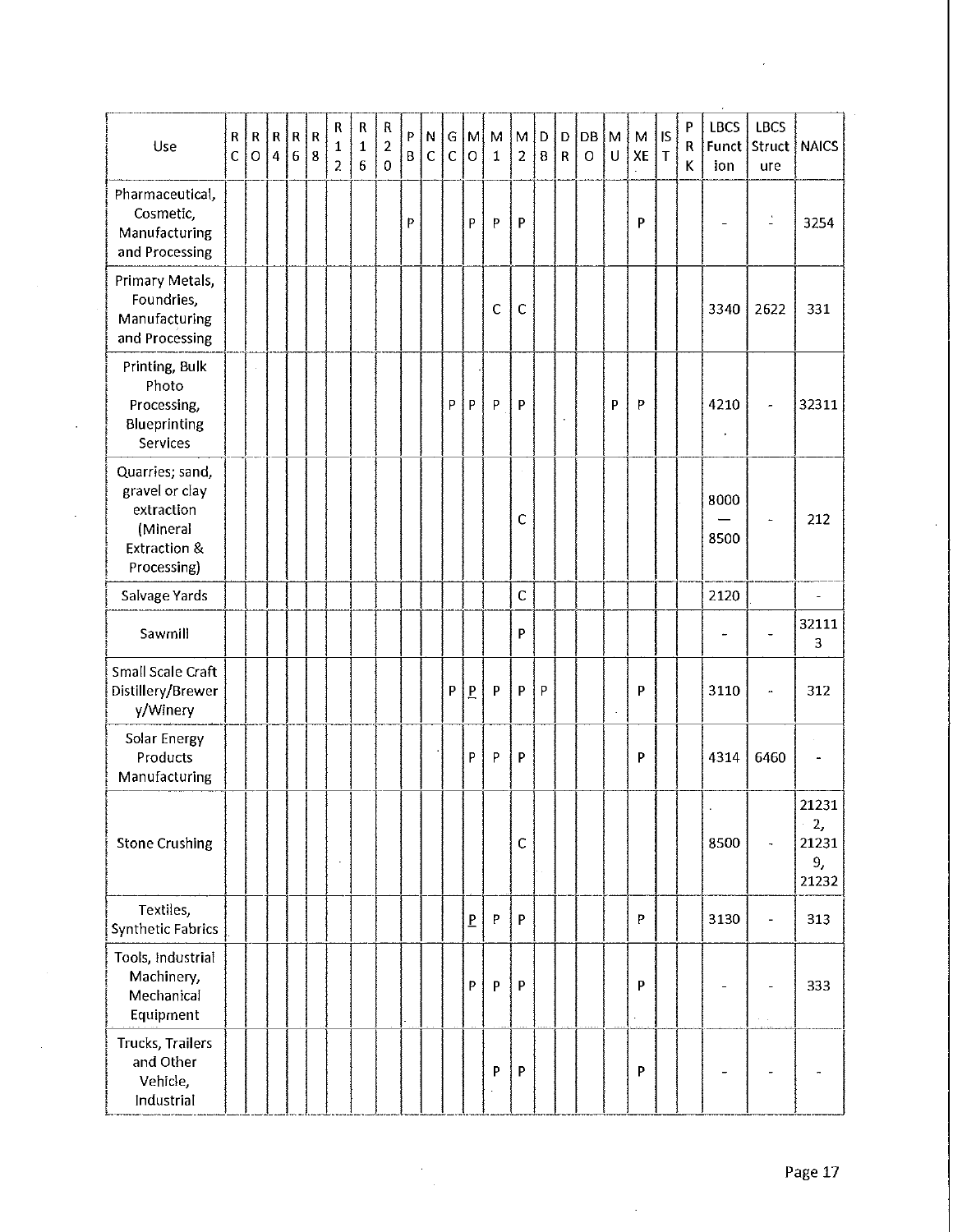| Use                                                                | ${\sf R}$<br>Ċ | R<br>$\overline{O}$ | ${\sf R}$<br>$\overline{4}$ | ${\sf R}$<br>$\bf 6$ | $\mathsf R$<br>8 | R<br>1<br>$\overline{2}$ | R<br>$\mathbf 1$<br>6 | R<br>$\overline{2}$<br>$\mathbf 0$ | P<br>$\mathbf{B}$ | N<br>$\mathsf{C}$ | G<br>$\mathsf{C}$ | M<br>$\mathbf O$ | M<br>$\mathbf{1}$                   | M<br>$\overline{2}$ | D<br>B | D<br>${\sf R}$ | DB<br>$\circ$ | M<br>U    | М<br>XE      | IS<br>$\mathsf T$ | $\boldsymbol{\mathsf{P}}$<br>R<br>K | LBCS<br>Funct<br>ion     | LBCS<br>Struct<br>ure    | <b>NAICS</b> |
|--------------------------------------------------------------------|----------------|---------------------|-----------------------------|----------------------|------------------|--------------------------|-----------------------|------------------------------------|-------------------|-------------------|-------------------|------------------|-------------------------------------|---------------------|--------|----------------|---------------|-----------|--------------|-------------------|-------------------------------------|--------------------------|--------------------------|--------------|
| Assembly<br>Production                                             |                |                     |                             |                      |                  |                          |                       |                                    |                   |                   |                   |                  |                                     |                     |        |                |               |           |              |                   |                                     |                          |                          |              |
| Vehicle Storage<br>Yards (RVs, etc.)                               |                |                     |                             |                      |                  |                          |                       |                                    |                   |                   | A                 |                  | P                                   | P                   |        |                |               |           | P            |                   |                                     |                          | $\tilde{\phantom{a}}$    |              |
| <b>Wood Products</b>                                               |                |                     |                             |                      |                  |                          |                       |                                    |                   |                   |                   |                  | P                                   | P                   |        |                |               |           | P            |                   |                                     | 3210                     | $\overline{\phantom{a}}$ | 321          |
| Wood, Pressure<br>Treating of                                      |                |                     |                             |                      |                  |                          |                       |                                    |                   |                   |                   |                  |                                     | $\mathsf{C}$        |        |                |               |           |              |                   |                                     |                          | $\ddot{\phantom{0}}$     | 3219         |
|                                                                    |                |                     |                             |                      |                  |                          |                       |                                    |                   |                   |                   |                  | <b>Warehousing and Storage Uses</b> |                     |        |                |               |           |              |                   |                                     |                          |                          |              |
| <b>Bulk Plants for</b><br>Non-hazardous<br>liquids & gases         |                |                     |                             |                      |                  |                          |                       |                                    |                   |                   |                   |                  |                                     | P                   |        |                |               |           |              |                   |                                     |                          |                          |              |
| <b>Coal Storage</b>                                                |                |                     |                             |                      |                  |                          |                       |                                    |                   |                   |                   |                  |                                     | P                   |        |                |               |           |              |                   |                                     |                          |                          | 45431<br>9   |
| Distribution<br>Center, Freight<br>Terminal                        |                |                     |                             |                      |                  |                          |                       |                                    |                   |                   | A                 |                  | P                                   | P                   |        |                |               |           | P            |                   |                                     | $\overline{\phantom{0}}$ | 2760                     | 4841         |
| Moving and<br><b>Storage Facility</b>                              |                |                     |                             |                      |                  |                          |                       |                                    |                   |                   | P                 |                  | P                                   | P                   |        |                |               |           | P            |                   |                                     |                          |                          |              |
| Outdoor Storage<br>of construction<br>equipment,<br>generally      |                |                     |                             |                      |                  |                          |                       |                                    |                   |                   |                   |                  | P                                   | P                   |        |                |               |           | P            |                   |                                     | 3600<br>7100             |                          |              |
| Self Storage                                                       |                |                     |                             |                      |                  |                          |                       |                                    |                   |                   | P                 | $\overline{P}$   | P                                   | P                   |        |                |               |           | P            |                   |                                     | 3600                     | 2710<br>2720             |              |
| Storage<br>Warehouse                                               |                |                     |                             |                      |                  |                          |                       |                                    |                   |                   | p                 | P                | P                                   | P                   |        |                |               | M         | P            |                   |                                     | 3600                     | 2730<br>2740<br>2760     | 493          |
| Storage Yards                                                      |                |                     |                             |                      |                  |                          |                       |                                    |                   |                   |                   |                  | P                                   | ${\sf P}$           |        |                |               |           | P            |                   |                                     | 3600                     | $\overline{a}$           | 49311        |
| <b>Trucking Offices</b><br>& Storage,<br>Repair Shop               |                |                     |                             |                      |                  |                          |                       |                                    |                   |                   | P                 |                  | P                                   | P                   |        |                |               |           | P            |                   |                                     |                          |                          |              |
|                                                                    |                |                     |                             |                      |                  |                          |                       |                                    |                   |                   |                   |                  | Arts, Recreation & Entertainment    |                     |        |                |               |           |              |                   |                                     |                          |                          |              |
| <b>Adult Bookstore</b><br>and/or Adult<br>Entertainment<br>Centers |                |                     |                             |                      |                  |                          |                       |                                    |                   |                   | P                 |                  | P                                   | P                   |        |                |               | ${\sf P}$ | P            |                   |                                     |                          |                          |              |
| Arcade (pinball,<br>video)                                         |                |                     |                             |                      |                  |                          |                       |                                    |                   | S                 | P                 |                  |                                     |                     | P      |                |               | P         | P            |                   |                                     | 5320                     | $\blacksquare$           | 71312        |
| Bowling                                                            |                |                     |                             |                      |                  |                          |                       |                                    |                   |                   | P                 |                  |                                     |                     | P      |                |               | P         | $\mathsf{P}$ |                   |                                     | 5380                     | ÷,                       | 71395        |
| Carnival, Circus                                                   |                |                     |                             |                      |                  |                          |                       |                                    |                   |                   | Τ                 |                  | $\mathsf T$                         | $\sf T$             |        |                |               | T         | $\mathsf T$  | $\mathsf T$       | $\Upsilon$                          | 5310                     | w,                       |              |

 $\sim$ 

Page 18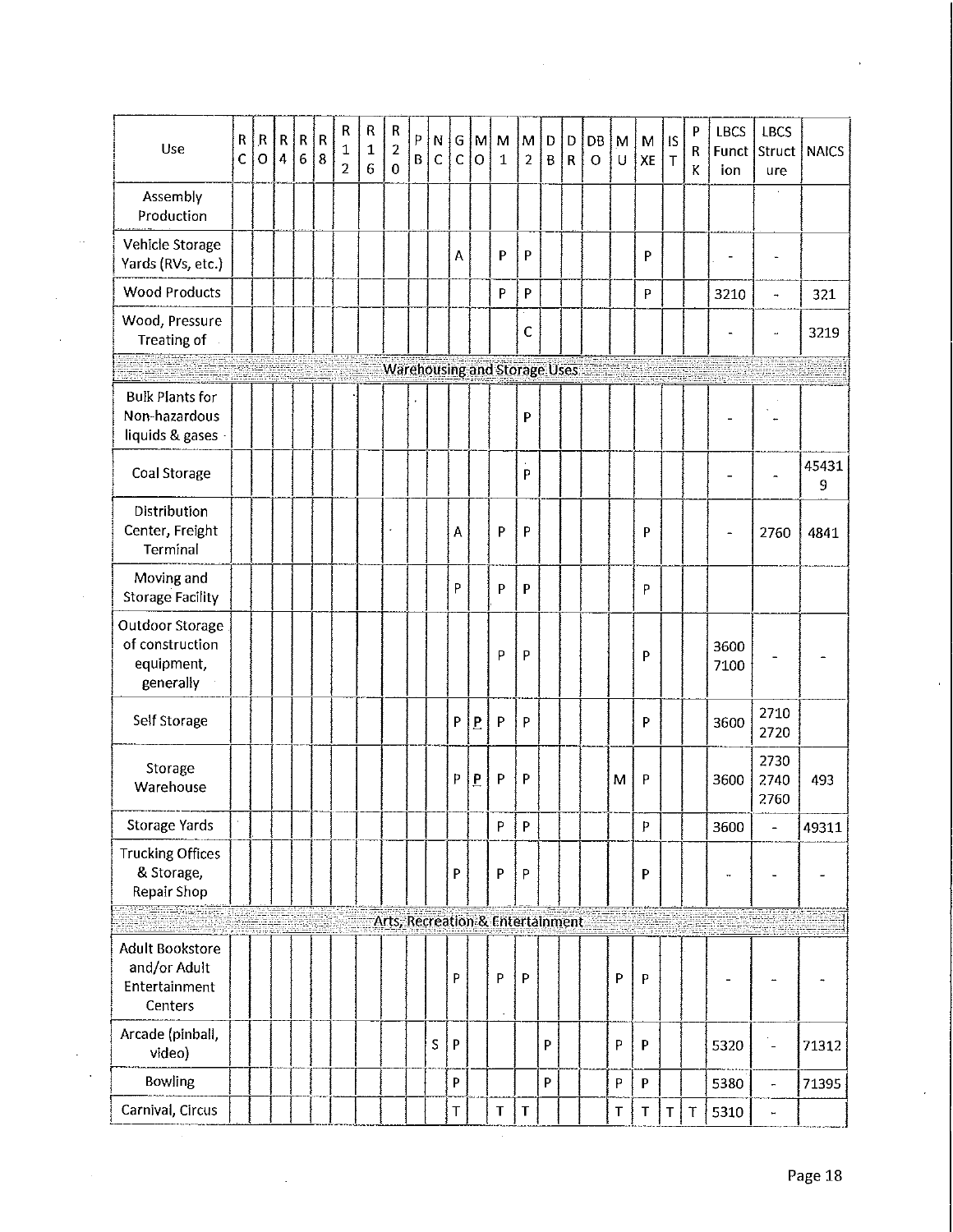| Use                                                                           | ${\sf R}$<br>C | ${\sf R}$<br>$\overline{O}$ | $\mathsf R$<br>4 | $\mathsf{R}$<br>$\epsilon$ | $\mathsf R$<br>8 | R<br>1<br>2 | ${\sf R}$<br>1<br>6 | R<br>2<br>$\Omega$ | P<br>B | N<br>$\mathsf{C}$         | G<br>$\mathsf{C}$         | $\mathsf{M}% _{T}=\mathsf{M}_{T}\!\left( a,b\right) ,\ \mathsf{M}_{T}=\mathsf{M}_{T}\!\left( a,b\right) ,$<br>O | M<br>$\mathbf{1}$ | M<br>$\overline{a}$       | D<br>$\mathsf B$ | D<br>$\mathsf{R}$ | DB<br>$\circ$ | M<br>U         | M<br>XE                   | <b>IS</b><br>$\mathsf T$ | P<br>R<br>K  | <b>LBCS</b><br>Funct<br>ion | <b>LBCS</b><br>Struct<br>ure | <b>NAICS</b>             |
|-------------------------------------------------------------------------------|----------------|-----------------------------|------------------|----------------------------|------------------|-------------|---------------------|--------------------|--------|---------------------------|---------------------------|-----------------------------------------------------------------------------------------------------------------|-------------------|---------------------------|------------------|-------------------|---------------|----------------|---------------------------|--------------------------|--------------|-----------------------------|------------------------------|--------------------------|
| Community<br>Events                                                           | $\mathsf{T}$   | T                           | T                | $\mathsf{T}$               | $\mathsf T$      | Τ           | $\mathsf T$         | Τ                  | T      | $\mathsf T$               | $\mathsf T$               | T                                                                                                               | $\mathsf T$       | T                         | T                | T                 | T             | $\mathsf T$    | T                         | $\mathsf T$              | T            |                             |                              | ۰                        |
| Conference<br>Center                                                          |                |                             |                  |                            |                  |             |                     |                    | p      |                           | P                         | P                                                                                                               | P                 | p                         | P                |                   |               | p              | P                         | P                        |              | L,                          | 3400                         | $\overline{\phantom{a}}$ |
| Fair                                                                          |                |                             |                  |                            |                  |             |                     |                    |        |                           | T                         |                                                                                                                 | $\sf T$           | T                         |                  |                   |               | T              | T                         | T                        |              | 5310                        | L,                           | $\blacksquare$           |
| Fairgounds/Agric<br>ulture and<br><b>Special Event</b><br>Center              |                |                             |                  |                            |                  |             |                     |                    |        |                           |                           |                                                                                                                 | P                 | P                         |                  |                   |               |                |                           | Þ                        |              |                             |                              |                          |
| Fine Arts Studio                                                              |                |                             |                  |                            |                  |             |                     |                    | P      | S                         | P                         |                                                                                                                 |                   |                           | P                |                   | P.            | $\overline{P}$ | P                         |                          |              | 5210                        | 4410                         | 71211                    |
| Golf Course &<br>Club                                                         | P              |                             |                  |                            |                  |             |                     |                    |        |                           | P                         | P                                                                                                               | P                 |                           |                  |                   |               | P              | P                         |                          | P            | 5370                        | $\overline{\phantom{0}}$     | 71391                    |
| <b>Golf Driving</b><br>Range                                                  | P              |                             |                  |                            |                  |             |                     |                    |        |                           | P                         |                                                                                                                 | P                 | P                         |                  |                   |               |                | P                         |                          | P            | 5370                        | L                            | $\overline{\phantom{0}}$ |
| Health Club or<br>Spa                                                         |                |                             |                  |                            |                  |             |                     |                    | P      | S                         | P                         | $\overline{P}$                                                                                                  | $\mathsf{P}$      | P                         | P                |                   |               | p              | P                         |                          | P            | 5370                        | ۰                            | 71394<br>51213<br>1      |
| <b>Indoor Sports</b><br>Complex                                               |                |                             |                  |                            |                  |             |                     |                    | Ċ      |                           | $\mathsf C$               | $\underline{\mathsf{C}}$                                                                                        | $\mathsf C$       | [₽<br>I<br>$\overline{c}$ |                  |                   |               | $\mathsf{C}$   | C                         |                          |              | <b>S380</b>                 | 3200                         | 71312                    |
| Indoor<br>Recreation<br>Complex                                               |                |                             |                  |                            |                  |             |                     |                    | P      |                           | P                         | P                                                                                                               |                   |                           |                  |                   |               | P              | P                         |                          |              |                             |                              |                          |
| Miniature Golf                                                                |                |                             |                  |                            |                  |             |                     |                    |        |                           | P                         |                                                                                                                 |                   |                           |                  |                   |               | P              | P                         |                          | ${\sf P}$    | 5340                        | $\frac{1}{2}$                | ä,                       |
| Park                                                                          | P              | P                           | P                | P                          | P                | P           | P                   | P                  | P      | $\boldsymbol{\mathsf{P}}$ | P                         | $\mathsf{P}$                                                                                                    | P                 | P                         | P                | P                 | P             | P              | P                         | P                        | P            | 5500                        |                              | 71219<br>0               |
| Pool, Billiards                                                               |                |                             |                  |                            |                  |             |                     |                    |        | S                         | P                         |                                                                                                                 |                   |                           | P                |                   |               | P              | P                         |                          |              | 5380                        | $\ddot{ }$                   | $\overline{\phantom{0}}$ |
| Private Club                                                                  |                |                             |                  |                            |                  |             |                     |                    |        |                           | P                         |                                                                                                                 |                   |                           | P                |                   |               | P              | $\boldsymbol{\mathsf{P}}$ | P                        |              | 6830                        | i.                           | 71391                    |
| Reception<br>Facility                                                         |                |                             |                  |                            |                  |             |                     |                    |        |                           | P                         | $\mathsf{P}$                                                                                                    | P                 | ${\sf P}$                 | ${\sf P}$        |                   |               | P              | $\boldsymbol{\mathsf{P}}$ |                          |              | $\overline{a}$              | 3700<br>3800                 |                          |
| Recreation,<br>Social Service<br>Center                                       |                |                             |                  |                            |                  |             |                     |                    |        |                           | P                         | $\mathsf{P}$                                                                                                    |                   |                           | P                |                   |               |                |                           | P                        | $\mathsf{P}$ | $\overline{\phantom{0}}$    | 3700<br>3800                 |                          |
| <b>Skating Rink</b>                                                           |                |                             |                  |                            |                  |             |                     |                    |        |                           | P                         | $\overline{\mathbf{b}}$                                                                                         |                   |                           |                  |                   |               | P              | P                         |                          | P            | 5390                        | $\overline{\phantom{a}}$     | $\overline{\phantom{a}}$ |
| Swimming<br>(Residential<br>Development/H<br>OA specific-<br>accessory) pools |                |                             | P                | P                          | P                | P           | $\mathsf{P}$        | $\mathsf{P}$       | P      |                           |                           |                                                                                                                 |                   |                           | P                | P                 |               | P              |                           |                          |              |                             |                              |                          |
| Swimming (non-                                                                |                |                             |                  |                            |                  |             |                     |                    |        | P                         | $\boldsymbol{\mathsf{P}}$ |                                                                                                                 |                   |                           | P                |                   |               | P              | $\, {\sf P}$              |                          | P            |                             |                              | $\overline{\phantom{0}}$ |

 $\hat{\mathbf{r}}$  .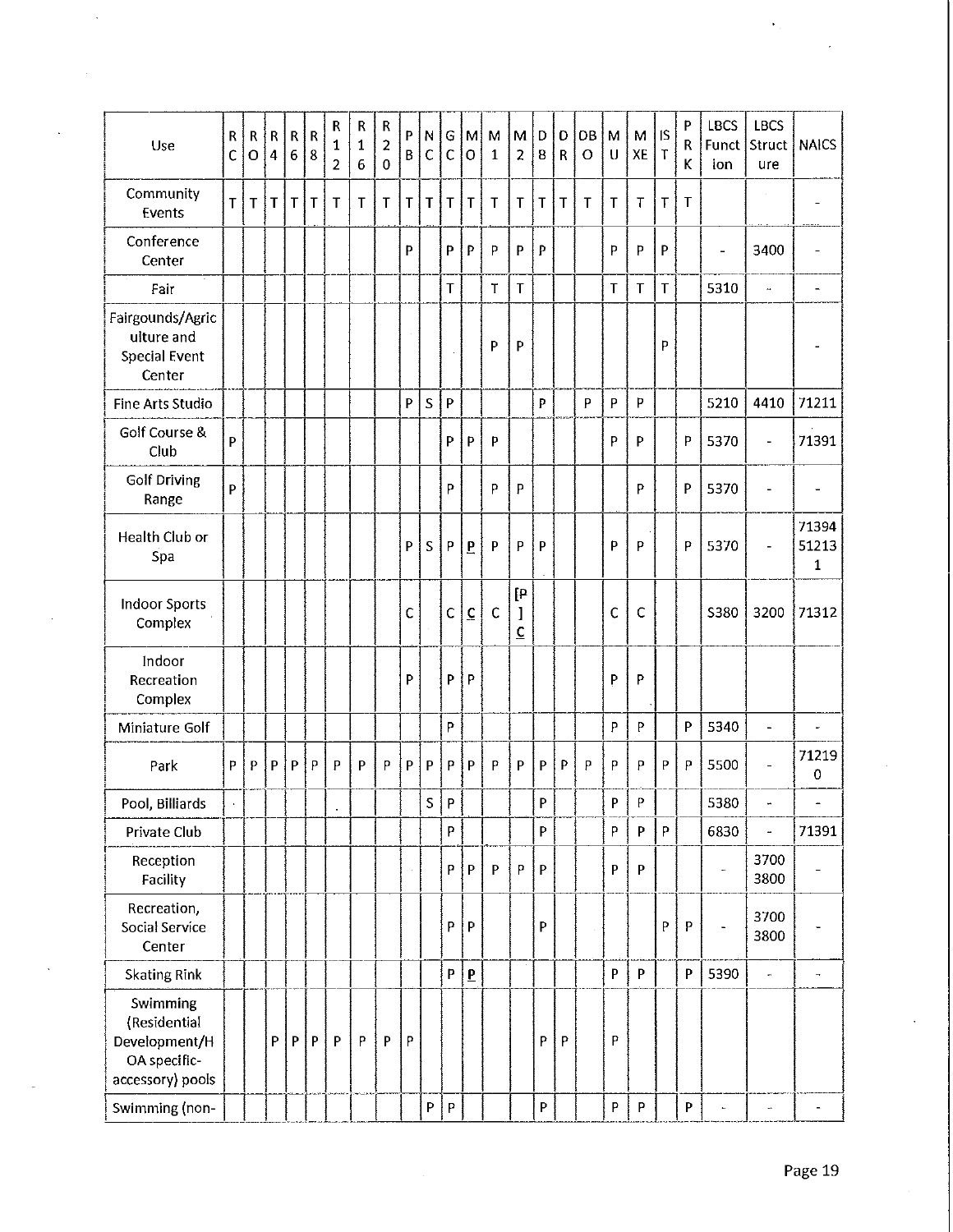| Use                                                            | R<br>C | $\sf R$<br>$\circ$ | ${\sf R}$<br>$\overline{4}$ | $\mathsf{R}$<br>6 | $\overline{\mathsf{R}}$<br>8 | R<br>1<br>$\overline{c}$ | R<br>1<br>6  | $\mathsf R$<br>$\overline{2}$<br>$\overline{0}$ | P<br>B | N<br>$\mathsf{C}$         | G<br>$\mathsf{C}$ | ŢМ<br>$\overline{O}$ | M<br>$\mathbf{1}$ | M<br>$\overline{2}$ | D<br>B                    | D<br>$\mathsf{R}$ | DB<br>$\Omega$ | M<br>U      | М<br>XE                                                          | <b>IS</b><br>$\mathsf{T}$ | $\sf p$<br>R<br>К | <b>LBCS</b><br>Funct  <br>ion | <b>LBCS</b><br>ure | Struct   NAICS |
|----------------------------------------------------------------|--------|--------------------|-----------------------------|-------------------|------------------------------|--------------------------|--------------|-------------------------------------------------|--------|---------------------------|-------------------|----------------------|-------------------|---------------------|---------------------------|-------------------|----------------|-------------|------------------------------------------------------------------|---------------------------|-------------------|-------------------------------|--------------------|----------------|
| accessory) pools                                               |        |                    |                             |                   |                              |                          |              |                                                 |        |                           |                   |                      |                   |                     |                           |                   |                |             |                                                                  |                           |                   |                               |                    |                |
| Tennis, Racquet<br>Sports                                      |        |                    |                             |                   |                              |                          |              |                                                 |        | p                         | P                 | P                    |                   |                     | P                         |                   |                | P           | P                                                                |                           | P                 | ÷,                            |                    |                |
| Theater, movie                                                 |        |                    |                             |                   |                              |                          |              |                                                 |        |                           | P                 |                      |                   |                     | P                         |                   |                | P           | P                                                                |                           | T                 | 5110                          | 3110               | 51213<br>1     |
| Theater, stage                                                 | T      |                    |                             |                   |                              |                          |              |                                                 |        | A                         | $\mathsf{P}$      |                      |                   |                     | $\boldsymbol{\mathsf{P}}$ |                   |                | P           | $\mathsf{P}$                                                     |                           | P                 |                               |                    |                |
|                                                                |        |                    |                             |                   |                              |                          |              |                                                 |        |                           |                   |                      |                   |                     |                           |                   |                |             | Education, Public Administration, Health Care, and Institutional |                           |                   |                               |                    |                |
| Academic,<br>Colleges                                          |        |                    |                             |                   |                              |                          |              |                                                 |        |                           |                   |                      |                   |                     |                           |                   |                |             |                                                                  | P                         |                   | 6124<br>6140                  | 4220               | 6113           |
| <b>Adult Day Care</b><br>Center                                |        | Ċ                  | $\overline{C}$              | $\mathsf{C}$      | $\mathsf C$                  | $\mathsf{C}$             | $\mathsf{C}$ | $\mathsf{C}$                                    | P      | P                         | P                 |                      |                   |                     | $\mathsf{C}$              | $\mathsf{C}$      | $\mathsf{C}$   | P           | P                                                                |                           |                   | 6566                          | L,                 | 62412<br>0     |
| Administrative<br>Offices, Public<br><b>Building</b>           |        |                    |                             |                   |                              |                          |              |                                                 | P      |                           |                   |                      |                   |                     |                           |                   |                |             |                                                                  | P                         |                   | 6200<br>6221                  |                    | 92             |
| Cemetery                                                       |        |                    |                             |                   |                              |                          |              |                                                 |        |                           |                   |                      |                   |                     |                           |                   |                |             |                                                                  | P                         |                   | $\overline{a}$                | 4700               | $\overline{a}$ |
| Child Day Care<br>Center                                       |        | P                  | $\mathsf C$                 | C                 | $\mathsf C$                  | $\mathsf{C}$             | $\mathsf C$  | $\mathsf{C}$                                    | P      | $\boldsymbol{\mathsf{P}}$ | P                 |                      |                   |                     | P                         |                   |                | P           | P                                                                | A                         |                   | 6562                          |                    | 62441<br>0     |
| [Church] Places<br>of Worship                                  |        |                    |                             |                   |                              |                          |              |                                                 |        | P                         | P                 |                      |                   |                     | P                         |                   |                |             |                                                                  | P                         |                   | 6600                          | 3500               |                |
| <b>Cultural Centers</b><br>(Museum,<br>Library, etc.)          |        |                    |                             |                   |                              |                          |              |                                                 |        |                           |                   |                      |                   |                     | P                         |                   |                | P           | P                                                                | P                         |                   | 4242,<br>5200<br>5230         | 4300<br>4550       | 71211          |
| <b>Funeral Home</b>                                            |        |                    |                             |                   |                              |                          |              |                                                 | C      | P                         | P                 |                      |                   |                     | P                         |                   | P              | ${\sf P}$   | P                                                                |                           |                   | 6710                          | 4700               | 81211          |
| <b>Funeral Home</b><br>with<br>crematorium                     |        |                    |                             |                   |                              |                          |              |                                                 | С      |                           | P                 |                      |                   |                     | Р                         |                   | P              | C           | Р.                                                               |                           |                   | 6710, 4700,<br>6720           | 4800               | 81221          |
| Hospital                                                       |        |                    |                             |                   |                              |                          |              |                                                 |        |                           |                   |                      |                   |                     |                           |                   |                |             |                                                                  | P                         |                   | 6530                          | 4110               | 622            |
| Post Offices                                                   |        |                    |                             |                   |                              |                          |              |                                                 |        |                           |                   |                      |                   |                     |                           |                   |                |             |                                                                  |                           |                   |                               |                    |                |
| <b>Public Safety</b><br>(police, fire,<br>ambulance)           |        |                    |                             |                   |                              |                          |              |                                                 | A      | $\mathsf{A}$              | $\mathsf{A}$      | P                    | ${\sf P}$         | P                   | A                         |                   | А              | $\mathsf A$ | Α                                                                | P                         |                   | 6400<br>6430                  | 4500<br>4530       | 92216          |
| <b>Public Storage</b><br>Yards, Shops,<br>Maintenance<br>Areas |        |                    |                             |                   |                              |                          |              |                                                 |        |                           |                   |                      | P                 | $\mathsf{P}$        |                           |                   |                |             |                                                                  | $\boldsymbol{\mathsf{P}}$ |                   | 3600                          |                    | 49311          |
| Religious or<br>Social Mission                                 |        |                    |                             |                   |                              |                          |              |                                                 |        |                           |                   |                      |                   |                     |                           |                   |                |             |                                                                  | $\mathsf{P}$              |                   | 6600                          | 3500               |                |

 $\hat{\boldsymbol{\alpha}}$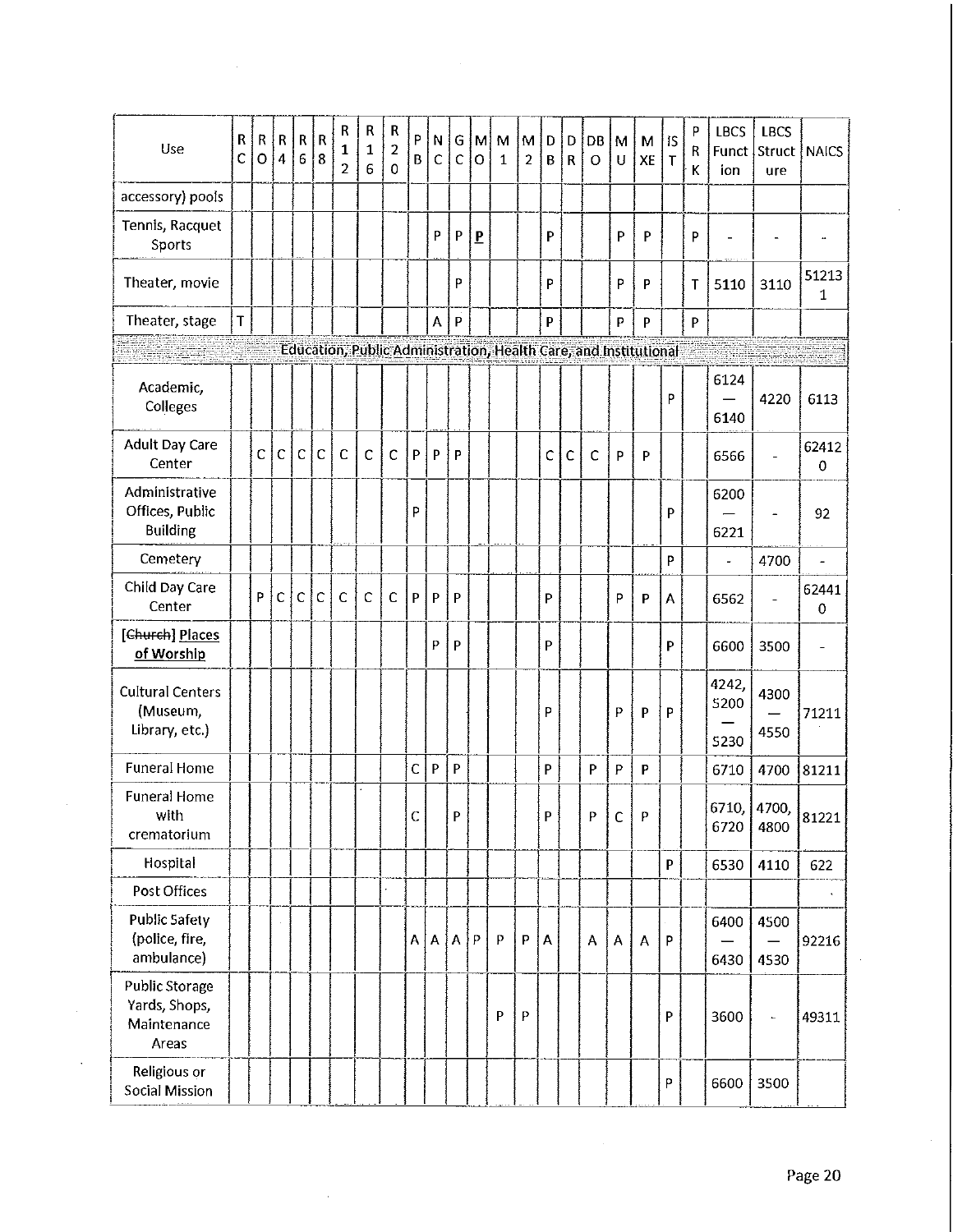| Use                                                                                                                                                                                                                               | $\mathbf R$<br>$\mathsf{C}$ | R<br>$\overline{O}$ | ${\sf R}$<br>$\overline{4}$ | R<br>$\,6$ | $\overline{\mathsf{R}}$<br>8 | R<br>$\mathbf{1}$<br>$\overline{2}$ | ${\sf R}$<br>1<br>6 | R<br>$\overline{2}$<br>$\mathbf 0$ | P<br>B       | N<br>$\mathsf{C}$ | G<br>Ċ | $\mathsf{M}$<br>$\circ$ | M<br>$\mathbf{1}$         | M<br>$\overline{2}$ | D.<br>$\mathbf{B}$ | D<br>$\mathbf{R}$ | DB<br>$\circ$                                            | M<br>U         | M<br>XE     | ß<br>$\top$ | P<br>R<br>к | <b>LBCS</b><br>Funct<br>ion | <b>LBCS</b><br>Struct<br>ure | <b>NAICS</b>             |
|-----------------------------------------------------------------------------------------------------------------------------------------------------------------------------------------------------------------------------------|-----------------------------|---------------------|-----------------------------|------------|------------------------------|-------------------------------------|---------------------|------------------------------------|--------------|-------------------|--------|-------------------------|---------------------------|---------------------|--------------------|-------------------|----------------------------------------------------------|----------------|-------------|-------------|-------------|-----------------------------|------------------------------|--------------------------|
| Schools,<br>Public/Private                                                                                                                                                                                                        |                             |                     |                             |            |                              |                                     |                     |                                    |              |                   | P      | P                       |                           |                     | P                  |                   |                                                          |                |             | P           |             | 6110<br>6123                | 4210                         | 6111                     |
| Sheltered<br>Workshop                                                                                                                                                                                                             |                             |                     |                             |            |                              |                                     |                     |                                    |              |                   | P      |                         | P                         | P                   |                    |                   |                                                          |                | P           | P           |             |                             |                              |                          |
| Vo-tech, Trade<br>Schools &<br><b>Training Centers</b>                                                                                                                                                                            |                             |                     |                             |            |                              |                                     |                     |                                    |              | S                 | P      | P                       | P                         | P                   | Þ                  |                   |                                                          | Þ              | P           | P           |             | 6140                        | 4230                         | 6115                     |
|                                                                                                                                                                                                                                   |                             |                     |                             |            |                              |                                     |                     |                                    |              |                   |        |                         |                           |                     |                    |                   | Transportation Communication, Information, and Utilities |                |             |             |             |                             |                              |                          |
| Airfield, General<br>Aviation                                                                                                                                                                                                     |                             |                     |                             |            |                              |                                     |                     |                                    |              |                   |        |                         |                           |                     |                    |                   |                                                          |                |             | P           |             | 4110<br>4114                | 3920<br>5600<br>5650         | 481                      |
| <b>Bus Depot</b>                                                                                                                                                                                                                  |                             |                     |                             |            |                              |                                     |                     |                                    |              |                   |        |                         | P                         | P                   |                    |                   |                                                          |                |             | P           |             | 4133                        | 5300                         | $\overline{\phantom{a}}$ |
| Heliport                                                                                                                                                                                                                          |                             |                     |                             |            |                              |                                     |                     |                                    |              |                   | А      | P                       | P                         | P                   |                    |                   |                                                          | M              |             | P           |             | 4110<br>4114                | 3920<br>5600<br>5650         | 481                      |
| Helistop                                                                                                                                                                                                                          |                             |                     |                             |            |                              |                                     |                     |                                    |              |                   | A      | P                       | P                         | P                   |                    |                   |                                                          | M              |             | P           |             | $\overline{\phantom{a}}$    |                              | $\blacksquare$           |
| Parking Lot,<br>Parking Garage,<br>private                                                                                                                                                                                        |                             |                     |                             |            |                              |                                     |                     |                                    | P            |                   | P      |                         | P                         | P                   | P                  |                   | Ċ                                                        | P              | P           |             |             |                             | 5210,<br>5230                | 81293                    |
| Parking Lot,<br>Parking Garage,<br>public                                                                                                                                                                                         |                             |                     |                             |            |                              |                                     |                     |                                    |              |                   |        |                         | P                         | P                   | P                  |                   |                                                          |                |             | P           |             |                             |                              |                          |
| <b>Truck Stop</b>                                                                                                                                                                                                                 |                             |                     |                             |            |                              |                                     |                     |                                    |              |                   | P      |                         | P                         | P                   |                    |                   |                                                          |                | P           |             |             | $\overline{a}$              | $\overline{\phantom{0}}$     | $\overline{\phantom{0}}$ |
| Telecommunicati<br>on Antenna on<br>existing city-<br>owned water<br>towers, high<br>voltage electric<br>transmission<br>towers, and<br>existing athletic<br>lighting<br>structures, over<br>60 feet in height,<br>on public land |                             |                     |                             |            |                              |                                     |                     |                                    |              |                   |        |                         |                           |                     |                    |                   |                                                          |                |             | $\mathsf C$ | $\mathsf C$ | 4230                        | 6510                         |                          |
| Telecommunicati<br>ons Facility                                                                                                                                                                                                   |                             |                     |                             |            |                              |                                     |                     |                                    | $\mathsf{C}$ |                   | Ċ      | $\mathsf C$             | $\mathsf C$               | $\mathsf{C}$        |                    |                   |                                                          | $\mathsf{C}$   | $\mathsf C$ | $\mathsf C$ | $\mathsf C$ | 4230                        | 6500                         |                          |
| Telecommunicati                                                                                                                                                                                                                   | $\boldsymbol{\mathsf{P}}$   | P                   | $\bar{\mathsf{P}}$          | P          | $\boldsymbol{\mathsf{P}}$    | P                                   | P                   | $\boldsymbol{\mathsf{P}}$          | ${\sf P}$    | $\mathsf{P}$      | P      | $\mathsf P$             | $\boldsymbol{\mathsf{P}}$ | P                   | P                  | P                 | $\boldsymbol{\mathsf{P}}$                                | $\overline{P}$ | P           | P           | P           | ÷.                          |                              |                          |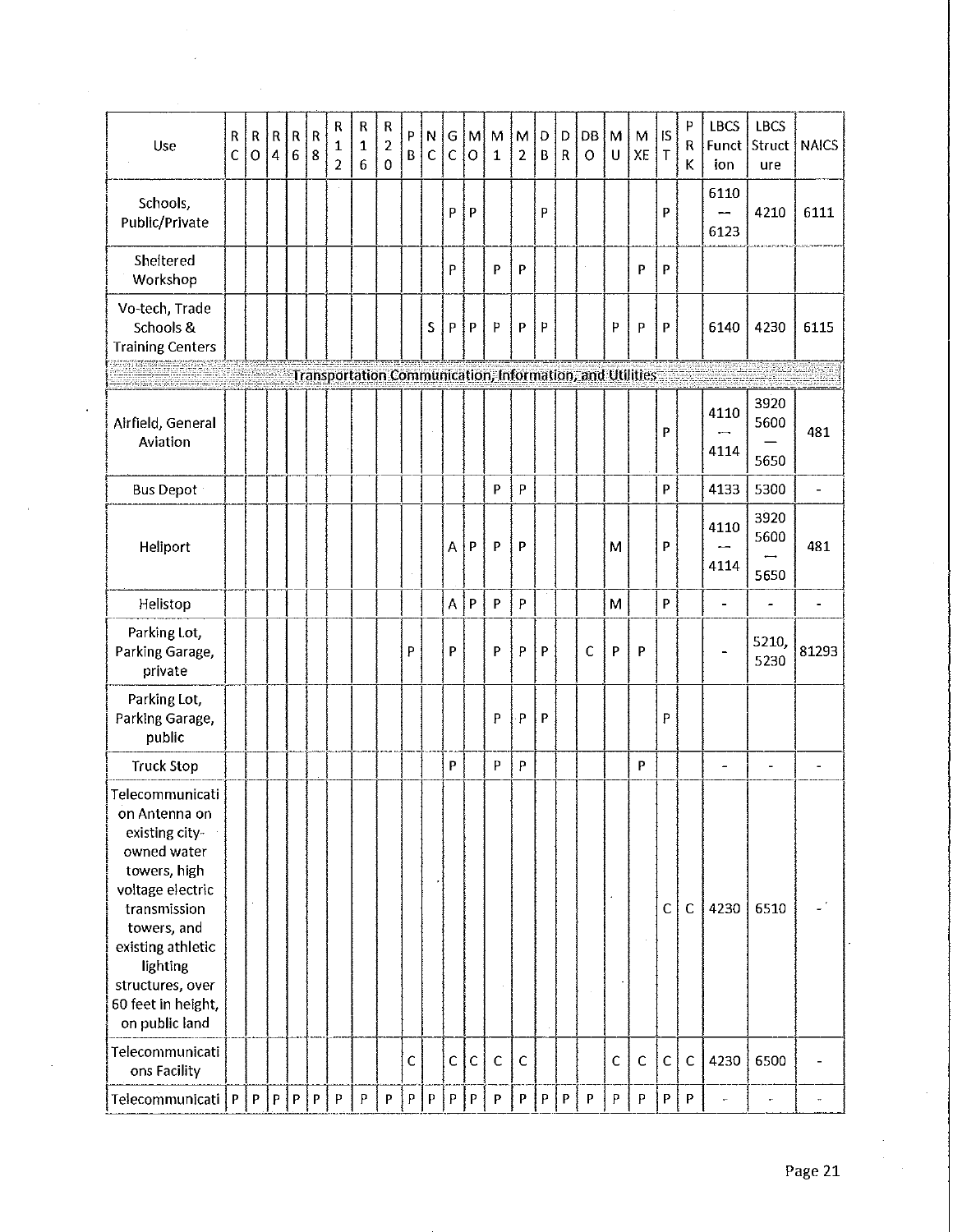| Use                                                                                                     | R<br>$\overline{C}$ | ${\sf R}$<br>$\circ$ | $\mathsf{R}$<br>$\overline{4}$ | $\mathsf R$<br>$\boldsymbol{6}$ | $\overline{\mathsf{R}}$<br>$\boldsymbol{8}$ | R<br>1<br>$\overline{2}$ | R<br>1<br>$\boldsymbol{6}$ | $\mathsf R$<br>$\overline{2}$<br>$\mathbf 0$ | P<br>B | N<br>$\mathsf{C}$ | ${\mathsf G}$<br>$\mathsf C$ | $\mathsf{M}$<br>$\circ$ | $\mathbf{M}$<br>$\mathbf{1}$ | M<br>$\overline{2}$ | D<br>B | D<br>$\mathsf{R}$ | DB<br>O | M<br>U | M<br>XE                                 | IS.<br>$\mathsf T$ | ${\sf P}$<br>R<br>K | LBCS<br>Funct<br>ion                                                                         | <b>LBCS</b><br>Struct<br>ure | <b>NAICS</b>                                                       |
|---------------------------------------------------------------------------------------------------------|---------------------|----------------------|--------------------------------|---------------------------------|---------------------------------------------|--------------------------|----------------------------|----------------------------------------------|--------|-------------------|------------------------------|-------------------------|------------------------------|---------------------|--------|-------------------|---------|--------|-----------------------------------------|--------------------|---------------------|----------------------------------------------------------------------------------------------|------------------------------|--------------------------------------------------------------------|
| ons Antennas<br>enclosed within<br>an existing<br>structure or<br>building subject<br>to Section 866(b) |                     |                      |                                |                                 |                                             |                          |                            |                                              |        |                   |                              |                         |                              |                     |        |                   |         |        |                                         |                    |                     |                                                                                              |                              |                                                                    |
|                                                                                                         |                     |                      |                                |                                 |                                             |                          |                            |                                              |        |                   |                              |                         | <b>Agriculture</b>           |                     |        |                   |         |        |                                         |                    |                     |                                                                                              |                              |                                                                    |
| Agricultural<br>Production                                                                              | P.                  | P                    | P                              | $\mathsf{P}$                    | P                                           | P                        | $\mathsf{P}$               | P                                            | P      | P                 | P                            | P                       | P                            | P                   | P      | $\mathsf{P}$      | P       | P      | P                                       | $\mathsf{P}$       | P                   |                                                                                              |                              |                                                                    |
| Agricultural<br>Production &<br>Support<br>Functions, Not<br>Otherwise<br>Mentioned                     |                     |                      |                                |                                 |                                             |                          |                            |                                              |        |                   |                              |                         | P                            | P                   |        |                   |         |        | p                                       |                    |                     | 9100<br>$\overline{\phantom{0}}$<br>9240<br>9300<br>$\overbrace{\phantom{12322111}}$<br>9510 | 8100<br>8300<br>8700         | 11, 12                                                             |
| Canning                                                                                                 |                     |                      |                                |                                 |                                             |                          |                            |                                              |        |                   |                              |                         | P                            | P                   |        |                   |         |        | P                                       |                    |                     | $\frac{1}{2}$                                                                                | $\ddot{\phantom{0}}$         | $\overline{\phantom{a}}$                                           |
| Commercial<br>kennel                                                                                    |                     |                      |                                |                                 |                                             |                          |                            |                                              |        |                   |                              |                         | P                            | P                   |        |                   |         |        | P                                       |                    |                     | 6730                                                                                         | 8700                         | 81291                                                              |
| Dairy, bottling                                                                                         |                     |                      |                                |                                 |                                             |                          |                            |                                              |        |                   |                              |                         | P                            | P                   |        |                   |         |        | P                                       |                    |                     | 9320                                                                                         | 2622                         | 31151<br>1<br>31151<br>2<br>31151<br>3<br>31151<br>4<br>31152<br>0 |
| Feed, grain mill                                                                                        |                     |                      |                                |                                 |                                             |                          |                            |                                              |        |                   |                              |                         | P.                           | P                   |        |                   |         |        | P                                       |                    |                     | 9110<br>9115                                                                                 | 8100                         | 3112                                                               |
| Feed, Grain, &<br><b>Seed Sales</b>                                                                     |                     |                      |                                |                                 |                                             |                          |                            |                                              |        |                   |                              |                         | $\mathsf{P}$                 | P                   |        |                   |         |        | P                                       |                    |                     | $\overline{\phantom{a}}$                                                                     | $\qquad \qquad \blacksquare$ | 42451                                                              |
| <b>Fertilizer Sales</b>                                                                                 |                     |                      |                                |                                 |                                             |                          |                            |                                              |        |                   |                              |                         | P                            | P                   |        |                   |         |        | P                                       |                    |                     | $\frac{1}{2}$                                                                                | $\ddot{\phantom{0}}$         |                                                                    |
| Greenhouse,<br>commercial                                                                               |                     |                      |                                |                                 |                                             |                          |                            |                                              |        |                   | P                            |                         | P                            | P                   | P      |                   |         |        | P                                       |                    |                     | 9140                                                                                         | 8500                         | 1114                                                               |
| Livestock Sales                                                                                         |                     |                      |                                |                                 |                                             |                          |                            |                                              |        |                   |                              |                         |                              | $\mathsf C$         |        |                   |         |        |                                         |                    |                     | 9200                                                                                         | $\ddot{\phantom{1}}$         | 42452                                                              |
| Meat, poultry<br>packing or<br>processing                                                               |                     |                      |                                |                                 |                                             |                          |                            |                                              |        |                   |                              |                         | P                            | P                   |        |                   |         |        | P                                       |                    |                     | 9340                                                                                         | $\qquad \qquad \blacksquare$ | 11232                                                              |
| Roadside Stand                                                                                          | T                   | $\sf T$              | T                              | $\top$                          | $\mathsf T$                                 | $\mathsf T$              | $\top$                     | $\mathsf T$                                  | $\top$ | $\top$            | $\mathsf T$                  |                         | $\top$                       | $\top$              |        |                   |         | $\top$ | $\top$                                  | T                  |                     | ÷,                                                                                           | 6920                         | $\overline{a}$                                                     |
| <b>Temporary</b>                                                                                        |                     |                      |                                |                                 |                                             |                          |                            |                                              |        |                   |                              |                         |                              |                     |        |                   |         |        | See Article 8 Temporary Use Regulations |                    |                     |                                                                                              |                              |                                                                    |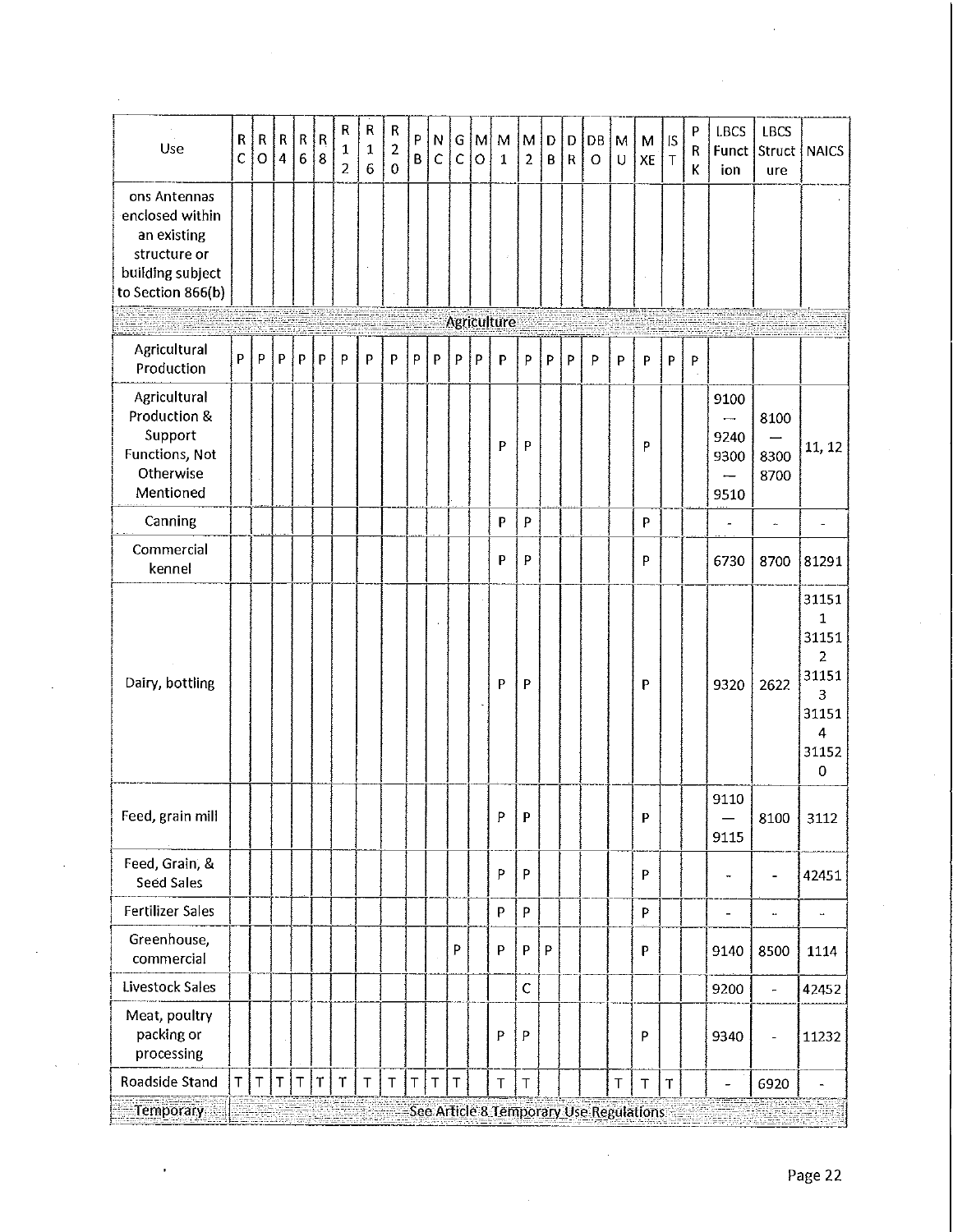

**SECTION Ill. BE IT FURTHER ENACTED AND ORDAINED BY THE BOARD OF ALDERMEN OF THE CITY OF FREDERICK,** that The Code of the City of Frederick, 1966 (as amended), Appendix A (Land Management Code), §405 be repealed and reenacted with amendments, as follows:

### **Sec. 405 - DIMENSIONAL AND DENSITY REGULATIONS**

Purpose: This section establishes minimum standards for the height, number of stories, and size of buildings and other structures; the percentage of a lot that may be occupied; the size of yards, courts, and other open spaces; the density of population; and the location and use of buildings, signs, structures and land pursuant to Section 4-104 of the Land Use Article of the Annotated Code of Maryland.

(a) Generally. No building permit or zoning certificate shall be issued unless the proposed development conforms to the design regulations prescribed within the applicable zoning district. The design regulations for each district are included in Table 405-1 below. Specific rules of interpretation and exceptions to the zoning district design regulations are as set forth below and in the Lot and Block regulations (Section 606).

| (A)                                 | (B)                                                | (C)                    | (D)                                | (E)                                                | (F)                                     | (G)                                          | (H)                                   | (1)                                       |
|-------------------------------------|----------------------------------------------------|------------------------|------------------------------------|----------------------------------------------------|-----------------------------------------|----------------------------------------------|---------------------------------------|-------------------------------------------|
| <b>Zoning District</b>              | Minimu<br>m Lot<br><b>Size</b><br>(square<br>feet) | Maximu<br>m<br>Density | Minimu<br>m<br>Frontag<br>e (feet) | Maximu<br>m<br><b>Building</b><br>Height<br>(feet) | Minimu<br>m Street<br>Setback<br>(feet) | Minimu<br>m<br>Interior<br>Setback<br>(feet) | Minimu<br>m Rear<br>Setback<br>(feet) | Impervio<br><b>us</b><br>Surface<br>Ratio |
| RC                                  | 15,000                                             | 0.2                    | 80                                 | 40                                                 | 30                                      | 15                                           | 40                                    | .10                                       |
| R4 Single-Family<br><b>Dwelling</b> | 8,000                                              | 4.0                    | 65                                 | see<br>subsectio<br>$n(f)$ of<br>this<br>section   | 25                                      | 8                                            | 30                                    | $\cal A$                                  |

#### **Table 405-1 Dimensional Regulations**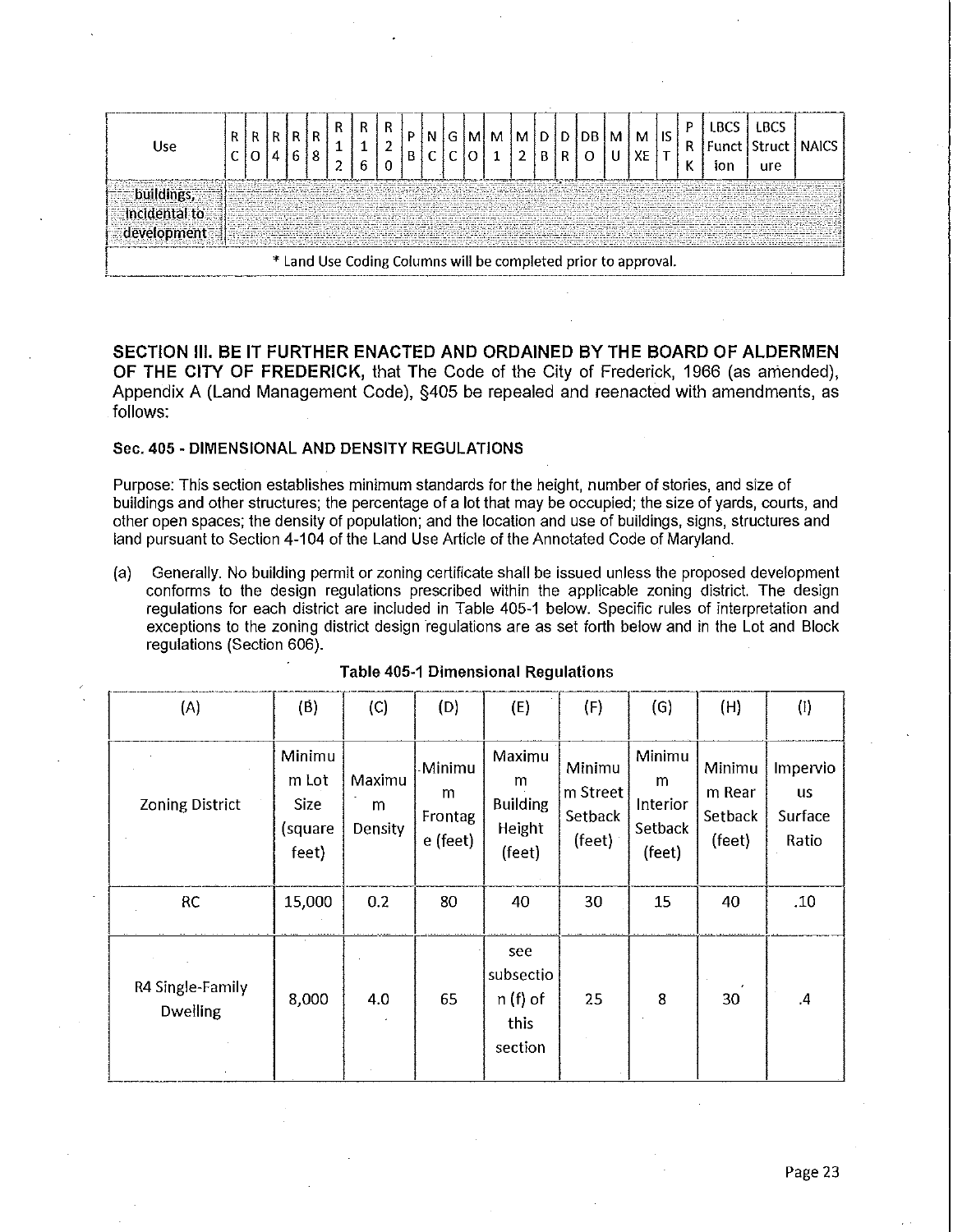| see<br>subsectio<br>R6 Single-Family<br>7,000<br>$n(f)$ of<br>6.0<br>50<br>25<br>8<br>30<br>Dwelling<br>this<br>section<br>R8 Single-Family<br>6,000<br>8.0<br>50<br>40<br>25<br>8<br>30<br><b>Dwelling</b><br>$8^{(*)}$<br>4,000<br>Duplex Dwelling<br>8.0<br>40<br>40<br>25<br>25 | .5<br>.5<br>.5  |
|-------------------------------------------------------------------------------------------------------------------------------------------------------------------------------------------------------------------------------------------------------------------------------------|-----------------|
|                                                                                                                                                                                                                                                                                     |                 |
|                                                                                                                                                                                                                                                                                     |                 |
|                                                                                                                                                                                                                                                                                     |                 |
| $5$ <sup>(*)</sup><br><b>Townhouse Dwelling</b><br>1,400<br>8.0<br>20<br>45<br>15<br>25                                                                                                                                                                                             | $.5\,$          |
| Multiple family<br>16,335<br>8.0<br>50<br>45<br>25<br>25<br>10<br>Dwelling                                                                                                                                                                                                          | $.5\,$          |
| R12 Single-Family<br>5,000<br>12.0<br>50<br>40<br>$20 -$<br>8<br>30<br><b>Dwelling</b>                                                                                                                                                                                              | $\cdot$         |
| $8^{(*)}$<br><b>Duplex Dwelling</b><br>4,000<br>12.0<br>40<br>10<br>40<br>25                                                                                                                                                                                                        | $.5\phantom{0}$ |
| $5^{(*)}$<br><b>Townhouse Dwelling</b><br>1,400<br>12.0<br>20<br>45<br>10<br>25                                                                                                                                                                                                     | $.5\phantom{0}$ |
| $\sim$<br>Multiple family<br>10,890<br>12.0<br>50<br>60<br>25<br>25<br>10<br>Dwelling                                                                                                                                                                                               | .5              |
| R16 Single-Family<br>5,000<br>16.0<br>50<br>45<br>20<br>5<br>25<br>Dwelling                                                                                                                                                                                                         | $\cdot$         |
| $5^{(*)}$<br><b>Duplex Dwelling</b><br>16.0<br>3,500<br>25<br>45<br>10<br>20                                                                                                                                                                                                        | $\cdot$         |
| $5^{(*)}$<br>1,400<br><b>Townhouse Dwelling</b><br>16.0<br>50<br>20<br>10<br>20 <sub>1</sub>                                                                                                                                                                                        | $\overline{.7}$ |
| Multiple family<br>8,168<br>16.0<br>50<br>65<br>25<br>10<br>20<br>Dwelling                                                                                                                                                                                                          | $\overline{J}$  |
| R20 Single-Family<br>5,000<br>20.0<br>50<br>45<br>5<br>25<br>20<br>Dwelling                                                                                                                                                                                                         | $\cdot$ .7      |
| $5^{(1)}$<br><b>Duplex Dwelling</b><br>3,500<br>20.0<br>25<br>45<br>10<br>20                                                                                                                                                                                                        | $\cdot$         |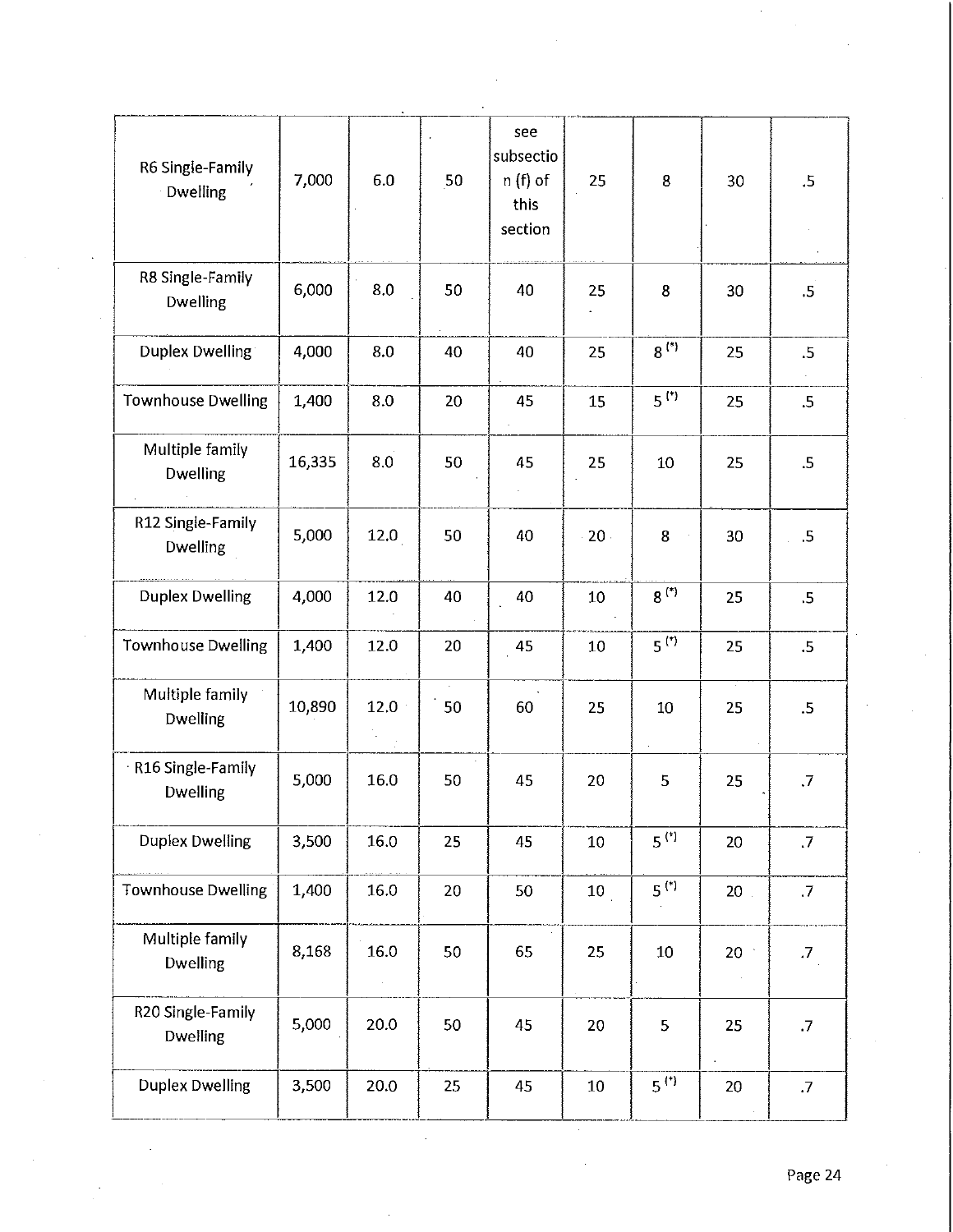| <b>Townhouse Dwelling</b>                  | 1,400  | 20.0 | 15  | 50 | 10               | $5^{(*)}$             | 20              | $\cdot$ .7 |
|--------------------------------------------|--------|------|-----|----|------------------|-----------------------|-----------------|------------|
| Multiple family<br><b>Dwelling</b>         | 6,534  | 20.0 | 50  | 65 | 25               | 10                    | 20              | .7         |
| <b>RO</b>                                  | 10,000 | 4.0  | 65  | 40 | 20               | 10                    | 40              | .24        |
| DBO/DB<br>Single-Family Dwelling           | 2,000  | 40.0 | 20  | 45 | $\mathbf 0$      | $3$ <sup>(**)</sup> ) | 20              |            |
| <b>Two-Family Dwelling</b>                 | 3,000  | 40.0 | 20  | 45 | $\bf{0}$         | $3$ (**)              | 20              |            |
| <b>Duplex Dwelling</b>                     | 1,500  | 40.0 | 15  | 45 | $\mathbf 0$ .    | $3(*)$                | 20              |            |
| <b>Townhouse Dwelling</b>                  | 1,500  | 40.0 | 15  | 50 | $\boldsymbol{0}$ | $3(*)$                | 20              |            |
| Multiple family<br><b>Dwelling</b>         | 3,000  | 75.0 | 30  | 75 | $\boldsymbol{0}$ | $3$ <sup>(**)</sup> ) | 20              |            |
| Mixed-Use<br>(Commercial/Resident<br>ial)  | 3,000  | 75   |     | 75 | $\bf{0}$         | $\mathbf 0$           | 10              |            |
| All other permitted<br>uses                |        |      |     | 75 | $\boldsymbol{0}$ | $\bf{0}$              | 10              |            |
| <b>DR</b><br><b>Single-Family Dwelling</b> | 2,000  | 40.0 | 20  | 45 | $\pmb{0}$        | $-3$ <sup>**</sup> )  | 20              |            |
| Two-Family Dwelling                        | 3,000  | 40.0 | 20  | 45 | $\mathbf 0$      | $3$ <sup>**</sup> )   | 20 <sub>1</sub> |            |
| <b>Duplex Dwelling</b>                     | 1,500  | 40.0 | 15  | 45 | $\boldsymbol{0}$ | $3(*)$ .              | 20              |            |
| <b>Townhouse Dwelling</b>                  | 1,500  | 40.0 | 15  | 50 | $\pmb{0}$        | $3(*)$                | 20              |            |
| Multiple family<br><b>Dwelling</b>         | 5,000  | 40.0 | 30  | 65 | $\boldsymbol{0}$ | 5                     | 20              |            |
| PB                                         |        |      | --- | 45 | 15               | $6 \,$                | $\sqrt{6}$      | $\cdot$    |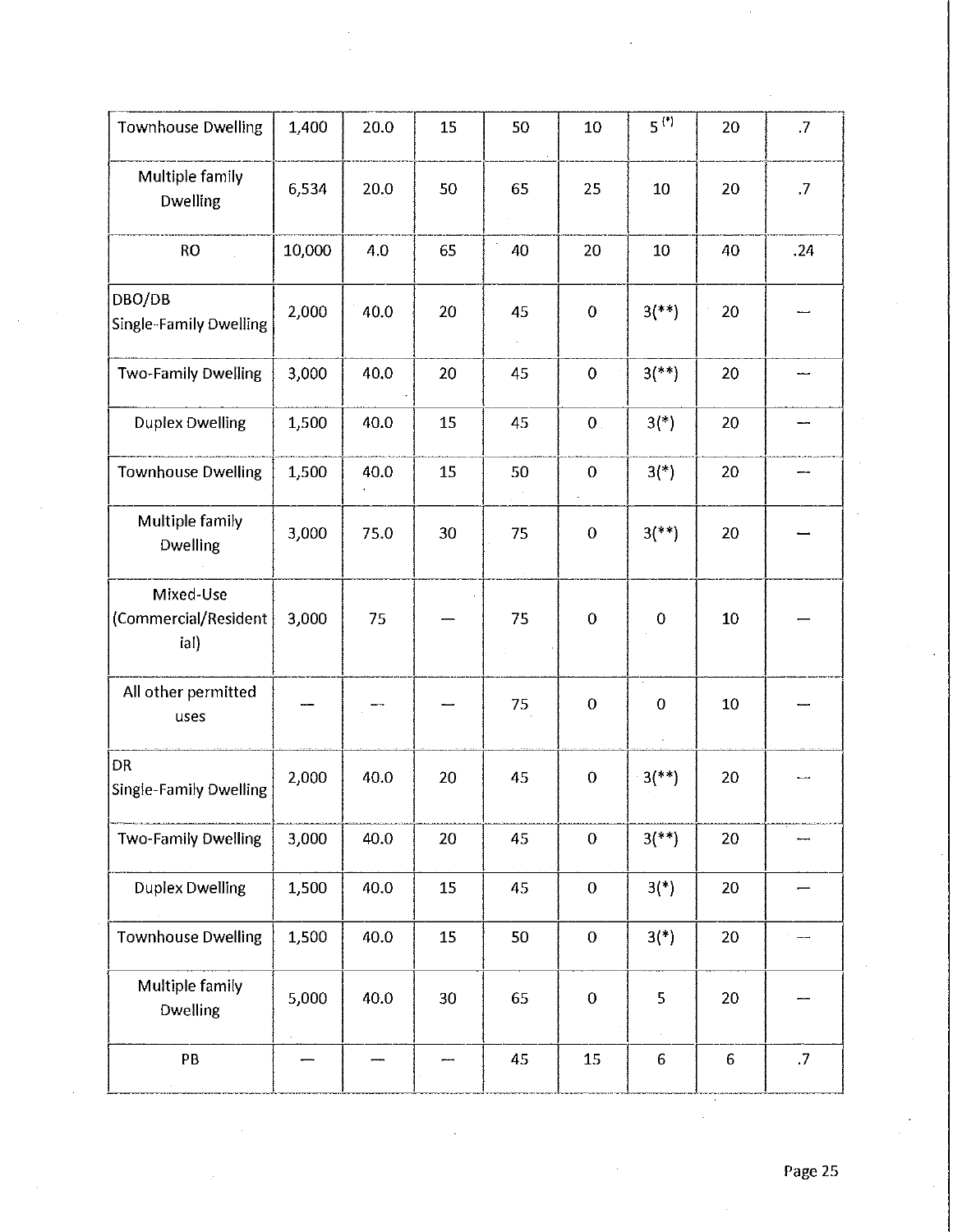| $NC$ .         |         |                          | 15 | 40 | 0  | 0                           | 6  | .7 |
|----------------|---------|--------------------------|----|----|----|-----------------------------|----|----|
| GC             |         |                          | 50 | 90 | 15 | $\mathbf 0$                 | 6  | .9 |
| M1             |         |                          | 50 | 90 | 30 | 10                          | 10 | .9 |
| M <sub>2</sub> |         |                          | 50 | 90 | 30 | 10                          | 10 | .9 |
| MO<br>$\cdot$  | 2 acres | $\overline{\phantom{a}}$ | 50 | 60 | 30 | See Section 405(c)<br>below |    | .9 |

(\*} end units only

(\*\*) at least one side

Rules for Interpretation of Table 405-1:

Generally. Refer to Appendix A for definitions. A dash ("-") indicates that the requirement does not apply within the particular zoning district.

Column (A): Refers to the applicable Zoning District.

Column (B): The minimum lot size is the size of a lot measured within the lot lines and expressed in terms of square feet.

Column (C): The maximum density requirements (Column (C)) are expressed in dwelling units per gross acre.

Column (D): The frontage of a parcel of land is that distance where a property line is common with a street right-of-way line. Where a lot fronts on two or more streets, minimum street frontage width requirements shall be considered met if the frontage along any one of such streets meets the minimum street frontage width requirements.

Column (E): Building height is expressed in feet. See subsection (f) of this section for rules of measurement for residential structures.

Columns (F): The street setback refers to the distance from the street right-of-way line to the nearest enclosed portion of the principal building or group of buildings. A street lot line or front lot line means any lot line that abuts a street.

Column (G): The interior setback is the horizontal distance extending from the side property line to the nearest enclosed portion of the principal building or group of buildings. The side property line is any lot line other than a front lot line or a rear lot line as defined for Columns (F) or (H).

Column (H): The rear setback is a line extending from the rear lot line to the nearest enclosed portion of the principal building or group of buildings. The rear lot line is the lot line that is opposite and most parallel to the front lot line. If the rear lot line is less than ten feet long or the lot comes to a point at the rear, the rear lot line is assumed to be a line not less than ten feet long, which lies wholly within the lot and is parallel to the front lot line. The rear lot line is parallel to the chord of the arc of the lot's front lot line.

Column (I): The impervious surface ratio establishes the maximum amount of new impervious surface on a lot, including building footprints and paved parking areas, by multiplying the gross land area of the lot by the ratio established in Column (I).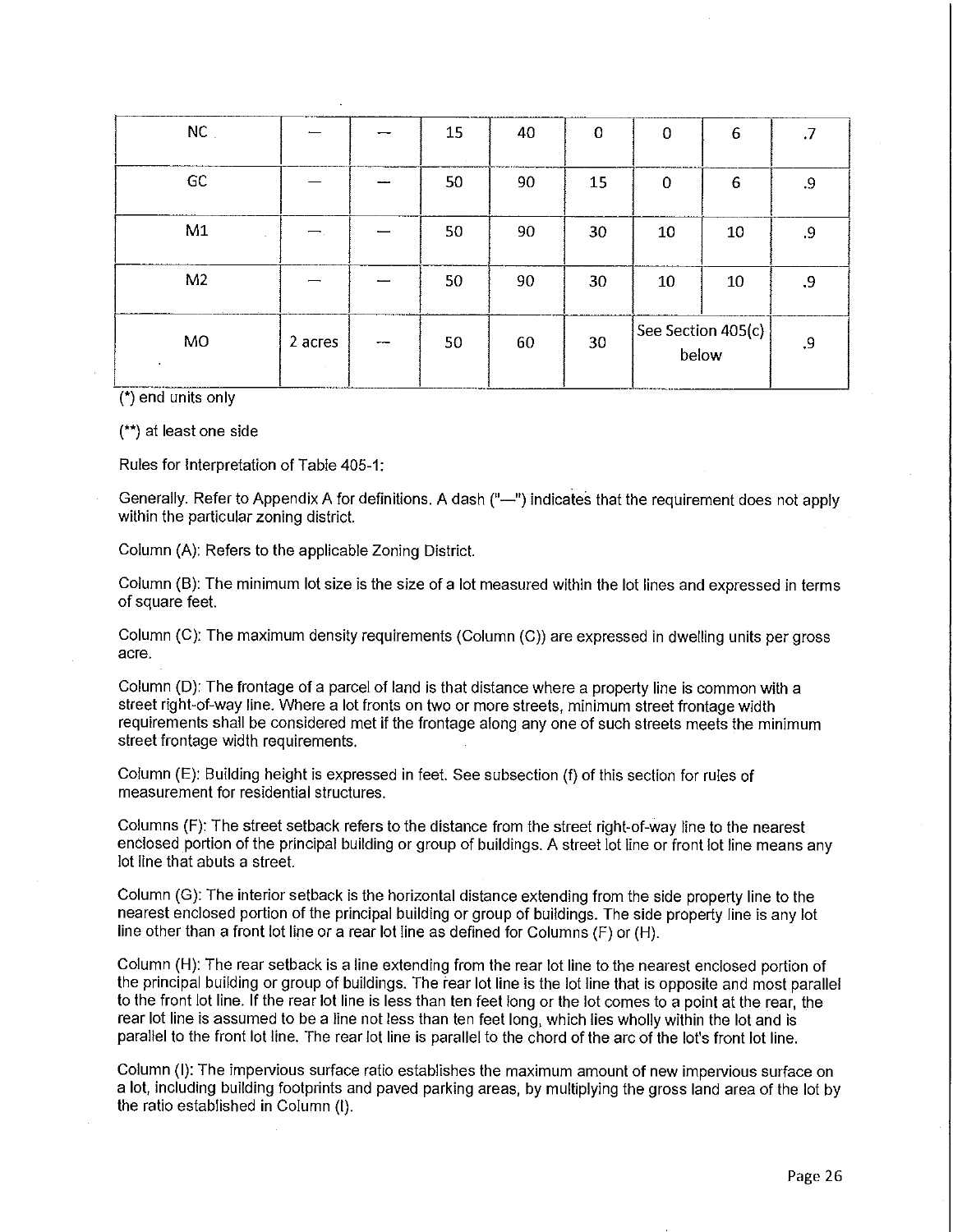

- (b) Structures Permitted Above Height Limit.
	- (1) The building height limitations of this Code shall not apply to the following elements, subject to subsections (2) through (4), below:

Table 405-2 Permitted Height Encroachments

| A                                                     | B                       | $\mathsf{C}$                                                |
|-------------------------------------------------------|-------------------------|-------------------------------------------------------------|
| <b>Element or Feature</b>                             | All<br><b>Districts</b> | Commercial,<br>Institutional, or<br><b>Industrial Zones</b> |
| <b>Belfries</b>                                       | $\checkmark$            |                                                             |
| <b>Bulkheads</b>                                      |                         | $\checkmark$                                                |
| Chimneys                                              | $\checkmark$            |                                                             |
| Commercial or Industrial Radio or Transmission Towers |                         | $\checkmark$                                                |
| Cooling Towers                                        |                         | $\checkmark$                                                |
| Derricks                                              |                         | $\checkmark$                                                |
| Domes                                                 | $\checkmark$            |                                                             |
| <b>Elevator Penthouses</b>                            |                         | $\checkmark$                                                |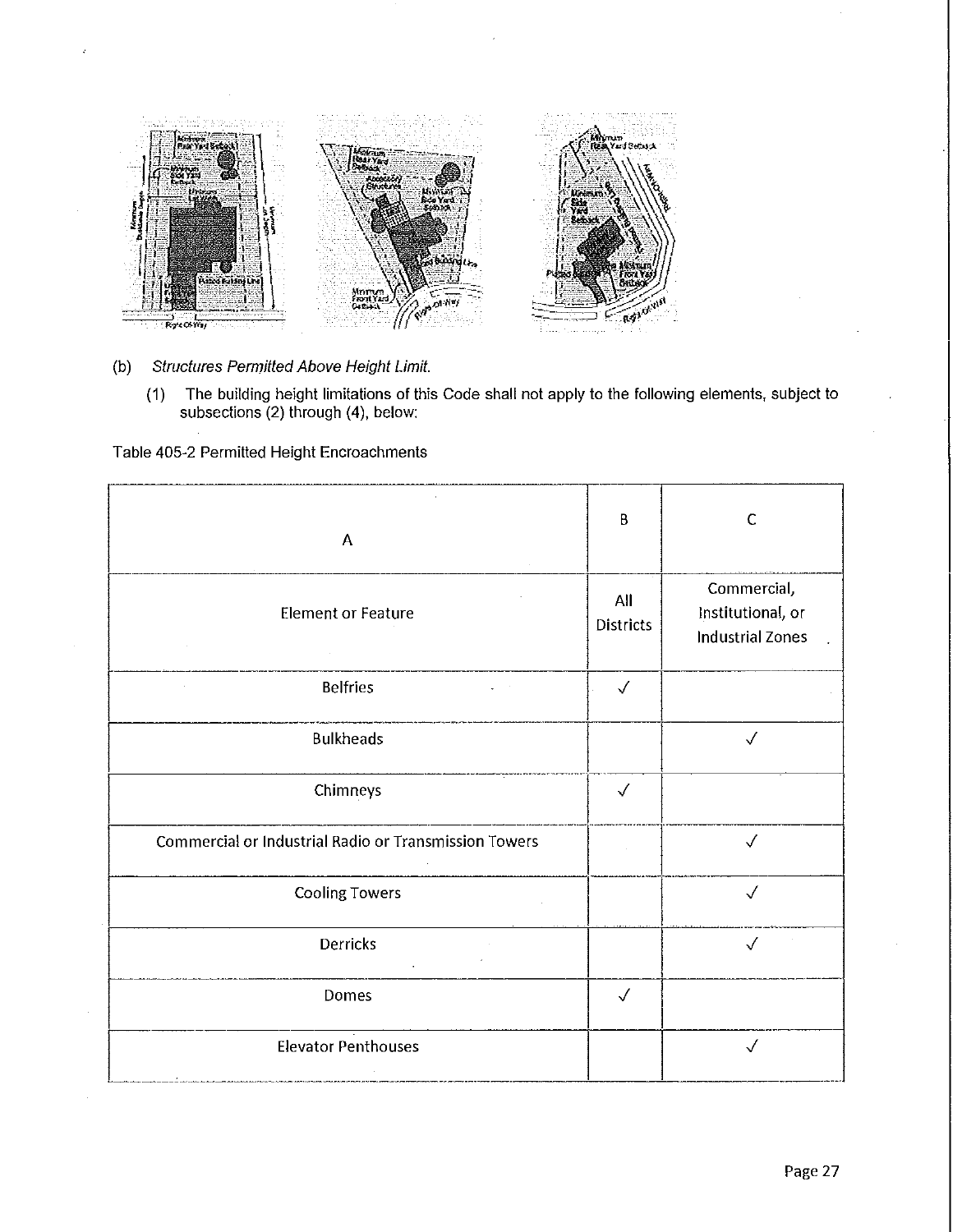| Fire or parapet walls                                                                                                                                | $\checkmark$ |              |
|------------------------------------------------------------------------------------------------------------------------------------------------------|--------------|--------------|
| <b>Fire Towers</b>                                                                                                                                   |              | $\checkmark$ |
| Flagpoles                                                                                                                                            | $\checkmark$ |              |
| <b>Gas Holders</b>                                                                                                                                   |              | $\checkmark$ |
| <b>Grain Elevators</b>                                                                                                                               |              | $\checkmark$ |
| <b>Hose Towers</b>                                                                                                                                   |              | $\checkmark$ |
| Masts                                                                                                                                                | $\checkmark$ |              |
| Monitors and scenery lofts provided no linear dimension of any<br>such structure exceeds 50 percent of the corresponding street lot<br>line frontage |              |              |
| Monuments                                                                                                                                            |              | $\checkmark$ |
| Monuments, cupolas, or similar roof superstructures                                                                                                  | $\checkmark$ |              |
| Public radio or transmission towers                                                                                                                  | $\checkmark$ |              |
| Roof structures for housing elevators                                                                                                                | $\checkmark$ |              |
| Smoke stacks                                                                                                                                         |              | √            |
| Stairways                                                                                                                                            | $\checkmark$ |              |
| <b>Steeples</b>                                                                                                                                      | $\checkmark$ |              |
| <b>Tanks</b>                                                                                                                                         | $\checkmark$ |              |
| Towers                                                                                                                                               |              | $\checkmark$ |
| Ventilating fans or similar equipment required to operate and<br>maintain a building                                                                 | $\checkmark$ |              |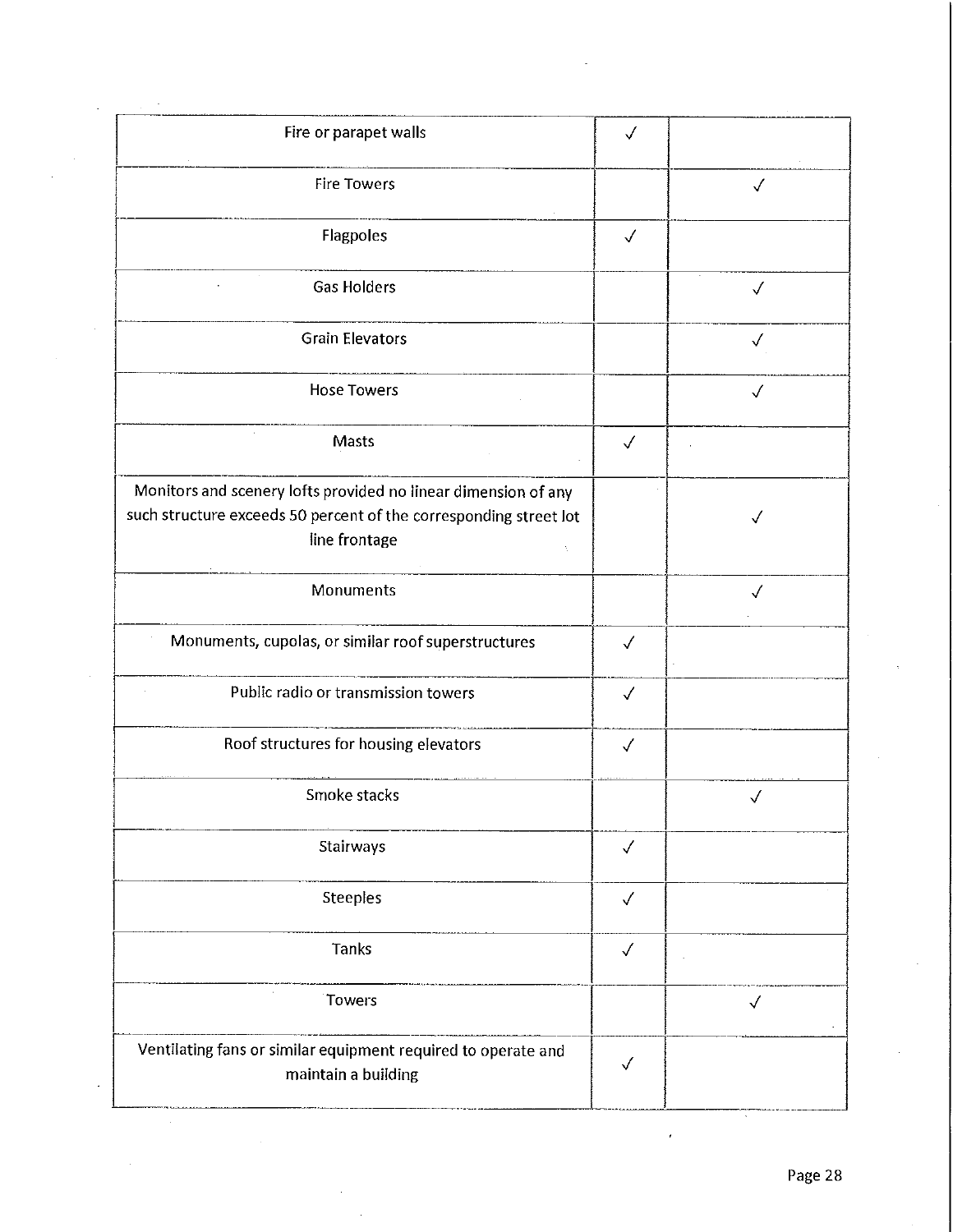| <b>Public Water tanks</b>                |  |
|------------------------------------------|--|
| <b>Commercial/Industrial Water Tanks</b> |  |
| <b>Windmills</b>                         |  |

Rules of Interpretation for Table 405-2: A check mark(✓) in Column B means that the element or feature is permitted in any district or any use, subject to the requirements below. A check mark ( ✓) in Column C means that the element or feature is permitted **in** any commercial or industrial district.

- (2) In commercial or industrial zoning districts:
	- A. The Zoning Administrator may approve a height encroachment for a feature not expressly listed in Table 405-2 if he finds that the manufacturing process or use requires a greater height.
	- B. No structure shall exceed 150 feet in total height above ground.
	- C. All such structures above the heights otherwise permitted in the district shall not occupy more than 25 percent of the area of the lot, and shall be located at least 25 feet in all parts from every lot line other than a street lot line.
- (3) The building height limitations of this Code shall not apply to churches, schools, institutional buildings, or public utility buildings and structures, if:
	- A. The building or structure is located at least 600 feet from any Residential, DR, PB, or DB-O district; and
	- B. For each three feet by which the height of such building or structure exceeds the maximum height otherwise permitted **in** the district, its side and rear yards, where required, shall be increased in width or depth by an additional foot over the minimum side and rear yards required for the highest building otherwise permitted in the district; and
	- C. Where not otherwise required, a side yard on each side and a rear yard shall be provided equal **in** width or depth to one foot for each three feet of such excess height.
- (4) The building height limitation of this Code for buildings or structures in the M1 and M2 districts may be modified by the Planning Commission provided the following conditions are met:
	- A. The building or structure is located at least 600 feet from any Residential, DR, PB, or DB-O district; and
	- B. For each three feet by which the height of such building or structure exceeds the maximum height otherwise permitted in the district, its side and rear yards, where required, shall be increased **in** width or depth by an additional foot over the minimum side and rear yards required for the highest building otherwise permitted in the district; and
	- C. Where not otherwise required, a side yard on each side and a rear yard shall be provided equal in width or depth to one foot for each three feet of such excess height.
- (5) Within the Historic District Overlay (HDO) or the Carroll Creek Overlay (CCO), no height encroachment listed in subsections  $(1)$ - $(4)$  is permitted unless it is approved by the Reviewing Authority. A copy of the approved HDC Level I Plan shall be submitted to the Planning Commission for review at the time of submittal of the site plan.
- (6) In the R16 and R20 districts, building heights exceeding the maximum prescribed by Table 405-1 are authorized as a conditional use if three additional feet of side yard setback is provided for each story in excess of three.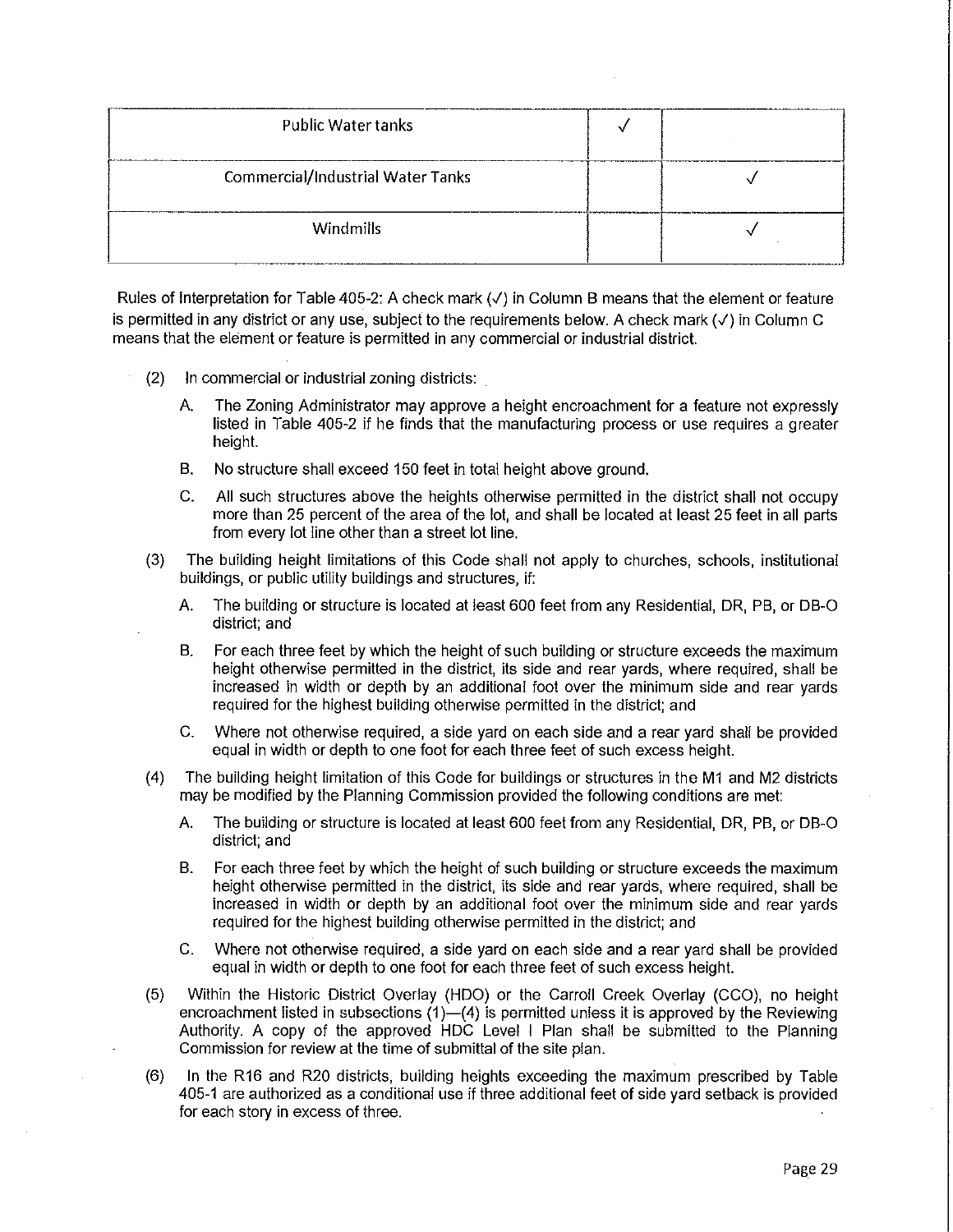$[(c)$  MO District-Standards setback and modifications.

- $(1)$  -Standards.
- A In the MO district, building setbacks for side and rear yards shall-be 30 feet on each side-if-adjacent to a commercial or employment district and 100 feet if adjacent to any other district or an Interstate Highway unless modified by the Planning Commission.
- B. Maximum building coverage on any lot in the MO district shall be 30 percent.
- C. Minimum landscaped area on any lot in the MO district-shall-be 20 percent.
- D. Predominant exterior building-materials must not include the following: smooth-faced concrete block, smooth faced tilt up concrete panels, or pre-fabricated steel panels. Loading docks, service areas or ether-similar-features-shall be screened from-view from all public streets and under no circumstances shall outdoor material-storage areas be permitted in the MO district. Screening in any portion of the MO district that abuts any "R" district shall be at a minimum, Level II screening. The Planning Gommission must approve the landscaping plan and may require screening above the level of Level H-screening depending on the type of development within the 100-foot yard and adjacent land uses. To ensure aesthetically pleasing development compatible with adjacent or neighboring buildings, all applications for site plan approval in the MO district shall include architectural renderings or other information concerning the design and materials of the proposed-building.
- $(2)$  Modifications. The Planning Commission may modify the following standards provided a finding-is made that the park-like intent-of the MO district is being achieved and adjacent properties are being adequately buffered.
- A .- The minimum side and rear yard of 100 feet, when adjacent to adjacent to a district other than {)Gmmercial or emJJloyment or-abutting an interstate highway, may be modified to 60 lee! if the Planning Commission approves a landscaping plan which, in the Commission's opinion, provides an adequate buffer for adjacent property or meets the park-like setting standards of the-MO-district.
- B. The building heights for all development in the MO district shall not exceed 60 feet, except-for-motel or hotel use, which may be modified by the Planning Commission to a maximum of 90 feet. For any proposed building over-40-feet, one foot of additional of setback is required for every-foot of building height over 40 feet.]
- [d](c) Modification to Front and Interior yard setbacks. Section 606(j) of the LMC provides for modification of front and interior yard requirements in primarily developed portions of the City.
- $[e](d)$ Density Bonus for MPDUs.
	- $(1)$ In General. As an incentive to developers to construct more than the minimum required number of MPDUs, a development project that is subject to the requirements of Chapter 19 of the City Code may. deviate from the density regulations set forth in this article, as described in this subsection (e).
	- (2) Euclidean Zoning Districts. For a development project located in any of the zoning districts established in Table 401-1 of this LMC, the maximum density set forth in Table 405-1, Column (C) may be exceeded with a corresponding increase in the MPDU requirement as set forth in subsection (e)(7) of this section.
	- (3) Planned Neighborhood Developments. For a PND project, the maximum density calculated pursuant to Section 410(f)(3) of this LMC may be exceeded with a corresponding increase in the MPDU requirement as set forth in subsection (e)(7) of this section.
	- (4) Traditional Neighborhood Developments. For a TND project, the maximum density for multiplefamily or detached dwellings set forth in Table 411-1, Column (E) may be exceeded with a corresponding increase in the MPDU requirement as set forth in subsection (e)(7) of this section.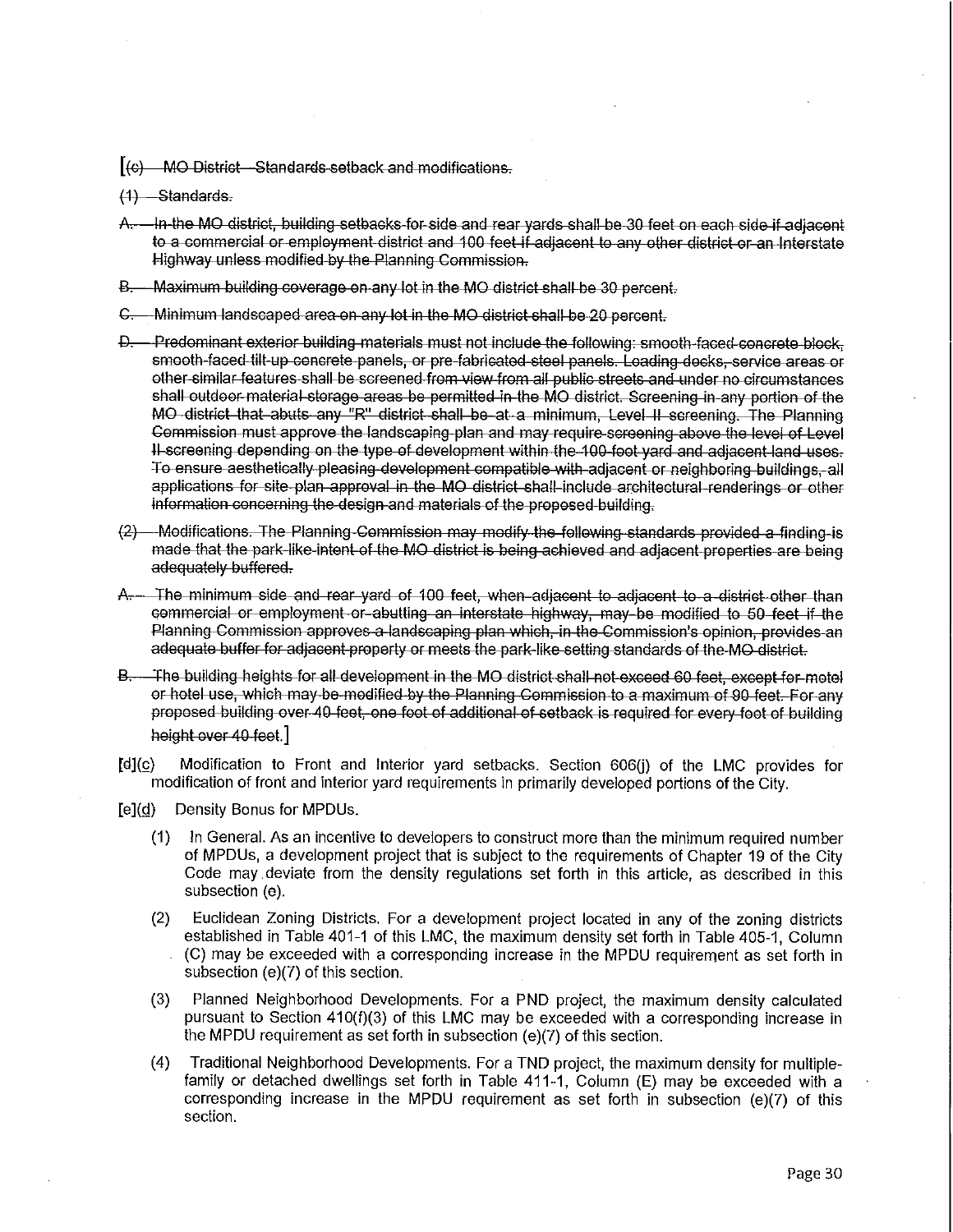- (5) Mixed Use Districts. For a MU-1 or MU-2 project, the maximum density for residential uses set forth in Table 417-1, Column (E) may be exceeded with a corresponding increase in the MPDU requirement as set forth in subsection (e)(7) of this section.
- (6) Mixed Use Employment Center. For a MXE project, the maximum density for multiple-family dwelling units set forth in Section 418(d) may be exceeded with a corresponding increase in the MPDU requirement as set forth in subsection (e)(7) of this section.
- (7) Density Bonus.

Table 405-3 Density Bonuses

| Density Bonus (Percentage Increase | <b>MPDUs</b>    |
|------------------------------------|-----------------|
| <b>Over Maximum Density)</b>       | <b>Required</b> |
| 0%                                 | 12.5%           |
| Up to 1%                           | 12.6%           |
| Up to 2%                           | 12.7%           |
| Up to 3%                           | 12.8%           |
| Up to 4%                           | 12.9%           |
| Up to 5%                           | 13.0%           |
| Up to 6%                           | 13.1%           |
| Up to 7%                           | 13.2%           |
| Up to 8%                           | 13.3%           |
| Up to 9%                           | 13.4%           |
| Up to 10%                          | 13.5%           |
| Up to 11%                          | 13.6%           |
| Up to 12%                          | 137%            |
| Up to 13%                          | 13.8%           |
|                                    |                 |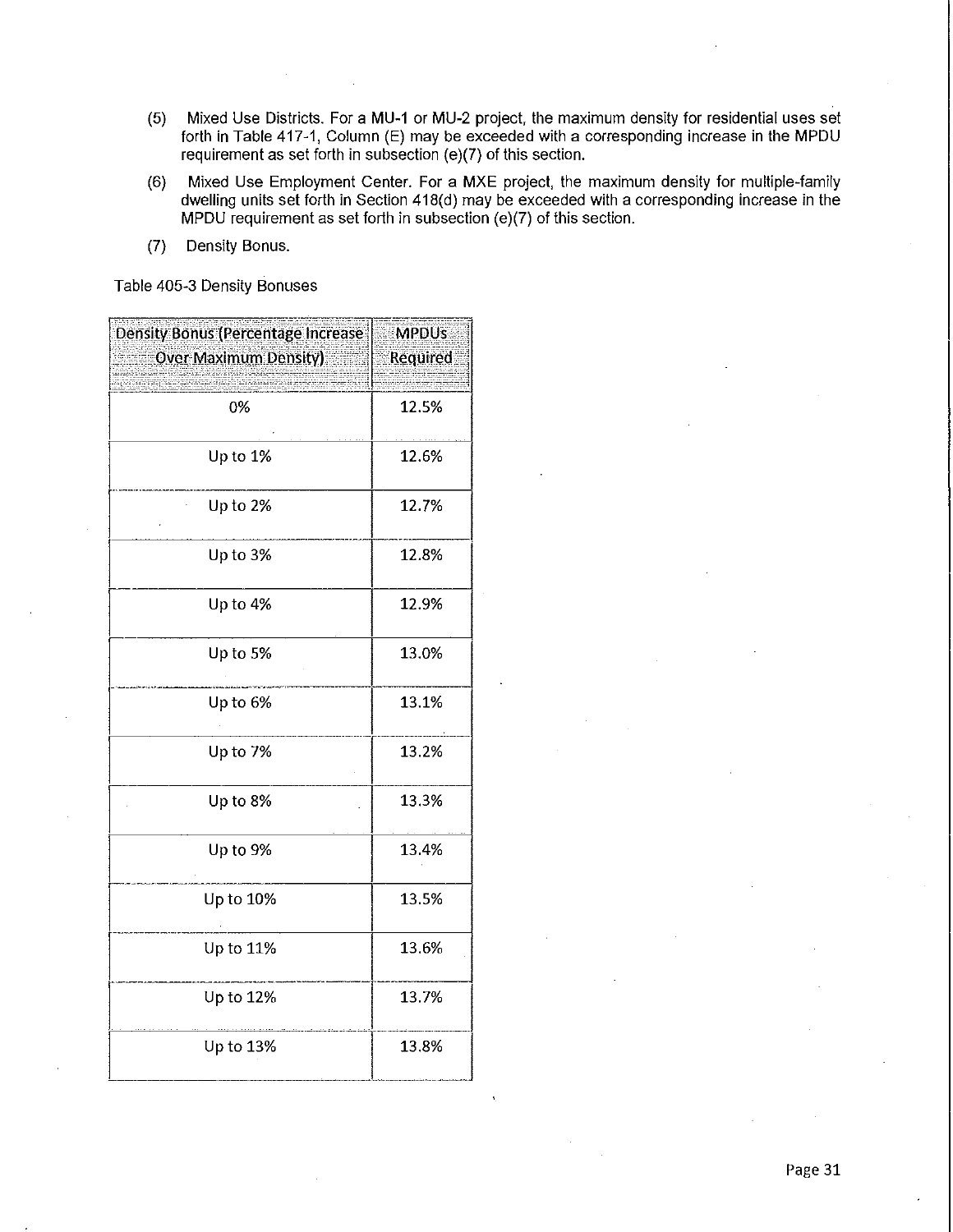| Up to 14% | 13.9% |
|-----------|-------|
| Up to 15% | 14.0% |
| Up to 16% | 14.1% |
| Up to 17% | 14.2% |
| Up to 18% | 14.3% |
| Up to 19% | 14.4% |
| Up to 20% | 14.5% |
| Up to 22% | 15.0% |

 $[f](\underline{e})$  Building Height in Residential Districts.

- $(1)$ In any residential district a lot of record may not be graded prior to construction for the sole purpose of increasing the average finished grade from which the height is measured.
- (2) In the R4 and R6 districts, the maximum building height of a structure;
	- (A) with a flat roof is 35 feet as measured to the highest point of the roof: and
	- (B) with a pitched roof is 35 feet as measured at the midpoint between the eaves and the highest point of the roof, not to exceed 40 feet at its highest point.
- [9](f) Building Envelope. Except as otherwise provided in this LMC. No part of any structure may project beyond the building envelope defined by the minimum street and interior setbacks and the maximum building heights applicable to the zoning district in which the structure is located.

**SECTION IV. BE IT ENACTED AND ORDAINED BY THE BOARD OF ALDERMEN OF THE CITY OF FREDERICK, that** The Code of the City of Frederick, 1966 (as amended), Appendix A (Land Management Code), §406, be repealed and reenacted, with amendments, as follows:

### Sec. 406 - SPECIFIC BASE ZONING DISTRICT CRITERIA

- (a) Buildings within the specified DB district. Within an area enclosed by All Saints Street and Commerce Street to the south, Wisner Street to the east, Church Street to the north, and Bentz Street to the west; buildings within the DB district only may exceed the 75 feet maximum height limitation provided that no building shall exceed an elevation of 365 feet above mean sea level.
- (b) Residential-Office.
	- (1) Establishment, Generally. In accordance with the provisions of this section 406(b), a professional office may be established in the RO district in: (A) A "Building" (not including an "Accessory Structure") existing as of August 15, 2005; (B) An "Addition" to a Building (not including an Accessory Structure) existing as of August 15, 2005 that is added to the existing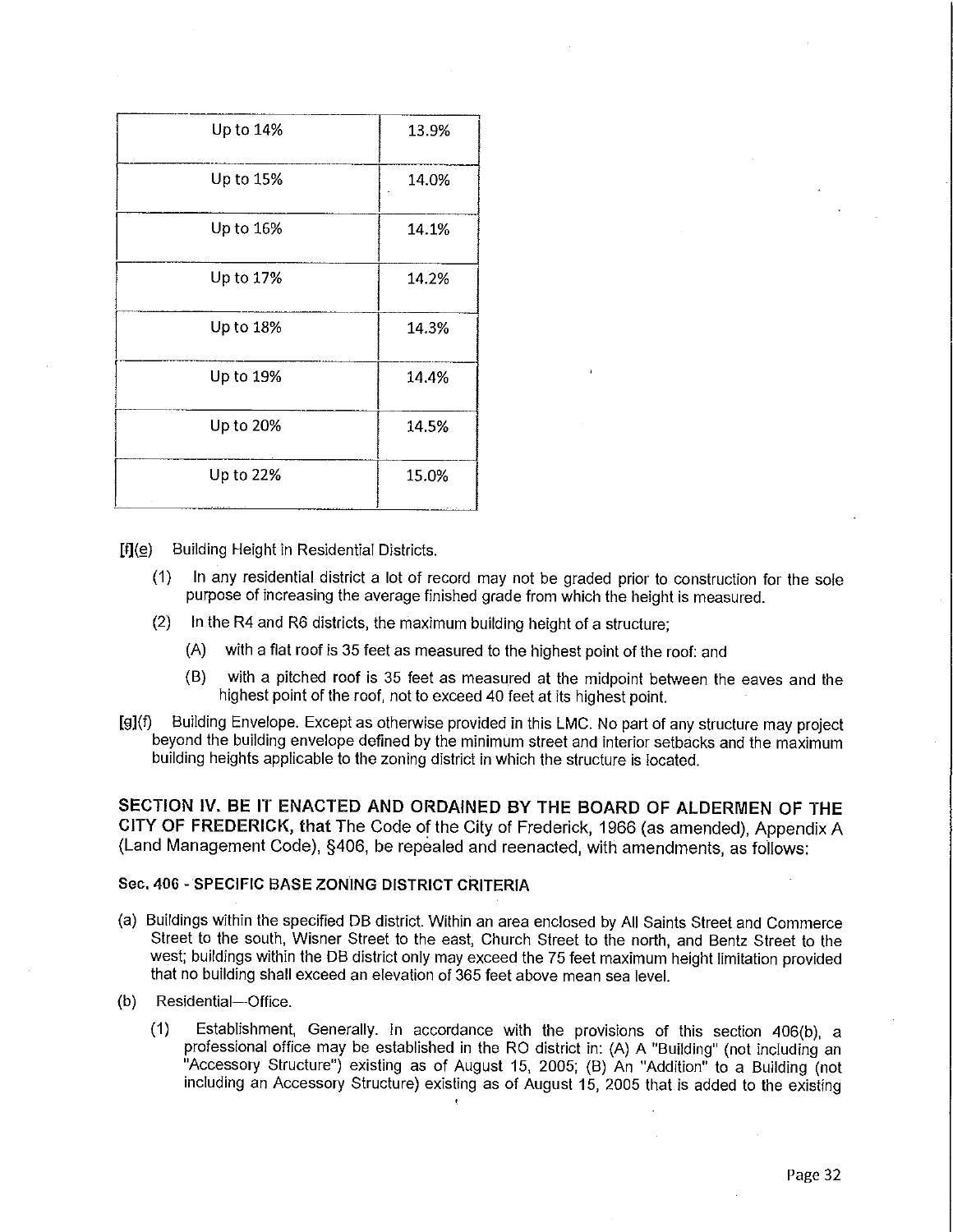Building after August 15, 2005; or (C) A new Building. Before the construction of, or change of use to, a professional office, final major site plan approval is required.

- (2) Establishment-Improved Properties. A professional office may be established **in** the RO district within any "Building" (not including an Accessory Structure), existing as of August 15, 2005.
- (3) Establishment-Additions. In considering an Addition after August 15, 2005 to a Building existing as of August 15, 2005 for the purposes of professional office use, the Planning Commission may approve a final site plan for an Addition only if it finds that:
	- A. The Addition will be attached to the rear of the existing Building;
	- B. The Addition will not exceed the height of the existing Building;
	- C. The Addition is compatible with the existing Building, and the existing Building as improved by the Addition, is compatible with other buildings in the surrounding block, neighborhood, or subdivision. For purposes of this subsection, compatibility is evaluated in terms of alignment, setbacks, orientation, size, appearance, and character. In demonstrating that the proposed Addition is compatible, the applicant must submit architectural elevations of the proposed Addition **in** relation to the existing Building and must clearly describe in a narrative format the existing block, neighborhood or subdivision area in which the proposed Addition to the existing Building is to be compared. The Planning Commission may accept or modify the applicant's description or delineation of this area.
- (4) Establishment-Unimproved Properties. On any property in the RO district that, as of August 15, 2005, has not been improved with a Building, a Building (not including an Accessory Structure) may be constructed for use as a professional office if the Planning Commission finds that the Building is compatible with other buildings in the surrounding block, neighborhood, or subdivision in terms of its alignment, setbacks, orientation, size, appearance, and character. In demonstrating that the proposed Building is compatible, the applicant must submit architectural elevations of the proposed Building and must clearly describe in a narrative format the existing block, neighborhood or subdivision area in which the proposed Building is to be compared. The Planning Commission may accept or modify the applicant's description or delineation of this **area.** <sup>~</sup>
- (5) Alterations. The Planning Commission may approve an application for "Alteration" to the elevation or façade of any Building used as a professional office in the RO district if:
	- A The proposed Alteration will not change the existing entryway, roof pitch, roof type, building materials, window proportions, or entryway proportions; or
	- B. The Planning Commission has granted major site plan approval for the Alteration, finding that the Alteration will not change the residential appearance or character of the Building.
	- C. An "Addition" shall not be considered an "Alteration" for the purposes of this section 406(b)(5).
- (6) Entrances. Common entrances are permitted in the RO district. Entrances of at least 24 feet wide for the depth of at least one car length must be provided for two-way traffic entrances. One-way in and one-way out access is permitted for entrances that are at least 14 feet wide. If needed to preserve the residential appearance of the lot and Building, access drives may be as narrow as ten feet wide in the front yard and side yard leading to the parking area.
- (7) Parking. A Building within the RO district used as both a residence and a professional office will be treated as a professional office for purposes of the parking standards of Section 607 of this Code. A parking area within the RO district must be completely screened.
- (8) Traffic Impact Study. **If** a Building used as a dwelling unit is converted io non-residential use, the applicant shall provide a traffic impact study as required by this Code. The Zoning Administrator may waive the traffic impact study requirement if the applicant submits a cross-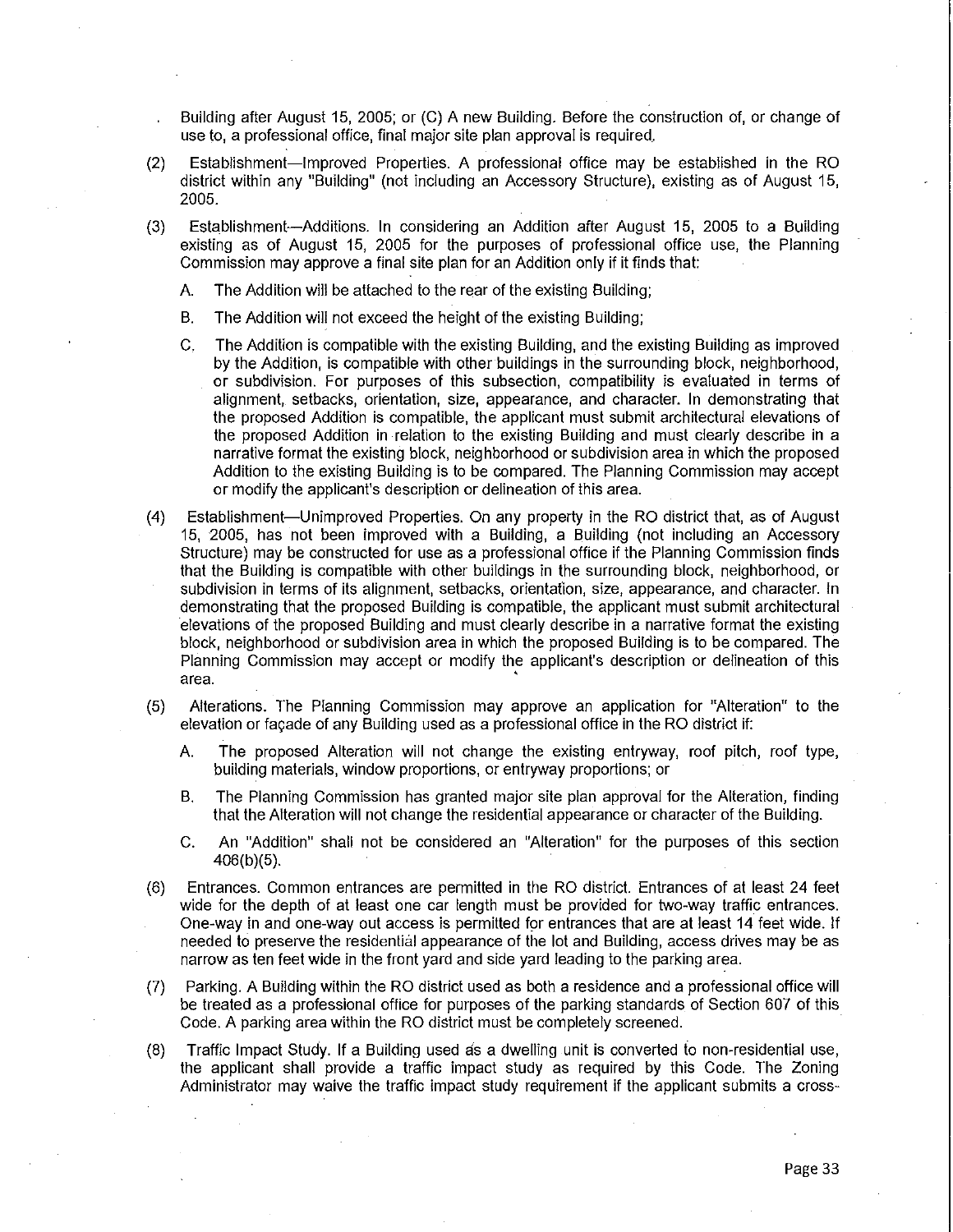access easement that provides an alternative point of access from any parking or traffic circulation area on site.

- (c) RC Resource Conservation District Provisions.
	- (1) Provisions for Section 309, site plan review shall not apply to construction or alteration to farm buildings or structures, however, a zoning certificate is required per Section 302 and all setbacks must be observed.
	- (2) Farm structures and accessory structures, except for fences, may not be placed in required yards. Fences may be located in any yard not withstanding Article 7, Section 720, provided visibility at a public road intersection is not obstructed.
	- (3) A farm may include one wall or freestanding sign no larger than 20 square feet.
	- (4) The operation of any machinery used **in** farming procedures and all customary agricultural procedures is permitted.
- (d) M1 and M2 Districts.
	- (1) Generally. The **M1** or M2 district may, if approved by the Board of Aldermen, be developed pursuant to the MXE Mixed-Use Employment Center Development floating zone, pursuant to the provisions of Section 418 of this Code.
	- (2) Screening and Landscaping.
		- A. The Planning Commission may increase the buffer yard planting minimum height prescribed **in** Section 605(d)(2) (landscaping standards) to seven feet. The appropriate tree species shall be selected for mature heights to effectively shield the industrial buildings.
		- B. The Planning Commission may increase any fence or wall up to ten feet in height if the M1 or M2 zoned lot abuts a parcel **in** a residential zoning district, and the increase is needed to mitigate the impacts of the use on the residential property.
		- C. The determination of appropriate screening requirements to be used in the M1 or M2 district that are adjacent to R districts shall be based on the property development status as follows:
			- 1. Any new expansion plan of an existing industrial site shall comply with either Level **Ill**  or IV, as applicable, and nonconforming lots with existing uses or proposed downtown areas shall use Level **111.**
			- 2. Any existing recorded lot not developed prior to August 26, 2001 shall be required to use Level IV screening. However, the Planning Commission may approve Level Ill screening if the associated landscape plan provides an equivalent buffer for the adjacent residential property.
- (e) General Commercial (GC) District. In the GC zoning district, buildings that exceed 60 feet in height shall be setback one foot from all property lines for each foot of building height.
- (f) Manufacturing/Office District.
	- $(1)$  Standards.
		- A. In the MO district, building setbacks for side and rear yards shall be 30 feet on each side if adiacent to a commercial or employment district and 100 feet if adiacent to any other district or an Interstate Highway unless modified by the Planning Commission.
		- B. Maximum building coverage on any lot in the MO district shall be 30 percent.
		- C. Minimum landscaped area on any lot in the MO district shall be 20 percent.
		- D. Predominant exterior building materials must not include the following: smooth-faced concrete block. smooth-faced tilt-up concrete panels. or pre-fabricated steel panels. Loading docks. service areas or other similar features shall be screened from view from all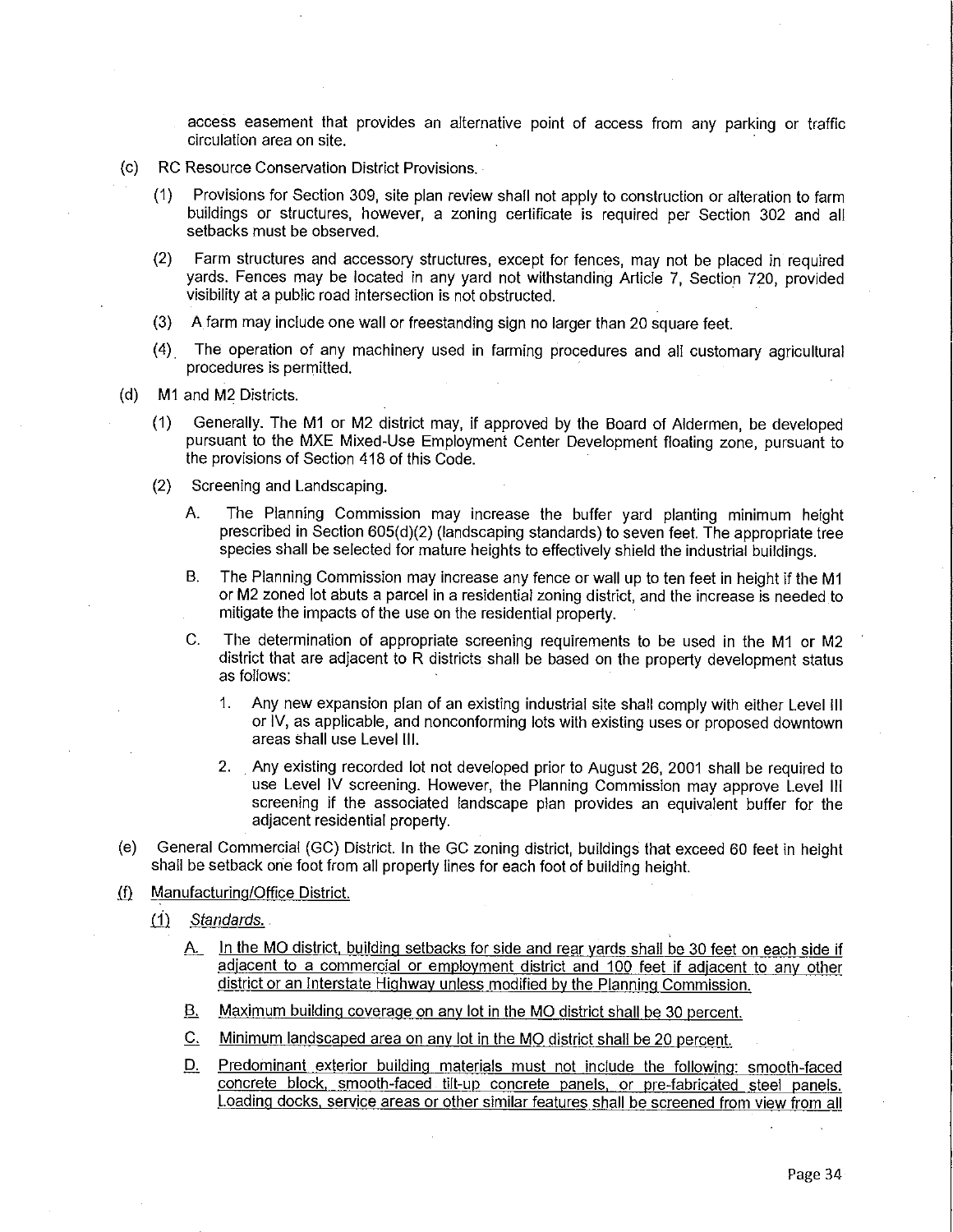public streets and under no circumstances shall outdoor material storage areas be permitted in the MO district. Screening in any portion of the MO district that abuts any "R" district shall be at a minimum. Level II screening. The Planning Commission must approve the landscaping plan and may require screening above the level of Level II screening depending on the type of development within the 100-foot yard and adjacent land uses. To ensure aesthetically pleasing development compatible with adjacent or neighboring buildings. all applications for site plan approval in the MO district shall include architectural renderings or other information concerning the design and materials of the proposed building.

- (2) Modifications. The Planning Commission may modify the following standards provided a finding is made that the park-like intent of the MO district is being achieved and adjacent properties are being adequately buffered.
	- A. The minimum side and rear yard of 100 feet, when adjacent to a district other than commercial or employment or abutting an interstate highway. may be modified to 50 feet if the Planning Commission approves a landscaping plan which. in the Commission"s opinion. provides an adequate buffer for adjacent property or meets the park-like setting standards of the MO district.
	- 8. The building heights for all development in the MO district shall not exceed 60 feet, except for motel or hotel use. which may be modified by the Planning Commission to a maximum of 90 feet. For any proposed building over 40 feet. one foot of additional setback is required for every foot of building height over 40 feet.

**SECTION V. BE IT ENACTED AND ORDAINED BY THE BOARD OF ALDERMEN OF THE CITY OF FREDERICK, that** The Code of the City of Frederick, 1966 (as amended). Appendix A (Land Management Code). §832. be repealed and reenacted. with amendments. as follows:

## Sec. 832 - **INDOOR SPORTS COMPLEX**

An Indoor Sports Complex is permitted as a conditional use in the [GC, MU, MXE, PB, and M4<br>Gislfields, and in the M2-district where it adjoins the Carroll Creek Overlay district] certain zoning districts as specified in the Use Matrix (Table 404-1 of this LMC) provided all the following conditions are met:

- (a) The use of the property as an Indoor Sports Complex will not constitute a nuisance to other adjoining properties because of the increased pedestrian or vehicular traffic. noise. or other activity associated with such use of the property. Such use of the property shall be compatible with the existing industrial uses.
- (b) In industrial zones an Indoor Sports Complex shall be located to assure the safety of the users of the facilities from industrial activities.
- (c) A minimum floor area of 40,000 square feet and contain at least one playing surface or field. with a minimum of 25,000 square feet of playing surface, and include designated areas for teams, coaches. and spectators within the facility. The facility shall meet the following criteria:
	- (1) Team and individual sports that may be played at an Indoor Sports Complex shall include, but not be limited to, soccer, lacrosse, field hockey, roller hockey, ice hockey, flag football, volleyball, basketball, badminton, weight lifting, roller skating. squash, handball, racquetball. track and field events and functionally similar sporting activities.
	- (2) The combined playing surface(s), coaches and spectator areas shall encompass at least 70 percent of the total useable square feet of the Indoor Sports Complex.
	- (3) Areas for personal fitness shall encompass no more than 15 percent of the total useable square feet of the Indoor Sports Complex, and may include areas for weight training, aerobic conditioning, and other fitness development regimens.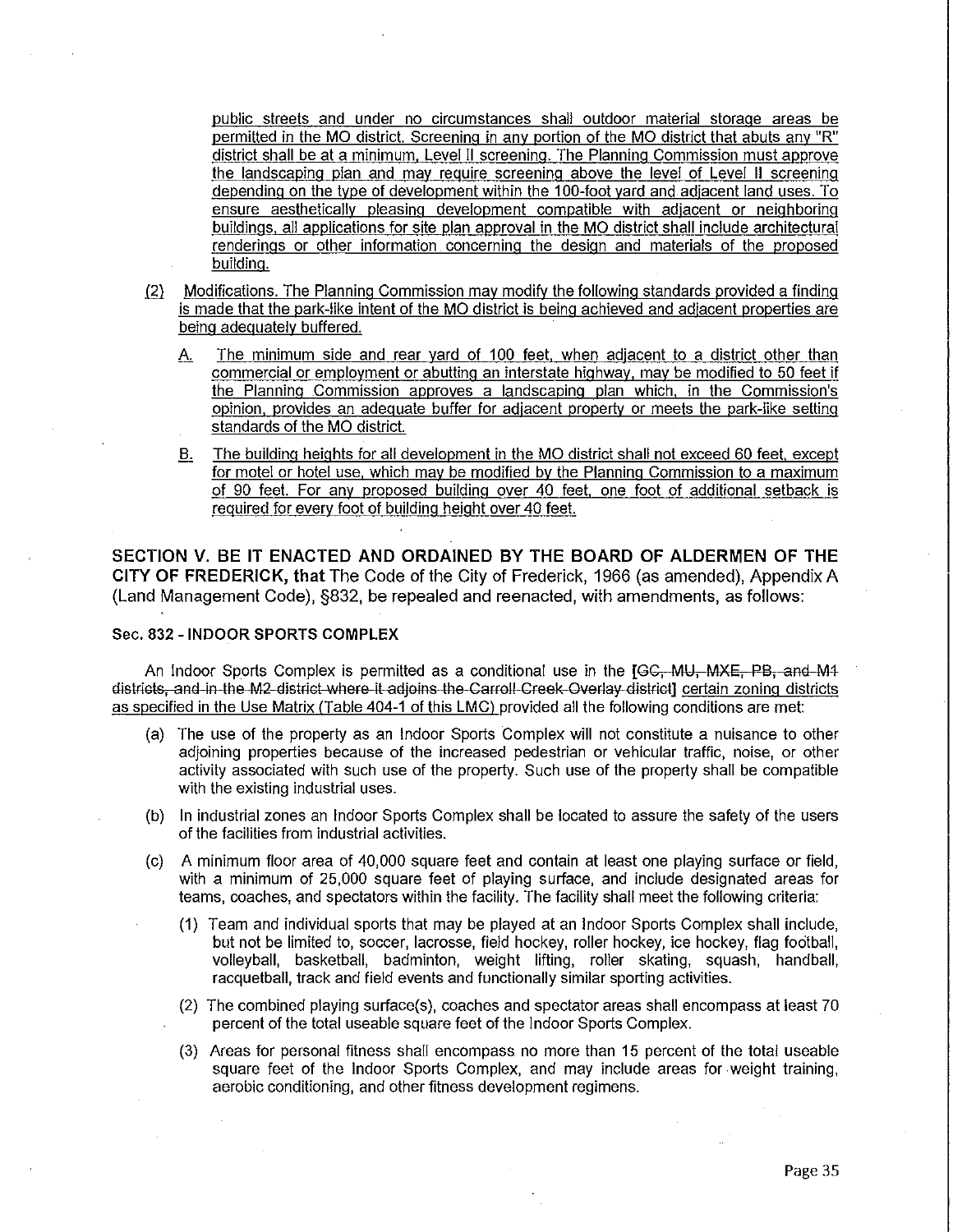- (4) Offices for sports-related professional businesses shall encompass no more than seven and one-half percent of the total useable square feet of the Indoor Sports Complex, and may include offices for personal trainers, coaches, sports medical professionals, sports associations and functionally similar users.
- (5) Ancillary support services shall encompass no more than seven and one-half percent of the total useable square feet of the Indoor Sports Complex, and may include food service, sports retailers, sports-related entertainment and similar related uses.
- (d) All boundaries of the Indoor Sports Complex adjoining a residential district use shall be screened with a minimum of Level Ill screening or be protected with a berm or a sound attenuation wall, if necessary, along such boundary lines as specified by Section 605 of this Code, and shall be screened along such other property lines as the Zoning Board of Appeals shall require.
- (e) Parking shall be provided at the rate of one space for every two and two-tenths persons based upon one-third of the maximum occupants of the facility pursuant to the fire safety code. Additionally, a graded grassy area adjacent to the parking lot(s) shall be established for overflow parking spaces. The rate of additional overflow parking spaces shall be a minimum of 20 percent of the required parking spaces. Frequent use of the public street or the overflow area for parking, as determined by the Planning Commission based on a staff report prepared by the Planning Department, shall require pavement of the overflow area.
- (f) An Indoor Sports Complex that will host paid spectator's events will require submittal of a traffic study that will address traffic flow and additional parking requirements. The traffic study shall be submitted with the conditional use application and shall be sealed by a licensed traffic engineer.
- (g) As provided for in Section 308, the Board may terminate this conditional use if the conditions of approval are violated.
- (h) The Zoning Board of Appeals may modify the 50-foot building setback line to no less than 20 feet if there are extenuating circumstances based on the irregular shape of the lot or other natural features that make it impractical to maintain a 50-foot setback. In such cases, a sound attenuation wall, earthen berms, or additional landscaping must occupy the square footage of the area that has been modified.
- (i) The applicant must establish to the Zoning Board of Appeals that the conditional use is in compliance with the definition of an Indoor Sports Complex as defined in Article 10.
- $(i)$  The applicant shall submit a floor plan for the Indoor Sports Complex with the application.

**SECTION VI. BE IT ENACTED AND ORDAINED BY THE BOARD OF ALDERMEN OF** THE **CITY OF FREDERICK,** that The Code of the City of Frederick, 1966 (as amended), Appendix A · (Land Management Code), §1002, be repealed and reenacted, with amendments, by amending or adding certain definitions as indicated below:

#### **Building Trades**

Trades that are essential to and chiefly practiced in connection with building construction. Building trades may include wholesale, distribution and storage of goods, and manufacturing processes that create finished products from already manufactured components and materials, including assembly of finished components and refinement of semi-finished materials or components into finished products.

**SECTION VII. BE IT FURTHER ENACTED AND ORDAINED BY THE BOARD OF**  ALDERMEN OF THE CITY OF FREDERICK, that in the event any provision, section, sentence, clause, or part of this ordinance shall be held to be invalid, such invalidity shall not affect or impair any remaining provision, section, sentence, clause, or part of this ordinance, it being the intent of the City that such remainder shall be and shall remain in full force and effect.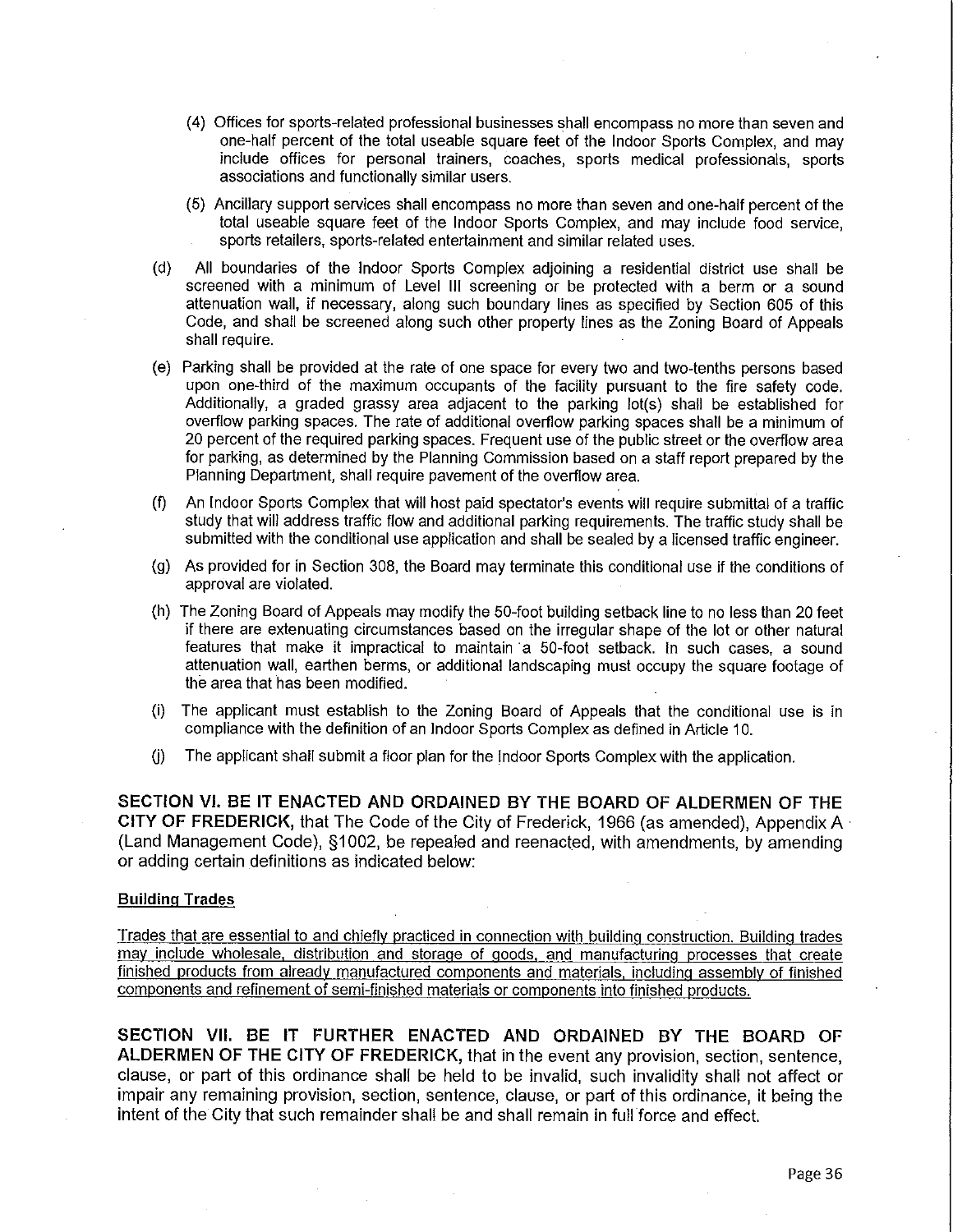**SECTION VIII. BE** IT **FURTHER ENACTED AND ORDAINED BY** THE **BOARD OF ALDERMEN OF THE CITY OF FREDERICK,** that this ordinance shall take effect on October 27, 2019, and all other ordinances or parts of ordinances inconsistent with the provisions of this ordinance will as of that date be repealed to the extent of such inconsistency.

**NOTE:** [Bold Brackets and strikethrough] indicates material deleted Underlining indicates material added \*\*\* indicates no change

**APPROVED: October 17, 2019** 

**PASSED: October 17, 2019** 

Michael C. O'Connor, Mayor

**Michael C. O'Connor, Presiden** , **Board of Aldermen** 

**Approved for Legal Sufficiency:** 

City Attorney